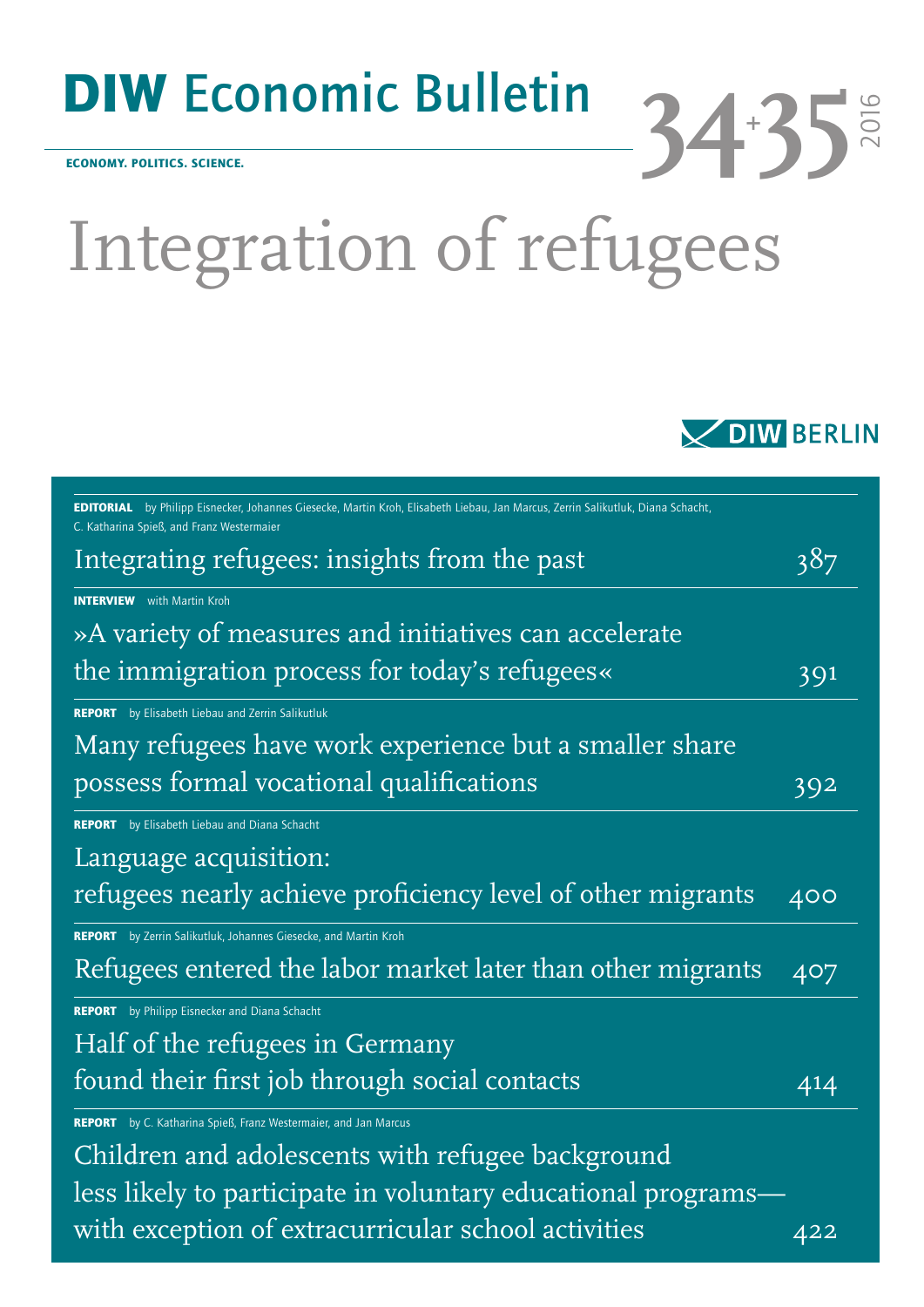## **V DIW BERLIN**

DIW Berlin — Deutsches Institut für Wirtschaftsforschung e. V. Mohrenstraße 58, 10117 Berlin  $+49$  30 897 89 -0 F +49 30 897 89 –200

Volume 6 September 1, 2016



The DIW Economic Bulletin contains selected articles and interviews from the DIW Wochenbericht in English. As the institute's flagship publication, the DIW Wochenbericht provides an independent view on the economic development in Germany and the world, addressing the media as well as leaders in politics, business and society.

The DIW Economic Bulletin is published weekly and available as a free download from DIW Berlin's website.

### THE NEWSLETTER FROM THE INSTITUTE



The DIW Newsletter in English provides the latest news, publications and events from the institute every two weeks. Furthermore we offer 'New Issue Alerts' for the DIW Economic Bulletin and the DIW Roundup.

>> Subscribe to DIW Newsletter in English at: www.diw.de/newsletter\_en

#### NEXT ISSUE OF DIW ECONOMIC BULLETIN

## DIW Berlin's autumn economic forecast

Prof. Dr. Pio Baake Prof. Dr. Tomaso Duso Dr. Ferdinand Fichtner Prof. Marcel Fratzscher, Ph.D. Prof. Dr. Peter Haan Prof. Dr. Claudia Kemfert Dr. Kati Krähnert Prof. Dr. Lukas Menkhoff Prof. Karsten Neuhoff, Ph.D. Prof. Dr. Jürgen Schupp Prof. Dr. C. Katharina Spieß Prof. Dr. Gert G. Wagner

#### Reviewer

Karl Brenke Dr. Daniel Kemptner Dr. Katharina Wrohlich

#### Editors in chief

Sabine Fiedler Dr. Gritje Hartmann Dr. Wolf-Peter Schill

#### Editorial staff

Renate Bogdanovic Dr. Franziska Bremus Prof. Dr. Christian Dreger Sebastian Kollmann Dr. Peter Krause Ilka Müller Miranda Siegel Dr. Alexander Zerrahn

Layout and Composition eScriptum GmbH & Co KG, Berlin

Sale and distribution DIW Berlin ISSN 2192-7219

Reprint and further distribution—including extracts—with complete reference and consignment of a specimen copy to DIW Berlin's Communication Department (kundenservice@diw.berlin) only. Printed on 100 % recycled paper.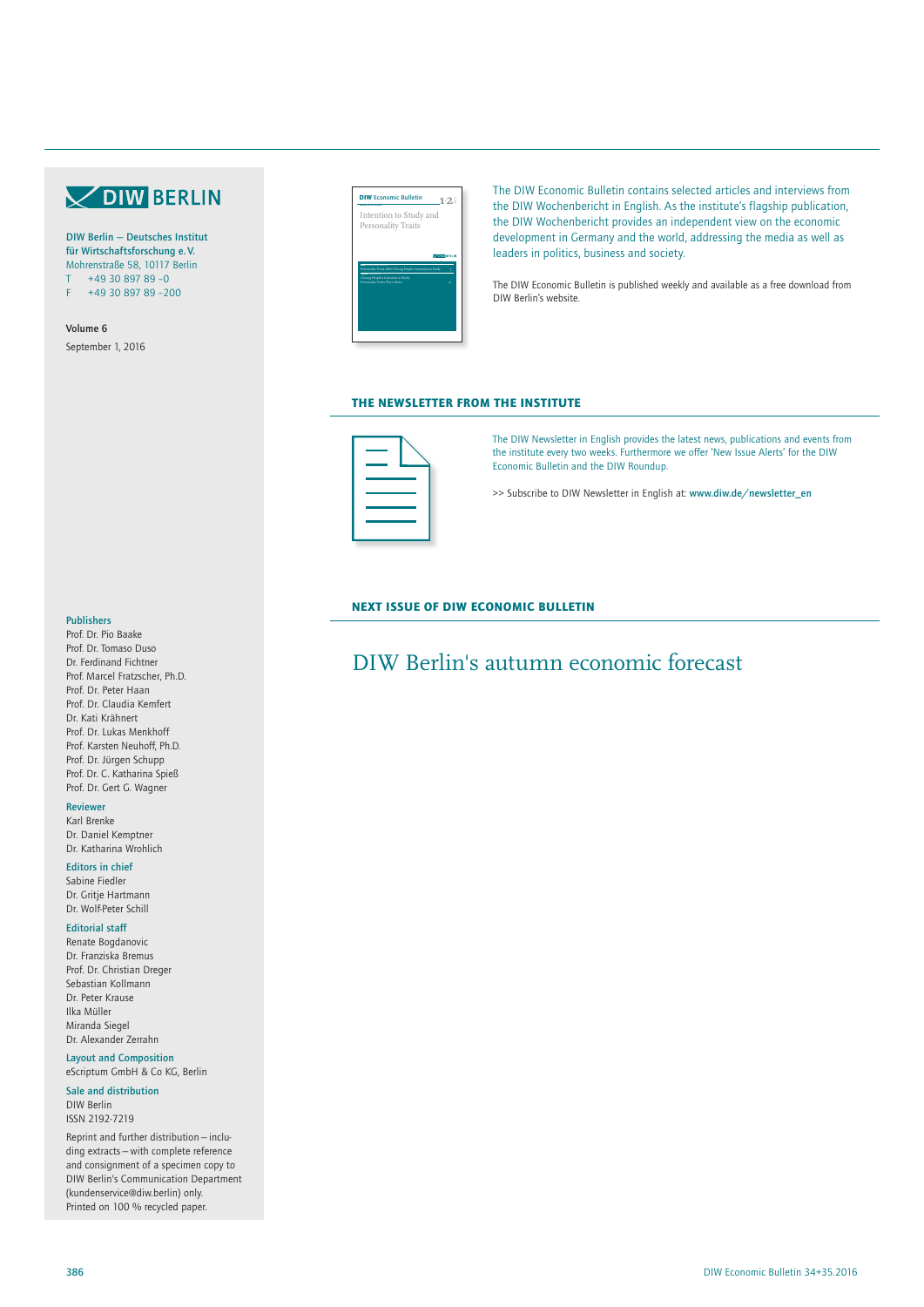## Integrating refugees: insights from the past

By Philipp Eisnecker, Johannes Giesecke, Martin Kroh, Elisabeth Liebau, Jan Marcus, Zerrin Salikutluk, Diana Schacht, C. Katharina Spieß, and Franz Westermaier

According to current estimates, more than one million refugees arrived in Germany between 2014 and 2015. Their integration into German society and the labor market is now one of the most pressing policy issues. How can the various challenges be met? A look into the past can help provide some answers.

This special issue of the DIW *Economic Bulletin* analyzes survey data on refugees who arrived in Germany mainly between the years 1990 and 2010. Most of them came from the Western Balkans and from Arab and Muslim countries—regions that play a major role in the current immigration wave. These empirical findings may allow us to draw conclusions about how refugees in the recent past can be successfully integrated into Germany's education system and labor market.

The primary data basis is the IAB-SOEP Migration Sample, a joint initiative of the Institute for Employment Research (IAB) and the German Socio-Economic Panel (SOEP). Most of our analyses are based on results from surveys conducted in 2013. We compare refugees to non-refugee migrants who entered Germany during the same time period.

This issue of the *EB* investigates five different aspects of integration: the qualifications refugees brought with them to Germany, as well as their educational backgrounds and professional qualifications from abroad; language acquisition; labor market participation; the process of finding a first job in Germany; and the use of voluntary educational programs by children and adolescents from refugee backgrounds.

A mixed picture emerges overall, with some striking differences between refugees and other migrants: refugees arrived with lower educational and professional qualifications, and were less likely to obtain recognition from German authorities of the educational and vocational certificates that they had received abroad (see the first report in this issue).<sup>1</sup> However, the majority of refugees had already gained work experience before arriving in Germany (acquired, for instance, through on-the-job training). These findings point to the need for better and more targeted provision of information for refugees on the recognition procedure and suggest the importance of expanding recognition to cover informally acquired qualifications in order to provide refugees with better job market prospects.

At the time of their arrival, refugees had lower German proficiency on average than did other migrants—yet their language skills improved more rapidly over time than did those of other migrants (see the second report in this issue).<sup>2</sup> Enrollment in the German education system and the use of German in various everyday situations are positively correlated with language acquisition among both refugees and other migrants.

Entry into the labor market took longer for refugees especially for women from refugee backgrounds—than it did for other migrants. Although the employment rates between the two groups converged over time, employment structures and income levels of refugees still differed from those of other migrants and non-migrants, even years after the refugees' arrival (see the third report in this issue).<sup>3</sup>

<sup>1</sup> Liebau, E., Salikutluk, S. (2016): Many refugees have work experience but a smaller share possess formal vocational qualifications. DIW Economic Bulletin 35/2016, 392–399.

<sup>2</sup> Liebau, E., Schacht, D. (2016): Language acquisition: refugees nearly achieve proficiency level of other migrants. DIW Economic Bulletin 35/2016, 400–406.

<sup>3</sup> Salikutluk, Z. et al. (2016): Refugees entered the labor market later than other migrants. DIW Economic Bulletin 35/2016, 407–413.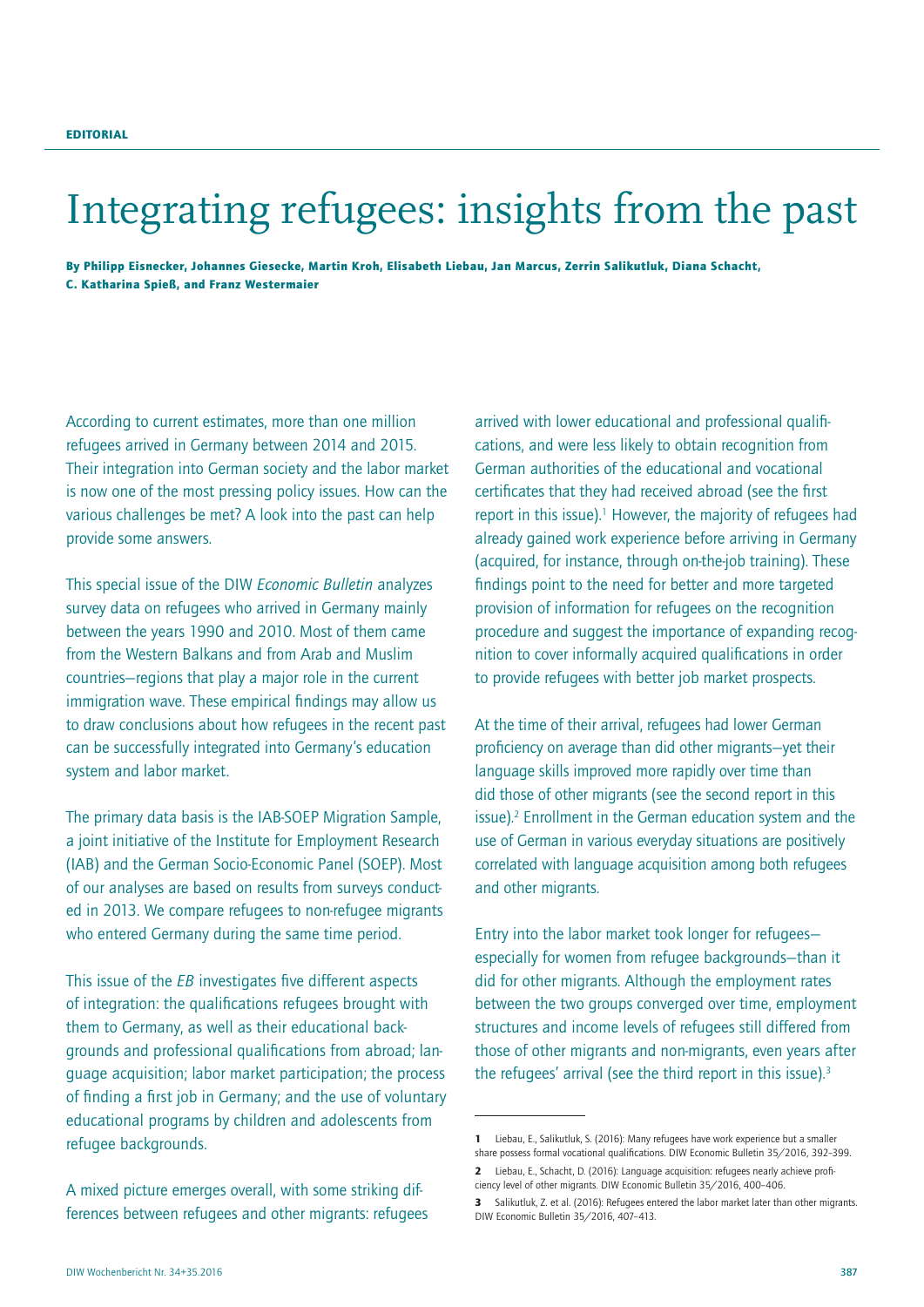Box

## Data and definitions

The Socio-Economic Panel (SOEP) and the IAB-SOEP Migration Survey

The Socio-Economic Panel (SOEP) is an annual follow-up survey of German households conducted by *TNS Infratest Sozialforschung* on behalf of DIW Berlin. The SOEP has been active in West Germany since 1984 and in East Germany since 1990.<sup>1</sup> The survey, which is based primarily on personal interviews with all adult household members, focuses on topics such as income, labor market participation, education, quality of life, life satisfaction, social participation, and health. In addition, adult respondents provide a range of information about the children living in the household, and adolescent household members also begin participating in the survey after the age of 16.

Since the first survey in 1984, the SOEP has included special samples of individuals with migrant backgrounds. This provides an important data base for analysis of the integration process.<sup>2</sup> For example, the 1984 sample (Sample B) focused on people from countries like Turkey, Yugoslavia, Italy, Spain, and Portugal – individuals who, between the 1950s and 1970s, were recruited to work in Germany. The immigration of (late) repatriates, especially during the 1990s, was the focus of a special sample from 1994<sup>3</sup> (Sample D). The SOEP boost samples, which were added between 1998 and 2012 in order to maintain the overall sample size, also included a large number of households in which people with migrant backgrounds were living.

In 2013, the IAB-SOEP Migration Sample—a joint project between the Institute for Employment Research (IAB) of the Federal Employment Agency and the German Socio-Economic Panel (SOEP) at DIW Berlin—was conducted for the first time.4 This survey, which is also made available in an integrated form as Sample M1 in the SOEP's dataset and doubles the number

of migrant respondents in the SOEP, focuses on households of migrants who came to Germany in or after 1995 and either took a job that is subject to social insurance contributions or received transfers of the Federal Employment Agency.5

The reports in this issue of the *Economic Bulletin* are based primarily on data from the 2013 SOEP survey (SOEP.v31). This includes the IAB-SOEP Migration Sample, in which 30,956 adults and 13,933 children in 16,975 households participated. Nearly 10,000 adults and 5,000 children and adolescents in the 2013 survey reported a migrant background, which corresponds to roughly one third<sup>6</sup> of all household members who took part in the SOEP survey that year.

#### The definition of refugees

In the SOEP, foreigners and other persons who were not born in Germany are asked when they immigrated to Germany and what kind of legal status they had at arrival. Altogether, 751 respondents (SOEP.v31, Table 1) reported entering Germany as asylum-seeker or refugee. A group of 5,612 individuals with migrant background was primarily made up of repatriates (i. e., ethnic Germans), labor migrants, and EU citizens as well as family migrants – for example, the spouse and children of a legal resident of Germany (this group is referred to here as "other migrants"). Among all migrants, 1,616 did not provide information on their status upon arrival and are therefore excluded from the analyses.

Minor children of immigrants who did not answer this question themselves were assigned the parents' legal status. For the years 1994 to 2014, there were 806 children of refugees and 6,370 children of other migrants in our sample. The sample also contains adolescents (aged 17), 101 of whom were categorized as refugees and 823 as other migrants.

The number of cases referred to in the different reports in this issue of the *Economic Bulletin* vary. Among other reasons, this is because the various analyses deal with different topics and use data on varying population groups (for example, employed persons in 2013).

<sup>1</sup> Wagner, G. G. et al. (2008): Das Sozio-oekonomische Panel (SOEP): Multidisziplinäres Haushaltspanel und Kohorten Studie für Deutschland – Eine Einführung (für neue Datennutzer) mit einem Ausblick (für erfahrene Anwender). Allgemeines Statistisches Archiv 2 (4): 301–328.

<sup>2</sup> Liebau, E. und Tucci, I. (2015): Migrations- und Integrationsforschung mit dem SOEP von 1984 bis 2012: Erhebung, Indikatoren und Potenziale. SOEP Survey Papers 270: Series C. Berlin: DIW/SOEP.

<sup>3</sup> Schupp, J. und Wagner, G. G. (1995): Die Zuwandererstichprobe des Sozio-oekonomischen Panels (SOEP). In: Vierteljahrshefte zur Wirschaftsforschung, Jg. 64, Heft 1, S. 16–25.

<sup>4</sup> Brücker, H. et al. (2014): The new IAB-SOEP Migration Sample: an introduction into the methodology and the contents. SOEP Survey Papers 216: Series C. Berlin: DIW/SOEP.

<sup>5</sup> Kroh, M. et al. (2015): The 2013 IAB-SOEP Migration Sample (M1): Sampling Design and Weighting Adjustment. SOEP Survey Papers 271: Series C. Berlin: DIW/SOEP.

**<sup>6</sup>** This represents more than a quarter in the weighted case.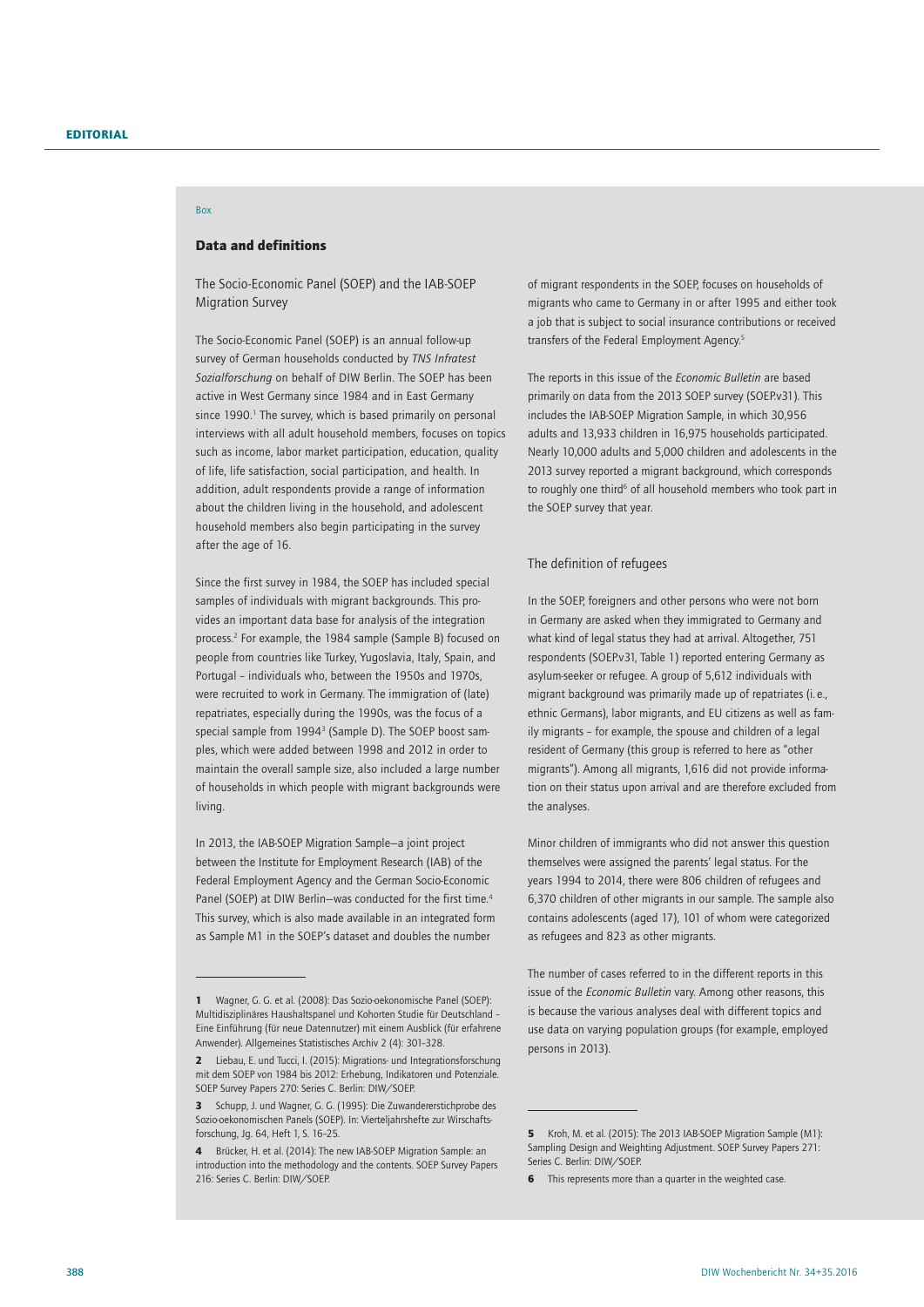The reports on language skills, qualifications, and job acquisition are based solely on the 2013 IAB-SOEP Migration Sample. The report on the labor market integration of refugees and other migrants is based on SOEP data up to 2013 as well as the IAB-SOEP Migration Sample. The report on participation in voluntary educational programs is based on data from the SOEP of all first interviewees from 1994 onwards, as well data from the IAB-SOEP Migration Sample. Data on "children" refer to individuals who met the corresponding age criterion between 2006 and 2014, while those on "adolescents" refer to those who met the corresponding age criterion between 2000 and 2014.

#### Immigration year and regions of origin

The present studies are based on interviews with refugees who, for the most part, arrived in Germany between 1990 and 2010; these individuals are thus *not* part of the recent major immigrant influx that began in 2014 and peaked in 2015. No data are available yet for these years. Refugees who arrived in Germany after 2013 are currently taking part in a survey conducted by the IAB and the SOEP in cooperation with the Federal Office for Migration and Refugees *(Bundesamt für Migration und Flüchtlinge,* or BAMF). The purpose of this issue of the *Economic Bulletin* is to provide insight into the integration process of past refugees and migrants, which can be used to help the migrants of today as well as in the future.

More than half of the refugees surveyed here immigrated in the 1990s (Table 2). 8 percent of the other migrants have been living in Germany for several decades. Hence, the analyses are based on individuals who immigrated to Germany and remained long-term.

The refugees of the 1990s came primarily from civil war-torn regions such as the former Yugoslavia. There is also a higher percentage of individuals from Arab and Muslim countries (30 percent) in the group of refugees than in the group of other migrants. Refugees and other migrants reported, on average, similar ages at the time of the survey (43 years old) as well as at the time of entry (23 years old). The percentage of women was lower among refugees (44 percent) than among other migrants (56 percent).

Even though the survey did not include refugees who have arrived to Germany since 2014, many of the 2013 survey respondents came from comparable countries of origin (Western Balkans as well as Arab and Muslim countries).

#### Table 1

#### Respondents in SOEP and the IAB-SOEP Migration Survey

|                                              | $Refu$ gees <sup>1</sup> | Other migrants <sup>2</sup> |
|----------------------------------------------|--------------------------|-----------------------------|
| Adult migrants                               |                          |                             |
| Cumulative number of respondents (1994-2014) | 751                      | 5,612                       |
| Of that: Respondents in 2013                 | 578                      | 4.520                       |
| Children and adults with refugee background  |                          |                             |
| Cumulative number of respondents (1994-2014) | 806                      | 6.370                       |

*1 Persons who report having entered Germany as asylum-seeker or refugee.*

*2 Persons who report having entered Germany as immigrants, labor migrants, and EU citizens, as well as dependents of migrants.*

*Source: SOEP.v31*

© DIW Berlin 2016

Table 2

#### Age, gender, and migration experience

|                                       |                | All respondents 1994-2014       |                | All respondents 1994-2014       |  |
|---------------------------------------|----------------|---------------------------------|----------------|---------------------------------|--|
|                                       |                | Refugees                        |                | Other migrants                  |  |
|                                       |                | Of that:<br>respondents<br>2013 |                | Of that:<br>respondents<br>2013 |  |
| Women (in percent)                    | 44             | 44                              | 54             | 56                              |  |
| Age (average in years)                |                |                                 |                |                                 |  |
| Age of respondents 2013               |                | 43                              |                | 42                              |  |
| Age at immigration                    |                | 23                              |                | 24                              |  |
| Immigration period (share in percent) | 100            | 100                             | 100            | 100                             |  |
| 1949-1979                             | $\overline{2}$ | 2                               | 8              | 8                               |  |
| 1980-1989                             | 10             | 9                               | 10             | 10                              |  |
| 1990-1999                             | 55             | 59                              | 37             | 38                              |  |
| 2000-2009                             | 30             | 28                              | 40             | 39                              |  |
| 2010-2014                             | 3              | $\overline{2}$                  | 5              | 5                               |  |
| Region of origin (in percent)         | 100            | 100                             | 100            | 100                             |  |
| <b>EU-28</b>                          | 6              | 6                               | 37             | 37                              |  |
| South-east Europe <sup>1</sup>        | 39             | 42                              | 16             | 16                              |  |
| Post-Soviet States <sup>2</sup>       | 17             | 17                              | 36             | 37                              |  |
| Arab/Muslim countries <sup>3</sup>    | 33             | 30                              | $\overline{4}$ | 4                               |  |
| Other countries                       | 6              | 6                               | 6              | 6                               |  |

*1 Albania, Bosnia-Herzegovina, Macedonia, Montenegro, Serbia, Turkey.*

*2 Armenia, Azerbaijan, Georgia, Kazakhstan, Kyrgyzstan, Moldova, Russia, Ukraine, Uzbekistan,* 

*Tajikistan, Turkmenistan, Belarus.*

3 Afghanistan, Egypt, Algeria, Bangladesh, Burkina Faso, Gambia, Guinea, Yemen, Iraq, Iran, Indonesia,<br>Kuwait, Lebanon, Libya, Morocco, Malaysia, Mali, Pakistan, Palestine, Senegal, Somalia, Sudan, Syria, *Chad, Tunisia.*

*Source: SOEP.v31 (unweighted analyses).*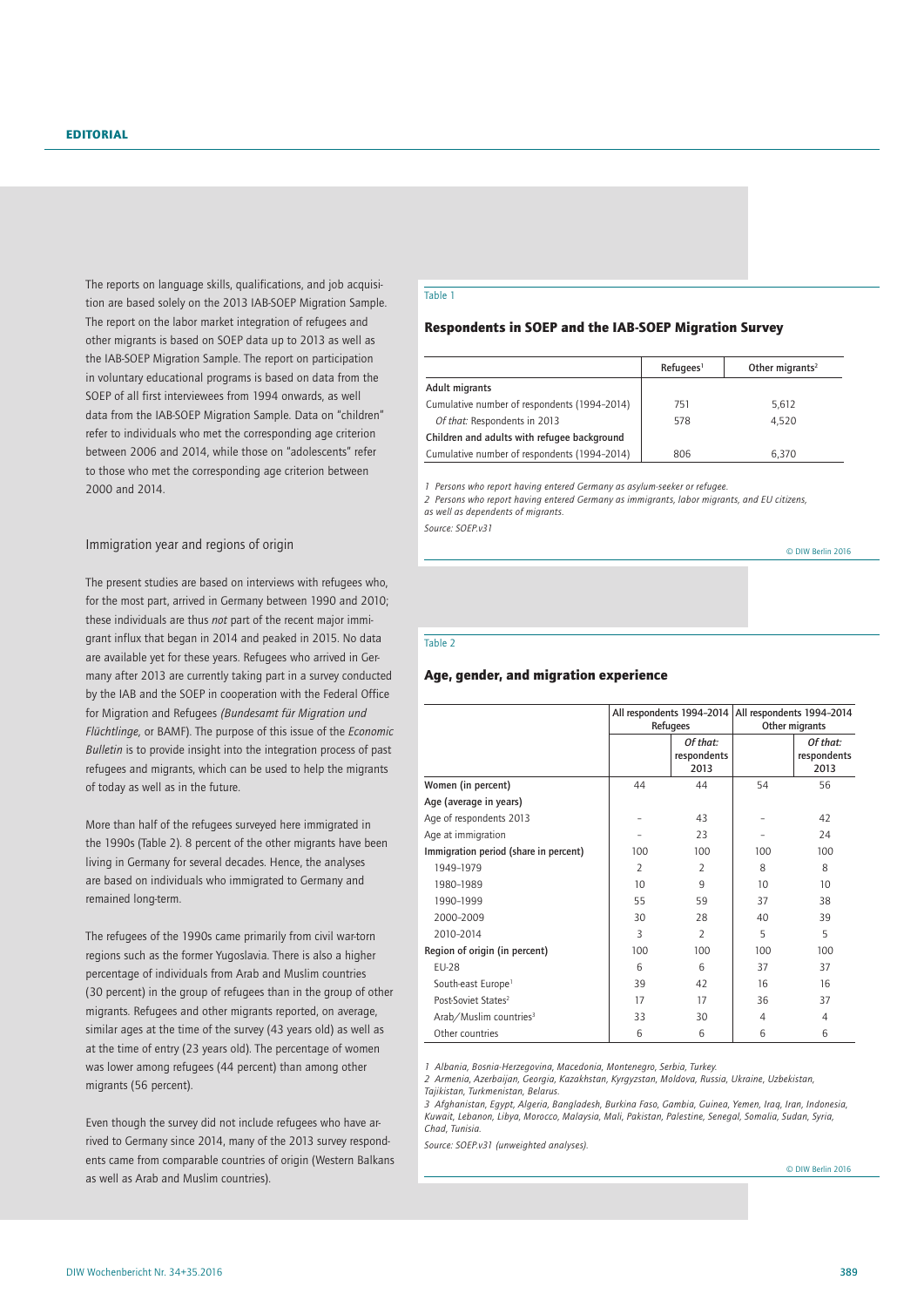Any institutional obstacles hindering refugees' swift integration into the labor market should therefore be eliminated as quickly as possible. It is also critical that refugees find jobs that match their qualifications.

Half of the refugees in the sample found their first job in Germany informally through friends, acquaintances, and relatives (see the fourth report in this issue).<sup>4</sup> This was particularly the case for refugees who already had contacts in Germany but spoke no German upon arrival. But overall, those refugees who were working in Germany were somewhat more likely than other migrants to have found their job through formal means like job advertisements or job agencies.

Children of refugees, as well as children and adolescents who were refugees themselves, took advantage of volun-

Jan Marcus is a Research Associate in the Department of Education and Family at DIW Berlin and Juniorprofessor at the University of Hamburg | jmarcus@diw.de

<sup>4</sup> Eisnecker, P. Schacht, D. (2016): Half of refugees in Germany found their first job through social contacts. DIW Economic Bulletin 35/2016, 414–421.

Philipp Eisnecker is a Research Associate in the Socio-Economic Panel Department at DIW Berlin and in the Berlin Institute for Integration and Migration Research at Humboldt University of Berlin | peisnecker@diw.de

Johannes Giesecke is Co-Head of the Department Labor Market, Migration, and Integration of the Berlin Institute for Integration and Migration Research (BIM) and Professor for Empirical Research at Humboldt-Universität zu Berlin | johannes.giesecke@hu-berlin.de

Martin Kroh is Deputy Head of Research Infrastructure at the Socio-Economic Panel at DIW Berlin and Co-Head of the Department Labor Market, Migration, and Integration of the Berlin Institute for Integration and Migration Research (BIM) at Humboldt-Universität zu Berlin | mkroh@diw.de

Elisabeth Liebau is a Research Associate in the Socio-Economic Panel Department at DIW Berlin | eliebau@diw.de

tary educational programs as often, or more often than did other children—primarily when it came to extracurricular school activities (see the fifth report in this issue).5 However, refugee children under the age of three were less likely to attend day care centers and were in later ages significantly less likely to take part in some of the nonformal educational activities held outside of school. This appears to indicate that voluntary educational programs outside of school and non-formal offerings for toddlers and preschoolers are not yet being utilized by refugee children as extensively as they could be. To promote wider use of these programs, it would be helpful to expand intercultural exchange through training and increased recruitment of volunteer and full-time staff with migrant or refugee backgrounds.

<sup>5</sup> Spiess, C. K. et al. (2016): Children and adolescents with refugee background less likely to participate in voluntary educational programs - with exception of extracurricular school activities. DIW Economic Bulletin 35/2016, 422–430.

Zerrin Salikutluk is a Senior Researcher at the Department Labor Market, Migration, and Integration of the Berlin Institute for Integration and Migration Research (BIM) at Humboldt-Universität zu Berlin. | zerrin.salikutluk@hu-berlin.de

Diana Schacht is a Research Associate in the Socio-Economic Panel Department at DIW Berlin | dschacht@diw.de

C. Katharina Spieß is Head of the Department of Education and Family at DIW Berlin and Professor at the Freie Universität Berlin | kspiess@diw.de

Franz Westermaier is a Research Associate in the Department of Education and Family at DIW Berlin | fwestermaier@diw.de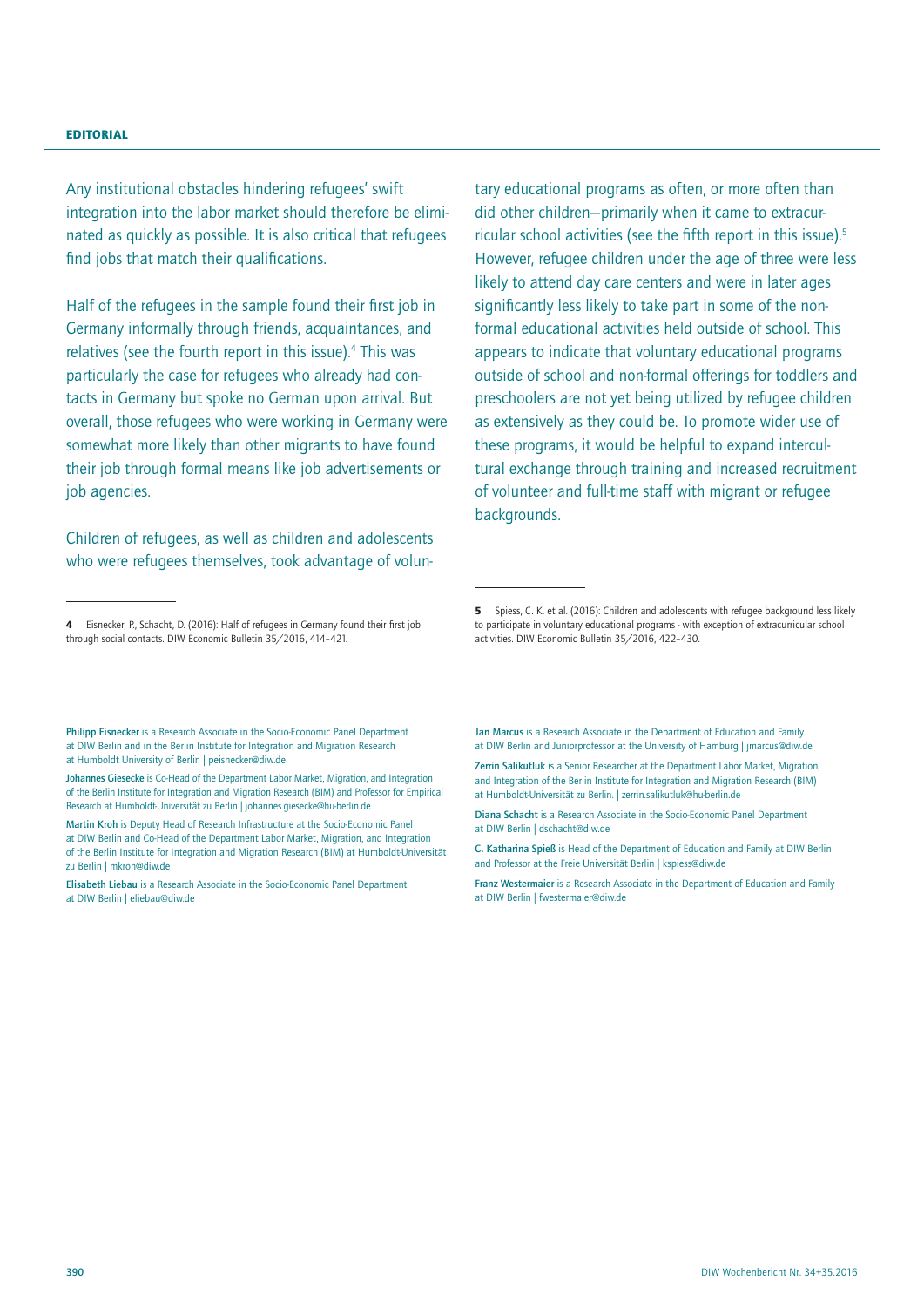

Prof. Martin Kroh, Deputy Head of Research Infrastructure at the Socio-Economic Panel at DIW Berlin and Professor for Social Science Research Methods at Humboldt-Universität zu Berlin.

»A variety of measures and initiatives can accelerate the immigration process for today's refugees« FIVE QUESTIONS TO MARTIN KROH

- 1. Prof. Kroh, DIW Berlin analyzed 2013 survey data on refugees who, for the most part, came to Germany between 1990 and 2010. How many of those refugees were employed in Germany at the time of the survey? In the group we analyzed, approximately two thirds of all male refugees reported finding a job within the first five years of their arrival in Germany. This share was considerably smaller among female refugees: only one out of every four had found a job in the same time span. Overall, more refugees than other migrants were still unemployed even years after their arrival in Germany.
- 2. Which countries did the refugees come from, and what kind of qualifications and language skills did they have upon arrival? Many respondents to our survey came in the 1990s from the civil war-stricken regions of Yugoslavia or from Muslim and Arab countries. In many of these countries, formal vocational qualifications apart from university degrees are uncommon—and these kinds of vocational qualifications are important on the German labor market. Approximately half of the refugees arrived in Germany with a formal education. Many of the younger refugees invested effort in obtaining educational and vocational qualifications in Germany. The situation was more difficult for older refugees. Refugees' German language proficiency upon arrival was typically very poor—which is to be expected, since refugee migration is by nature unplanned. The opposite is the case for labor migration, where potential migrants can prepare themselves ahead of time.
- 3. What kinds of conclusions can be drawn from your findings on the current refugee situation? Integration into the labor market has typically taken longer for refugees than it has for other migrants. But refugees also showed signs of catching up to some extent during the period under study. That is noteworthy, since we are talking about a time when there were far fewer measures promoting labor integration than exist today.

The institutional obstacles to labor market participation posed by the application process itself were also clearly more difficult to overcome than they are today. In this respect, we do not share the pessimism about labor market integration of today's refugees that is sometimes heard in public debates.

- 4. What kinds of institutional obstacles stand in the way of refugees' labor market integration? In our study, we are dealing with refugees from the past 20 years. During this time, there were various changes in labor market access for recognized refugees and tolerated persons (those with a *Duldung*). Even in the past few months, this access has been improved for more diverse groups of people. In the past, however, refugees and tolerated persons were subject to work restrictions during the application process. So if an application process takes one full year, as is currently the case, this also pushes back labor market entry by one year. If we want to accelerate refugees' entry to the labor market, we need put the institutional structures in place to make this possible. It is also important that refugees have the possibility to start attending language courses while waiting for their applications to be approved—but currently we don't have the capacity to offer that to everyone.
- 5. Labor market integration is not the full picture. What about integration into German society? There is a broad civic engagement in this area that has continued despite the increasingly critical tenor of debate in recent months. This is of course important for the integration process. Moreover, children of refugees frequently take advantage of extracurricular activities offered in schools. Refugees are less likely than the rest of the population to send children under the age of three to day care, however, so there is still potential here for further integration.

Interview by Erich Wittenberg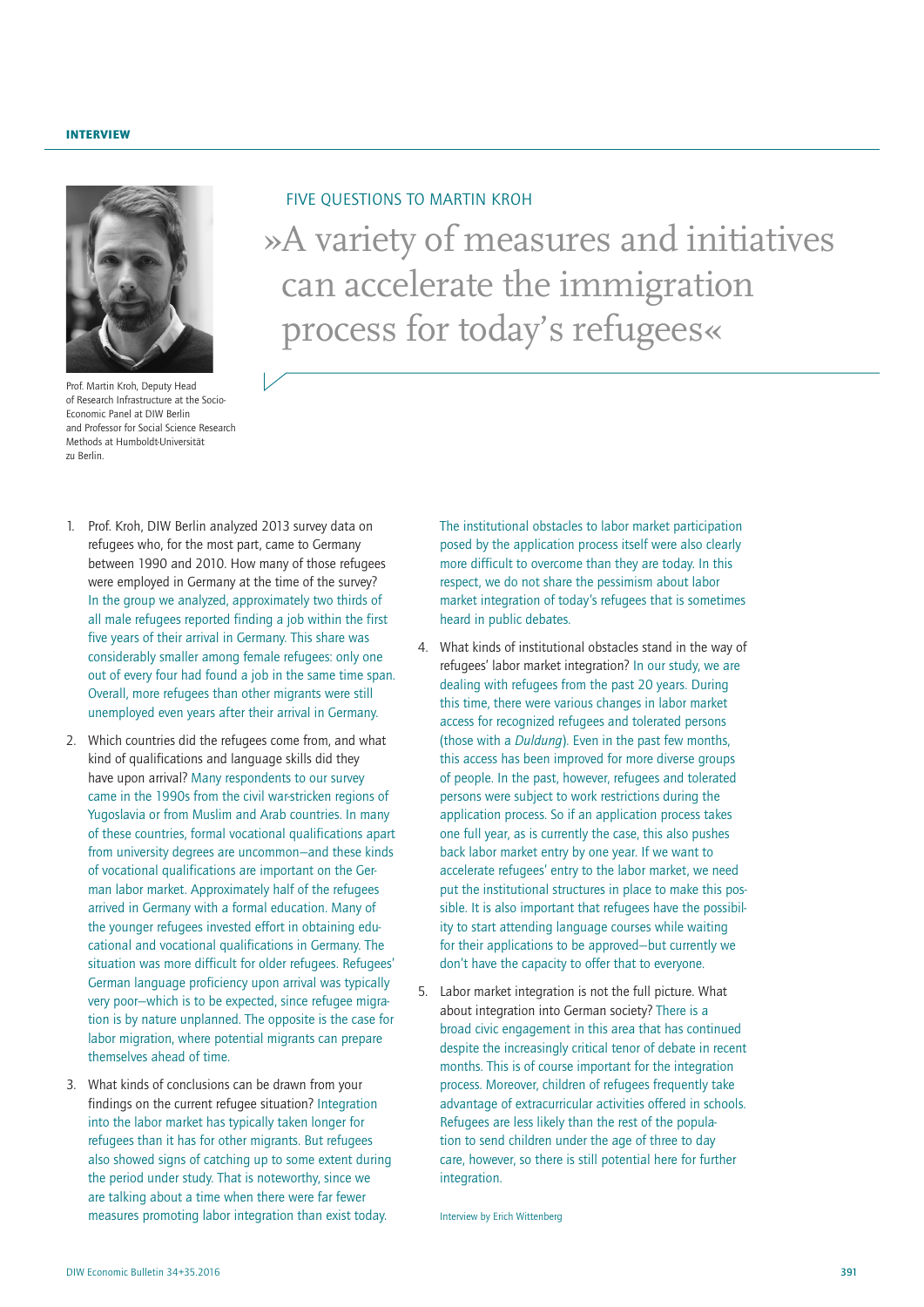## Many refugees have work experience but a smaller share possess formal vocational qualifications

By Elisabeth Liebau and Zerrin Salikutluk

Academic and vocational qualifications play a crucial role when it comes to successfully integrating refugees and other migrants into society. What qualifications did migrants already acquire in their country of origin and which did they obtain in Germany? And to what extent are qualifications gained abroad recognized in Germany? The IAB-SOEP Migration Sample shows that the majority of the migrant groups studied in the present report completed their schooling abroad and already gained professional experience there. However, only a smaller share possess formal vocational qualifications. One-third of refugees and other migrants applied for foreign qualifications to be recognized in Germany. Hoewever, the recognition rate is low for refugees.

For migrants to find work in Germany, it is crucial that the qualifications they bring with them are in demand on the German labor market. On the one hand, it is important that they learn German and invest in further training programs, and on the other, they should seek recognition of their academic and vocational certificates in Germany.

Age and planned or permitted duration of stay are key factors when making educational decisions. Unlike other migrants, asylum-seekers may be less motivated to invest in further qualifications in Germany because their prospects of staying there and the duration of their stay is uncertain until their status is clarified.

There are currently no empirically reliable data that enable us to make comprehensive statements about individuals who came to Germany during the recent wave of refugee migration.<sup>1</sup> In the public discourse on the qualification levels of refugees, predictions have ranged from very pessimistic<sup>2</sup> to extremely optimistic,<sup>3</sup> with some experts forecasting that refugees will help to counter the shortage of skilled workers in some sectors. Studying migrants who have been living in Germany for a longer period offers insights into the opportunities for and obstacles to successful integration of refugees and other migrants. Based on the findings, social policy can be tailored to address these challenges.

The present report considers in more detail the qualification levels of refugees and other migrants who have lived in Germany for an average of 18 and 16 years, respectively, based on the joint migration sample from the Socio-Economic Panel (SOEP) study and the Institute for Employment Research (IAB) (see box). The IAB-SOEP Migration Sample examines both qualifications that migrants had *prior* to their arrival in Germany and qualifications acquired *after* migrating to Germany. Finally, the data provide detailed information on the extent to which applications have been submitted to have foreign qualifications recognized and to what extent these applications have been successful.

<sup>1</sup> For an exception, see the German Federal Employment Agency, "Geflüchtete Menschen in den Arbeitsmarktstatistiken – Erste Ergebnisse," *Statistik/Arbeitsmarktberichterstattung* (Nuremberg: 2016).

<sup>2</sup> See, for example, "Zwei Drittel können kaum lesen und schreiben," *Die Zeit*, December 3, 2015, http://www.zeit.de/2015/47/integrationfluechtlinge-schule-bildung-herausforderung.

<sup>3</sup> See for example, "DGB sieht Flüchtlinge als "große Chance" für den Osten," *Die Welt*, December 28, 2015, http://www.welt.de/politik/deutschland/ article150371564/DGB-sieht-Fluechtlinge-als-grosse-Chance-fuer-den-Osten.html.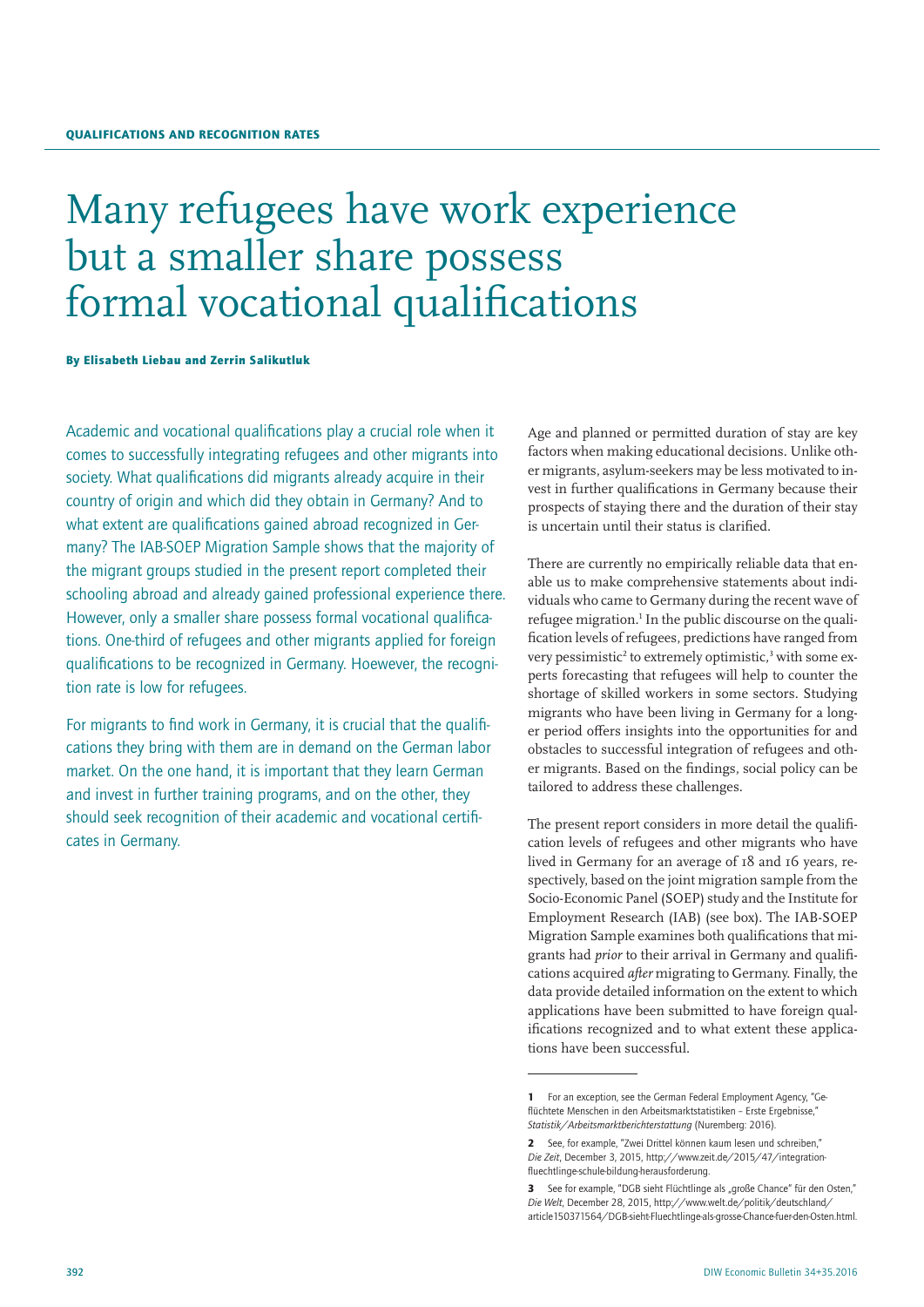#### Box

## Data basis

The data basis for the analyses is the IAB-SOEP Migration Sample. It was conducted in 2013 as a joint project between the Socio-Economic Panel (SOEP) study and the Institute for Employment Research (IAB). $<sup>1</sup>$  It is one of the many subsamples</sup> of the SOEP, a longitudinal survey of households in Germany conducted annually since 1984.<sup>2</sup>

The in-depth survey of educational biographies in the Migration Sample enables differentiated analyses of school and vocational qualifications acquired abroad and in Germany. It also makes it possible to study whether respondents have applied to have foreign qualifications recognized in Germany, what the recognition

rates are, and what reasons respondents give for not seeking recognition of foreign qualifications.

According to information about entry status, there were 446 refugees in this sample who had already lived in Germany for an average of 18 years when they were surveyed. This longer period of stay enables us to take a more in-depth look both at qualifications earned abroad and at those earned in Germany. Due to the small sample sizes in many analyses of refugees, however, the findings should be treated with caution.

Furthermore, it must be emphasized that the educational trajectories of refugees who have lived in Germany for many years may differ, in some cases significantly, from those of refugees who have come to Germany very recently. These latter individuals may have very different prospects of being able to stay, which affects their efforts to attain educational qualifications in Germany or apply for recognition of foreign qualifications. Some recent refugees may also want to return to their countries of origin as soon as possible after conflicts end or security conditions improve.

## Majority of migrants completed their school education abroad

Most refugees and other migrants completed their schooling abroad before coming to Germany<sup>4</sup> (see Table 1). One-fifth of adult refugees and one-quarter of other migrants living in Germany in 2013 reported having attended school most recently in Germany. In both groups, only two percent of respondents were attending school at the time of the survey.

## What qualifications did migrants acquire abroad?

To be able to use qualifications obtained abroad, migrants need to acquire further skills, including proficiency in German and an understanding of the German labor market.<sup>5</sup> If, however, they are still in school after arriving in Germany, they can learn German and get to

#### Table 1

### Country in which Respondent Last Attended School Share in percent

|                                  | Total          |                   |          | At least 16<br>at immigration | Younger than 16<br>at immigration |                   |  |  |
|----------------------------------|----------------|-------------------|----------|-------------------------------|-----------------------------------|-------------------|--|--|
|                                  | Refugees       | Other<br>migrants | Refugees | Other<br>migrants             | Refugees                          | Other<br>migrants |  |  |
| Currently<br>attending<br>school | $\overline{z}$ | $\overline{2}$    | $7*$     | $\Omega$                      | 6                                 | 6                 |  |  |
| Outside<br>Germany               | $78*$          | 73                | 94       | 93                            |                                   | 5                 |  |  |
| In Germany                       | $20*$          | 25                | 5        |                               | 93                                | 89                |  |  |
| N                                | 418            | 3177              | 332      | 2501                          | 86                                | 676               |  |  |

*Case numbers below 30 are in italics. T-test comparison between refugees and other migrants, \*p < 0.05. Source: IAB-SOEP Migration Sample (2013) of SOEP. v31, weighted; estimations by DIW Berlin.*

© DIW Berlin 2016

The large majority of refugees and other migrants attended school abroad.

know how the the German education system and labor market work as part of their education.

<sup>1</sup> For details, see H. Brücker, M. Kroh, et al., "The New IAB-SOEP Migration Sample: An Introduction into the Methodology and the Contents," *SOEP Survey Papers* (2014): 216 and M. Kroh, S. Kühne, et al., "The 2013 IAB-SOEP Migration Sample (M1): Sampling Design and Weighting Adjustment," *SOEP Survey Papers* (2015): 271.

<sup>2</sup> See also the term "Sozio-oekonomisches Panel (SOEP)" in DIW Berlin's glossary: http://diw.de/de/diw\_01.c.412809.de/presse/diw\_glossar/ sozio\_oekonomisches\_panel\_soep.html (in German only).

**<sup>4</sup>** For the majority of respondents, abroad refers to their native country. However, it cannot be ruled out that some individuals had already migrated to third countries prior to their arrival in Germany and acquired academic and vocational qualifications there.

<sup>5</sup> Cf. Frank Kalter, "Ethnische Ungleichheit auf dem Arbeitsmarkt," in *Arbeitsmarktsoziologie*, eds. M. Abraham and T. Hinz (Wiesbaden: 2005), 303–332.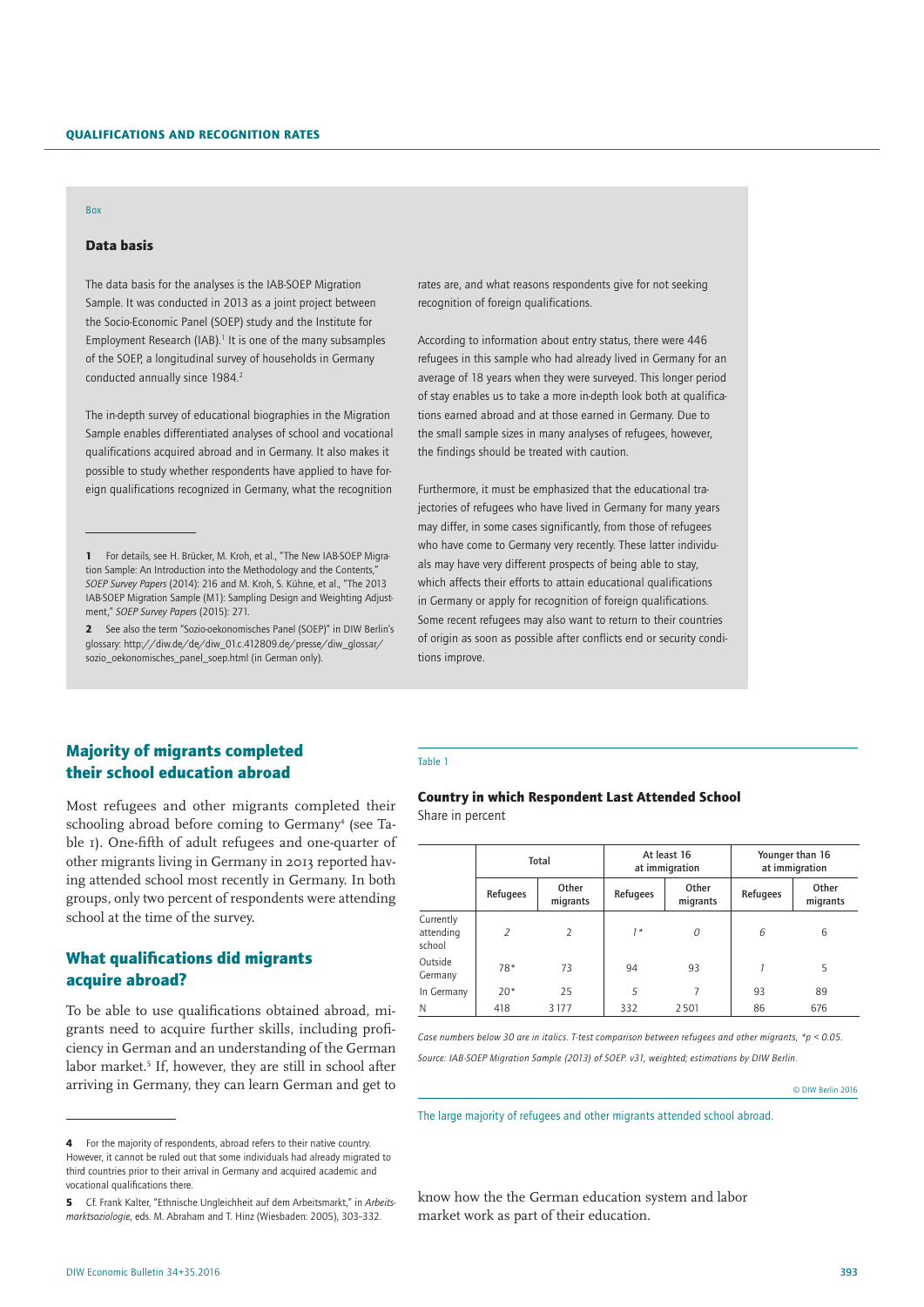#### Duration and level of schooling abroad

|                                        |          | Total          |       | Refugees | Other migrants |       |
|----------------------------------------|----------|----------------|-------|----------|----------------|-------|
|                                        | Refugees | Other migrants | Men   | Women    | Men            | Women |
| Average duration in years              | 9.9      | 10.0           | 9.8   | 10.1     | 10.0           | 10.0  |
| N                                      | 300      | 2,318          | 186   | 114      | 1.000          | 1,318 |
| Share in percent                       |          |                |       |          |                |       |
| Dropped out of school                  | $20*$    | 10             | 18    | 24       | $9*$           | 11    |
| Completed compulsory<br>schooling      | $32*$    | 40             | $36*$ | 24       | $44*$          | 37    |
| Completed upper secondary<br>schooling | 48       | 50             | 46    | 52       | $47*$          | 52    |
| N                                      | 310      | 2.350          | 194   | 116      | 1,013          | 1.337 |

*Case numbers below 30 are in italics. T-test comparison between refugees and other migrants, \*p < 0.05. Source: IAB-SOEP Migration Sample (2013) of SOEP.v31, weighted; estimations by DIW Berlin.*

© DIW Berlin 2016

Around half of all refugees and other migrants completed formal education beyond compulsory schooling.

#### Table 3

#### Vocational qualifications obtained abroad

In percent

|                            | 24 years or older at immigration |                |     |          |                |       |  |  |  |
|----------------------------|----------------------------------|----------------|-----|----------|----------------|-------|--|--|--|
|                            |                                  | Total          |     | Refugees | Other migrants |       |  |  |  |
|                            | Refugees                         | Other migrants | Men | Women    | Men            | Women |  |  |  |
| No qualification           | $55*$                            | 41             | 55  | 55       | 40             | 42    |  |  |  |
| Other qualification        |                                  |                | 2   | 0        | 3              |       |  |  |  |
| Apprenticeship             | 15                               | 15             | 18  | 11       | $17*$          | 13    |  |  |  |
| Attended vocational school | $9*$                             | 17             | 8   | 10       | 17             | 16    |  |  |  |
| Attended university        | $20*$                            | 25             | 17  | 24       | $23*$          | 28    |  |  |  |
| N                          | 261                              | 1,821          | 151 | 110      | 804            | 1,017 |  |  |  |

*Case numbers below 30 are in italics. T-test comparison between refugees and other migrants, \*p < 0.05. Source: IAB-SOEP Migration Sample (2013) of SOEP.v31, weighted; estimations by DIW Berlin.*

© DIW Berlin 2016

The majority of refugees did not possess formal vocational qualifications.

## Non-refugee migrants have higher levels of schooling attained abroad

Refugees and other migrants living in Germany attended an average of ten years of general schooling abroad before coming to Germany (see Table 2).<sup>6</sup> When differentiating by level of educational qualification, other migrants tended to be more qualified than refugees: 40 percent of the former group completed compulsory educa-

tion and 50 percent went on to complete higher levels of education. The share of refugees was slightly lower, with 32 percent completing compulsory education and 48 percent graduating from upper secondary school.7 Conversely, the proportion with no educational qualifications was higher among refugees (20 percent) than other migrants (10 percent). In both groups, a larger share of women than men graduated from upper secondary school (52 to 46 and 47 percent, respectively).

## Only a minority of refugees attained formal vocational qualifications in their country of origin

The model of dual vocational education and training (VET) that links learning professions in companies and vocational schools is not widespread outside of Central Europe. This may be one reason why the share of those with no formal vocational certificate is relatively high in both groups (see Table 3). If we look at migrants who were aged 24 years or older when they arrived and therefore able to complete their vocational training before migrating to Germany, 55 percent of refugees and 41 percent of other migrants had no formal vocational qualification at all. One fifth of refugees and one fourth of other migrants earned a university degree abroad. As a result, other migrants were more likely than refugees to have higher vocational qualifications from their country of origin. In both groups, more women had university degrees than men.

## Majority of migrants gained work experience abroad

Besides formal academic and vocational qualifications, which play a significant role on the German labor market, migrants also bring vocational qualifications, often acquired through on-the-job training in their countries of origin.

Overall, 86 percent of refugees and 89 percent of other migrants in the sample aged 24 years or older on arrival attained vocational experience abroad (see Table 4). In both groups, women had less work experience than men, but the gender difference was greater among refugess than among other migrants.<sup>8</sup>

The median in both migrant groups was also ten years.

<sup>7</sup> In both groups of migrants, the median of the duration of relevant school attendance for those who successfully completed compulsory education was nine years, and 12 years for those with a further education qualification to which we refer to as upper secondary education.

<sup>8</sup> See A. K. Rich, "Asylerstantragsteller in Deutschland im Jahr 2015: Sozialstruktur. Qualifikationsniveau und Berufstätigkeit," *BAMF-Kurzanalysen*, no. 3 (2016). The reported shares of those with employment experience from abroad, particularly among women, are considerably higher than in the *BAMF-Kurzanalyse* by Rich. In addition to considering very different migration years and age groups, the different pictures can be explained by Rich's report asking about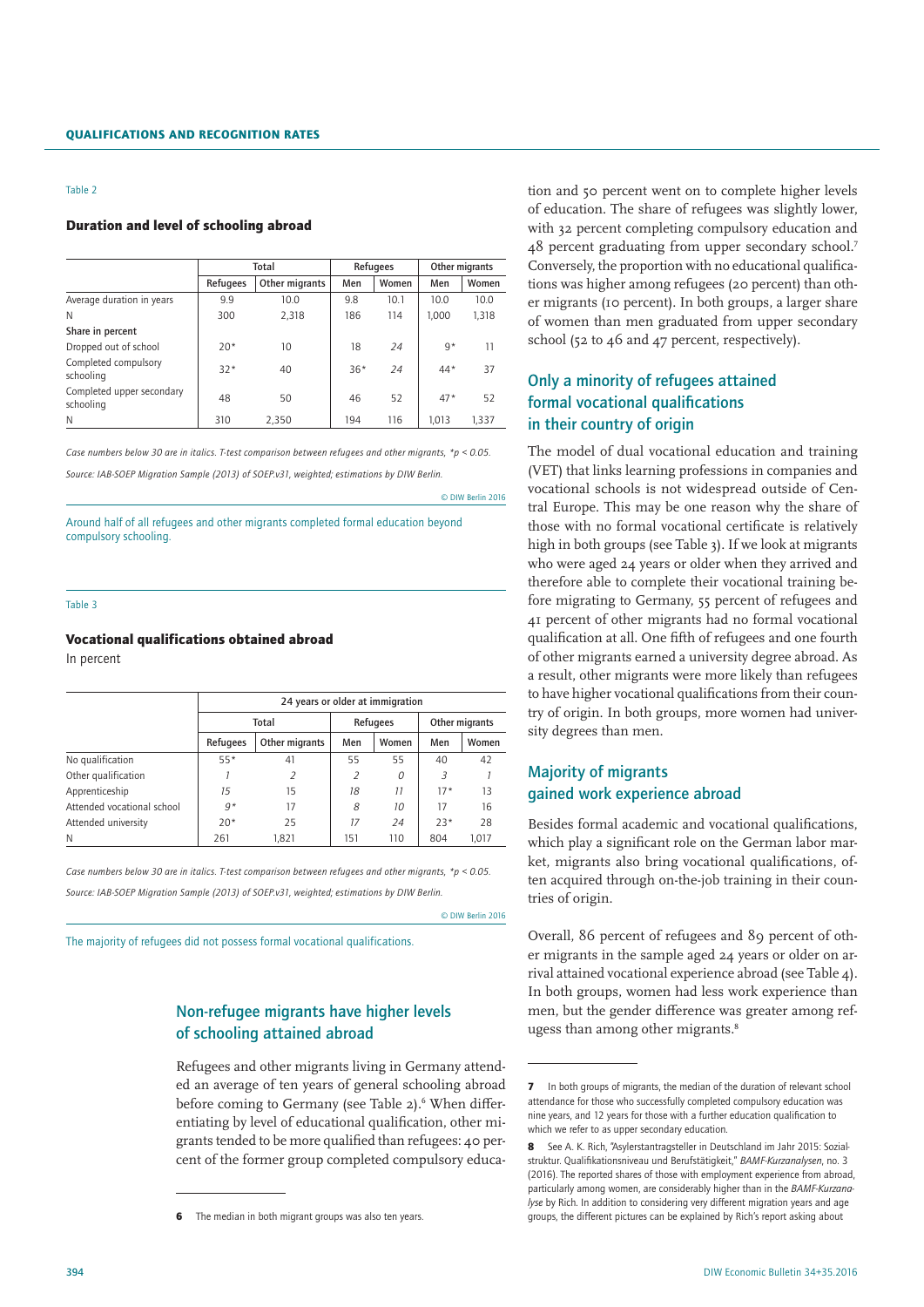#### Qualifications and recognition rates

The average work experience was around 14 years in both groups.9 Men were employed abroad longer than women. Again, the gender difference was greater among refugees than in the group of other migrants.

## What qualifications did migrants earn in Germany?

One-fifth of refugees and one-quarter of other migrants attended school in Germany (see Table 1). This is especially the case for those who were of school age upon arrival. Those who were older tended more to go into vocational training. Here, migrants can earn the qualifications they are missing or build on qualifications already attained (abroad) with further qualifications.<sup>10</sup>

## Refugees achieved higher academic qualifications in Germany than other migrants

Compared to other migrants, refugees are more likely to graduate from upper secondary school (36 percent versus 26 percent). Women were more likely to graduate from upper secondary school (*Abitur*) than men and less likely to graduate from lower secondary school (*Hauptschulabschluss*) or to leave school without graduating.

## Young migrants in particular earned vocational qualifications

In 2013, almost one-sixth of refugees and one-third of other migrants acquired vocational qualifications in Germany or were still in training (see Table 6), whereby no gender difference were apparent. Migrants who did not obtain vocational training in their country of origin could increase their chances of getting a more highly qualified jobs by completing vocational education and training in Germany: This was true for 18 percent of refugees and 38 percent of other migrants. However, age appears to be a much more decisive factor in the completion of vocational education and training than making up for a lack of qualifications.

When focusing on those aged  $24$  or younger<sup>11</sup> on immigration to Germany, the share that had completed vocational education in Germany or were still in training in

#### Table 4

#### Work experience abroad

|                                                                       |          | Total          |              | Refugees           | Other migrants |       |  |
|-----------------------------------------------------------------------|----------|----------------|--------------|--------------------|----------------|-------|--|
|                                                                       | Refugees | Other migrants | Women<br>Men |                    | Men            | Women |  |
| 24 or older at immigration                                            |          |                |              |                    |                |       |  |
| Percentage with work experi-<br>ence abroad                           | 86       | 89             |              | 94* 75             | $94*$          | 84    |  |
| N                                                                     | 256      | 1,804          | 149          | 107                | 795            | 1,009 |  |
| 24 or older at immigration and at least 1 year work experience abroad |          |                |              |                    |                |       |  |
| Average work duration in years                                        | 14.2     | 13.9           |              | $15.1*$ 12.4 14.5* |                | 13.4  |  |
| N                                                                     | 210      | 1,568          | 140          | 70                 | 739            | 829   |  |

*T-test comparison between refugees and other migrants and between men and women within migrant groups, \*p < 0.05.*

*Source: IAB-SOEP Migration Sample (2013) of SOEP v31, weighted; estimations by DIW Berlin.* 

© DIW Berlin 2016

#### Most refugees and other migrants gained work experience before migrating to Germany abroad.

Table 5

#### School attendance in Germany by refugees and other migrants In percent

|                               |          | Total          |       | Refugees       | Other migrants |                          |  |
|-------------------------------|----------|----------------|-------|----------------|----------------|--------------------------|--|
|                               | Refugees | Other migrants | Men   | Women          | Men            | Women                    |  |
| Dropped out of school         | 5        | 4              | 9     | $\overline{z}$ | .5             | 3                        |  |
| Other educational certificate |          | 2              |       | 2              | 2              | $\overline{\mathcal{L}}$ |  |
| Lower secondary school        | 35       | 39             | 37    | 33             | $44*$          | 34                       |  |
| Intermediate secondary school | 22       | 29             | 14    | 30             | 25             | 32                       |  |
| Technical secondary school    | 16       | 10             | $24*$ | 8              | 10             | 11                       |  |
| Upper secondary school        | 20       | 16             | 15    | 25             | 14             | 18                       |  |
| N                             | 90       | 695            | 43    | 47             | 346            | 349                      |  |

*Case numbers below 30 are in italics. T-test comparison between refugees and other migrants and between men and women within migrant groups, \*p < 0.05.*

*Source: IAB-SOEP Migration Sample (2013) of SOEP.v31, weighted; estimations by DIW Berlin.* 

© DIW Berlin 2016

Refugees graduated from technical or upper secondary school more often than other migrants.

the survey year was 26 percent for refugees and 47 percent for other migrants. Among those under the age of 24 in 2013, 45 percent of refugees and 60 percent of other migrants had completed or were still attending vocational education and training. In the age group of 24 to 34 year olds, it was 46 and 51 percent, respectively. Participation rates declined substantially among those aged 34 or older. Here, 20 percent of other migrants had com-

their latest employment status as opposed to the present report which analyzes whether migrants have gained any employment experience abroad at all.

<sup>9</sup> The average age at migration of those in the subpopulation who were aged 24 years and older on arrival in Germany is 35 years.

<sup>10</sup> A detailed description of access to training at educational facilities for refugees can be found in Robert Bosch Stiftung (pub.), "Chancen erkennen – Perspektiven schaffen – Integration ermöglichen," *Bericht der Robert Bosch Expertenkommission zur Neuausrichtung der Flüchtlingspolitik* (Stuttgart: Robert Bosch Stiftung GmbH, 2016): 129ff.

<sup>11</sup> The average age at migration in both groups of migrants in this subpopulation was 16 years.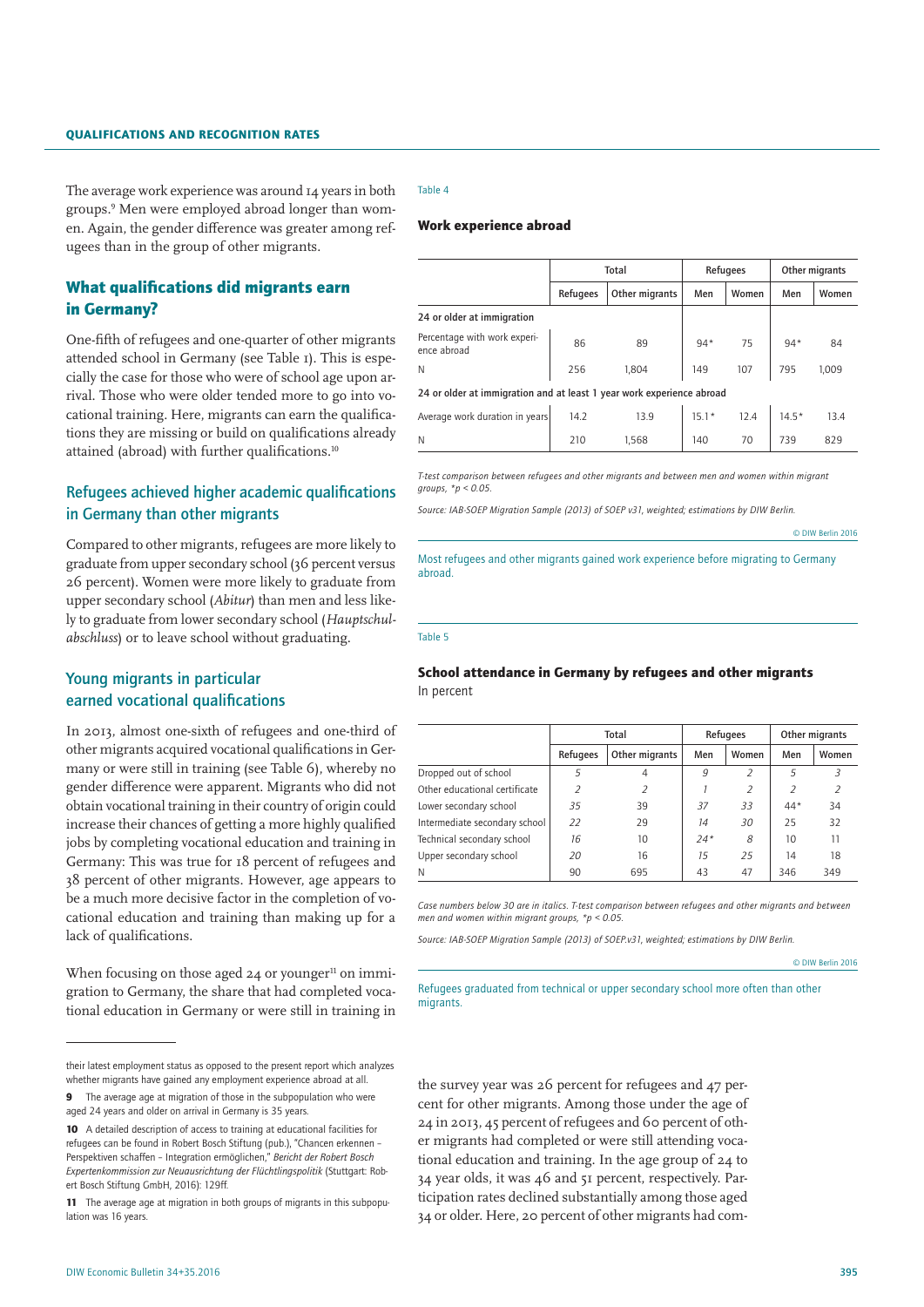## Participation in vocational training in Germany among refugees and other migrants

In percent

|                                                                  |          | Total                                |                | Refugees       |                | Other migrants |                   | No vocational qualification<br>from abroad |          | Already attended school<br>in Germany |
|------------------------------------------------------------------|----------|--------------------------------------|----------------|----------------|----------------|----------------|-------------------|--------------------------------------------|----------|---------------------------------------|
|                                                                  | Refugees | Other migrants                       | Men            | Women          | Men            | Women          | Refugees          | Other migrants                             | Refugees | Other migrants                        |
| No participation in<br>vocational training in<br>Germany to date | 85*      | 70                                   | 84             | 87             | 69             | 71             | $82*$             | 62                                         | $45*$    | 34                                    |
| Currently in vocational<br>training                              | 5        | $\overline{7}$                       | 5              | 5              | $6*$           | 8              | 7                 | $\overline{9}$                             | $24*$    | 13                                    |
| Completed vocational<br>training in Germany                      | $10*$    | 23                                   | 11             | 8              | $25*$          | 21             | $11*$             | 29                                         | $31*$    | 53                                    |
| Ν                                                                | 446      | 3,199                                | 254            | 192            | 1,421          | 1,778          | 308               | 1,800                                      | 92       | 718                                   |
| By age groups                                                    |          | Under 24 years old<br>at immigration | under 24 years |                | 24 to 34 years |                | 34 years or older |                                            |          |                                       |
|                                                                  | Refugees | Other migrants                       | Refugees       | Other migrants | Refugees       | Other migrants | Refugees          | Other migrants                             |          |                                       |
| No participation in<br>vocational training in<br>Germany to date | $74*$    | 53                                   | $55*$          | 40             | 56             | 49             | $93*$             | 80                                         |          |                                       |
| Currently in vocational<br>training                              | 11       | 11                                   | 37             | 46             | 18             | 12             | $O^*$             | $\overline{2}$                             |          |                                       |
| Completed vocational<br>training in Germany                      | $15*$    | 36                                   | 8              | 14             | $26*$          | 39             | $7*$              | 18                                         |          |                                       |
| N                                                                | 201      | 1,504                                | 44             | 318            | 65             | 746            | 337               | 2,135                                      |          |                                       |

*Case numbers below 30 are in italics. T-test comparison between refugees and other migrants, \*p < 0.05. Source: IAB-SOEP Migration Sample (2013) of SOEP.v31, weighted; estimations by DIW Berlin.* 

© DIW Berlin 2016

Other migrants completed more frequently vocational training than refugees.

pleted or were attending vocational education, while this was the case for only 7 percent of refugees.

Refugees and other migrants were especially likely to complete vocational education and training in Germany if they had attended school in Germany. In this group, the share with vocational qualifications or those in train-

#### Table 7

### Percentage of vocational training completed in Germany

In percent

|                   | Refugees | Other migrants |
|-------------------|----------|----------------|
| Other degree      |          |                |
| Apprenticeship    | 55       | 51             |
| Vocational school | $29*$    | 17             |
| University        | $11*$    | 29             |
| N                 | 52       | 640            |

*Case numbers below 30 are in italics. T-test comparison between refugees and other migrants, \*p < 0.05.*

*Source: IAB-SOEP Migration Sample (2013) of SOEP.v31, weighted; estimations by DIW Berlin.* 

© DIW Berlin 2016

Refugees completed apprenticeships or vocational school at a higher rate than other migrant groups.

ing at the time of the survey rose to around 55 percent among refugees and 66 percent among other migrants.

If refugees had completed their vocational training in Germany, they were more likely than other migrants to complete an apprenticeship, but less likely to attain a university degree (see Table 7).

## Refugees' qualification levels vary by region of origin

Qualification levels can also be considered using the internationally comparable CASMIN classification, which combines the highest educational and vocational qualifications.12 Using this classification reveals some key differences between refugees and other migrants. The share of individuals with no academic or vocational qualification at all was 15 percent among refugees, almost twice as high as among other migrants (eight percent, see Table 8). Refugees were more likely to have attended school but have no further vocational qualifications. Finally, other migrants are better qualified than refugees overall—not least due to the higher share of university graduates in this group.

12 See W. Müller, P. Lüttinger, W. König, and W. Karle, "Class and Education in Industrial Nations," *International Journal of Sociology*, no. 19 (1989): 3–39.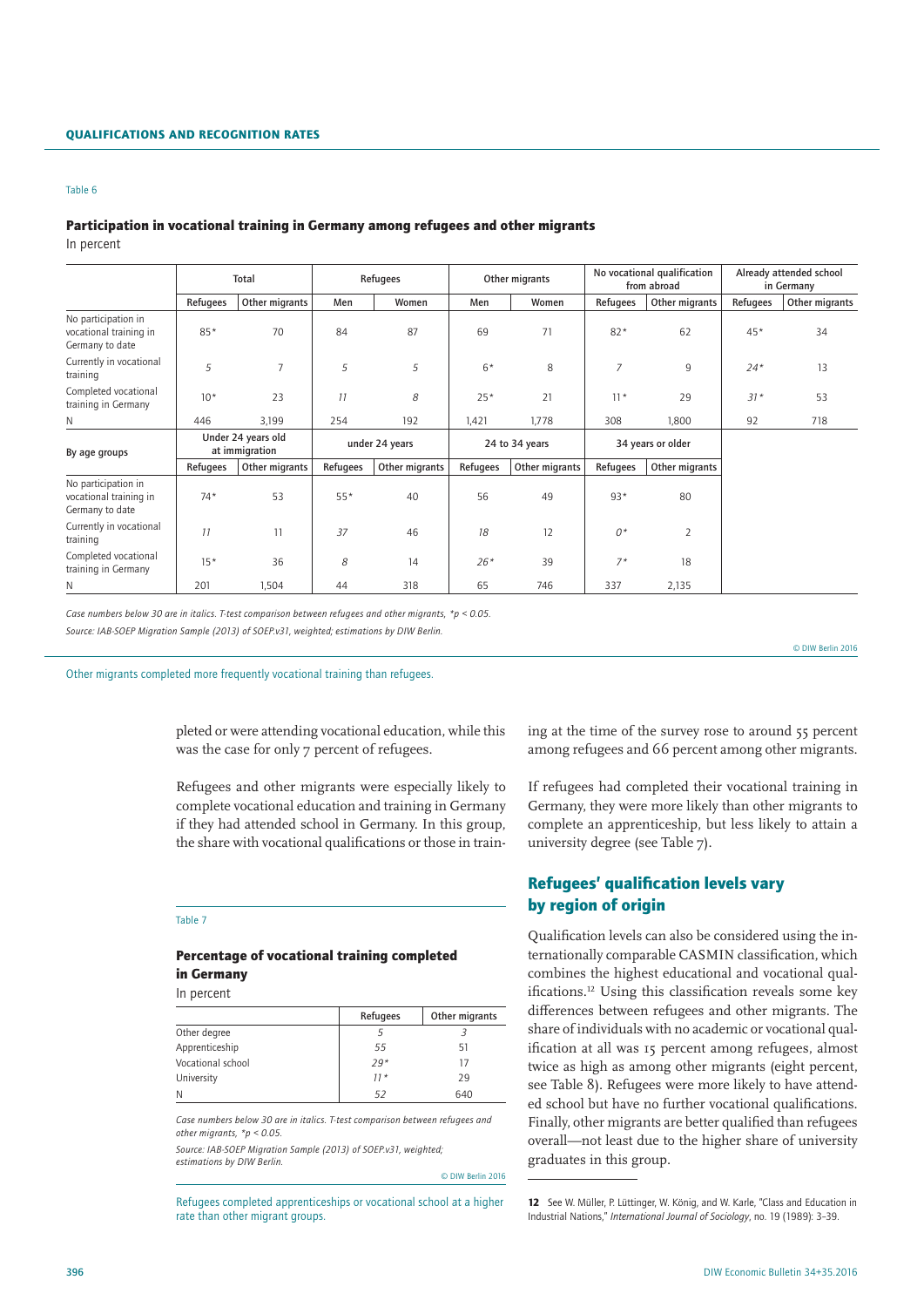#### Qualifications and recognition rates

#### Table 8

#### Highest level of academic or vocational qualification<sup>1</sup>

In percent

|                                                                                 |          | Total          | Refugees             |                              |                          | Other migrants       |                              |                          |
|---------------------------------------------------------------------------------|----------|----------------|----------------------|------------------------------|--------------------------|----------------------|------------------------------|--------------------------|
|                                                                                 | Refugees | Other migrants | South-east<br>Europe | Post-Soviet<br><b>States</b> | Arab/Muslim<br>countries | South-east<br>Europe | Post-Soviet<br><b>States</b> | Arab/Muslim<br>countries |
| No degree/diploma                                                               | $15*$    | 8              | 12                   | 0*                           | $21*$                    | 14                   | $5*$                         | 13                       |
| Lower secondary diploma without vocational training                             | 22       | 20             |                      |                              |                          |                      |                              |                          |
| Lower secondary diploma with vocational training                                | $12*$    | 17             |                      |                              |                          |                      |                              |                          |
| Intermediate secondary diploma without vocational<br>training                   | $16*$    | 12             |                      |                              |                          |                      |                              |                          |
| Intermediate secondary diploma with vocational<br>training                      | $13*$    | 17             | 82                   | $45*$                        | 68*                      | 79                   | 75                           | 56*                      |
| Advanced technical / upper secondary diploma with-<br>out vocational training   | $5*$     | $\overline{2}$ |                      |                              |                          |                      |                              |                          |
| Advanced technical $\angle$ upper secondary diploma with<br>vocational training |          | 3              |                      |                              |                          |                      |                              |                          |
| Technical college degree                                                        |          |                |                      |                              |                          | $\overline{7}$       |                              |                          |
| University degree                                                               | $15*$    | 20             | 6                    | $55*$                        | 11                       |                      | $20*$                        | $31*$                    |
| Ν                                                                               | 402      | 3,057          | 165                  | 83                           | 120                      | 565                  | 1,122                        | 116                      |

*1 Categories according to CASMIN educational classification.*

*Case numbers below 30 are in italics. T-test comparison between refugees and other migrants and between men and women within migrant groups, \*p < 0.05.*

*Source: IAB-SOEP Migration Sample (2013) of SOEP.v31, weighted; estimations by DIW Berlin.*

© DIW Berlin 2016

On average, other groups of migrants show higher levels of qualification than refugees.

Separating migrants by region of origin reveals further distinctions. For example, qualification levels are higher among refugees from the territory of the former Soviet Union than among other migrants from this region. Given the recent wave of refugee migration, it is particularly interesting to look at the average qualification levels of earlier refugees from Arab and Muslim countries. When refugees from these countries are compared with those from Southeastern Europe, the share of people from Arab or Muslim countries with no qualifications at all is higher, but so is the share of those who had already attained a university degree. This considerable difference by country of origin can also be expected for migrants from the most recent refugee migration. While a relatively large share of asylum-seekers from Syria and Iran have completed higher education, this applies to a lower share of refugees from Serbia and Macedonia.<sup>13</sup>

These findings refer to the self-reported highest level of education, without distinguishing by the country in which it was obtained. Consequently, it should be taken into account that an individual with high qualifications from abroad may not benefit from them fully in Germany, for example, if the qualification is not recognized.

## Refugees and other migrants equally unlikely to apply to have their foreign qualifications recognized

Recognition processes have two primary functions. First, if the outcome is successful, they ensure that migrants meet the formal requirements for certain occupations. Second, they allow employers to assess the vocational skills and experience of potential employees with qualifications acquired abroad.

In 2013, the vast majority of respondents (87 percent of refugees and 89 percent of other migrants with a foreign vocational qualification) had a certificate they could submit for official recognition (see Table 9). However, only one-third of both refugees and other migrants had attempted to obtain recognition of a formal qualification. While refugees stated that administrative barriers were the reason they had not yet attempted to have their qualifications recognized (33 percent), this played a comparatively minor role for other migrants, at 17 percent. In particular, refugees reported that a lack of information about where and how to apply for recognition and missing documents held them back from submitting an application (not shown in the table).

<sup>13</sup> A. K. Rich, "Asylerstantragsteller in Deutschland im Jahr 2015: Sozialstruktur. Qualifikationsniveau und Berufstätigkeit," *BAMF-Kurzanalysen*, no. 3 (2016).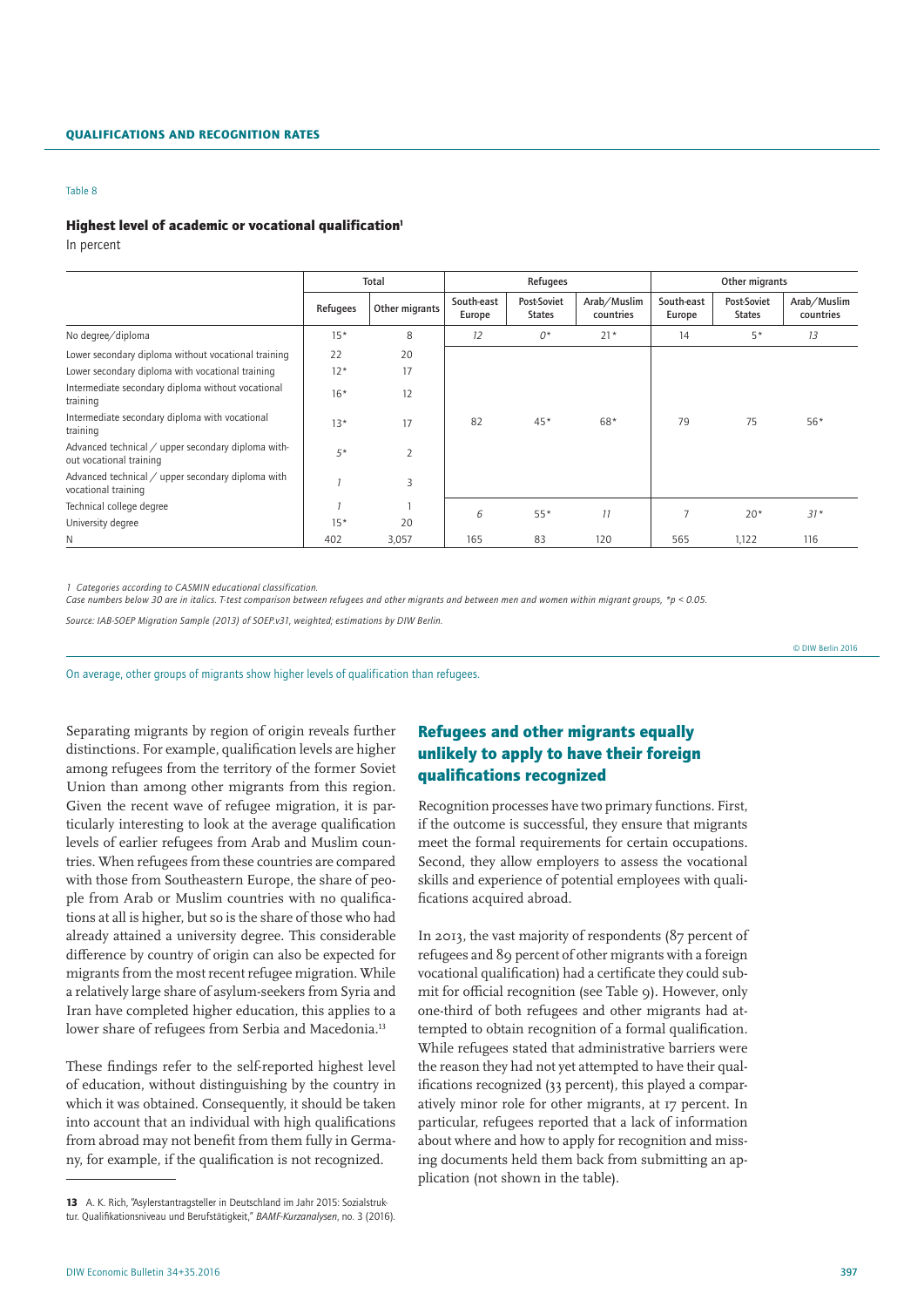#### Recognition procedure

In percent

|                                                    | Refugees | Other<br>migrants |
|----------------------------------------------------|----------|-------------------|
| Of those with foreign vocational<br>qualifications |          |                   |
| Percentage with certificate                        | 87       | 89                |
| N                                                  | 137      | 1,397             |
| Of those with certificate                          |          |                   |
| Percentage that applied for recognition            | 32       | 34                |
| N                                                  | 116      | 1.263             |
| Of those that did not apply for recognition        |          |                   |
| Not important for me                               | $20*$    | 38                |
| Administrative hurdles                             | $33*$    | 17                |
| No prospect of recognition                         | 12       | 17                |
| Other reasons                                      | 35       | 28                |
| N                                                  | 68       | 840               |
| Of those that did apply for recognition            |          |                   |
| Percent rejected                                   | 35       | 16                |
| N                                                  | 48       | 431               |

*Case numbers below 30 are in italics. T-test comparison between refugees and other migrants and between men and women within migrant groups, \*p < 0.05.*

*Source: IAB-SOEP Migration Sample (2013) of SOEP.v31, weighted; estimations by DIW Berlin.*

© DIW Berlin 2016

Refugees' applications for recognition of foreign vocational qualifications were rejected more frequently than those of other migrants.

## Refugees' applications for recognition of qualifications much more likely to be rejected than those of other migrants

German authorities were much more likely to reject applications by refugees to have their qualifications recognized (35 percent) than those by other migrants (16 percent). It can therefore be assumed that, as a result, refugees took jobs that were below their skill level.

It is important to note, however, that none of the migrants in this report were able to make use of the Federal Recognition Act (*Anerkennungsgesetz*), adopted in 2012 to revise the recognition process. The introduction of this law increased access to information about the prospects of and opportunities for having foreign qualifications recognized—which has since resulted in a considerable increase in applications. The number of recognized equivalent qualifications from abroad has risen while, at the same time, rejection rates have fallen.<sup>14</sup> Since the recognition of foreign qualifications improves migrants' employment prospects, allowing them to achieve their potential, the developments of recent years can be seen as positive in this respect.15

### Conclusion

Compared to other migrants, refugees bring a lower level of qualifications from abroad and they also attain lower qualifications in Germany. However, refugees who attend school in Germany are at an advantage. Here they complete upper secondary schools at a higher rate than other migrants. This applies to the refugees and other migrants studied in this report, who came to Germany before the recent wave of refugee migration. However, since more young refugees are likely to have migrated in the recent wave of migration, and given the early indications that a relatively large share of asylum-seekers attended secondary school or university in their country of origin,16 the differences could be smaller in the future.

A considerable share of migrants considered in the present report had no formal vocational qualifications from abroad. This was particularly true for refugees. Recent efforts to establish whether migrants have informal qualifications (see Projekt ValiKom) $17$  should therefore be welcomed and expanded. Positive developments in recognition rates since the introduction of the Federal Recognition Act of 2012 suggest that migrants who have not attempted to have their qualifications recognized to date, or have had them rejected and since acquired further qualifications or relevant work experience should (re)submit an application. Academic and vocational training is crucial, both for migrants and for those without a migration background. Furthermore, training provides crucial opportunities on the German labor market that can improve migrants' long-term social inclusion and life chances. The Integration Act has also created more legal certainty for asylum-seekers and those with leave to remain (*Duldung*) who are commencing vocational training in Germany. Since the prospects of these individuals staying in Germany are dependent on the duration of the training course and subsequent employment, asylum-seekers may be even more motivated to take up an vocational training.

In particular, a lack of knowledge about the recognition process in the past seems to have prevented refugees from applying to have their qualifications recognized. Despite the more comprehensive information now pro-

<sup>14</sup> German Federal Cabinet, *Bericht zum Anerkennungsgesetz* (2016).

<sup>15</sup> I. Kogan, "Potenziale nutzen! Determinanten und Konsequenzen der Anerkennung von Bildungsabschlüssen bei MigrantInnen aus der ehemaligen Sowjetunion in Deutschland," *Kölner Zeitschrift für Soziologie und Sozialpsychologie*. no. 64(1) (2012): 67–89.

<sup>16</sup> A.K. Rich, "Asylerstantragsteller in Deutschland im Jahr 2015: Sozialstruktur. Qualifikationsniveau und Berufstätigkeit," *BAMF-Kurzanalysen*, no. 3 (2016). 17 German Federal Cabinet, *Bericht zum Anerkennungsgesetz*: 65ff.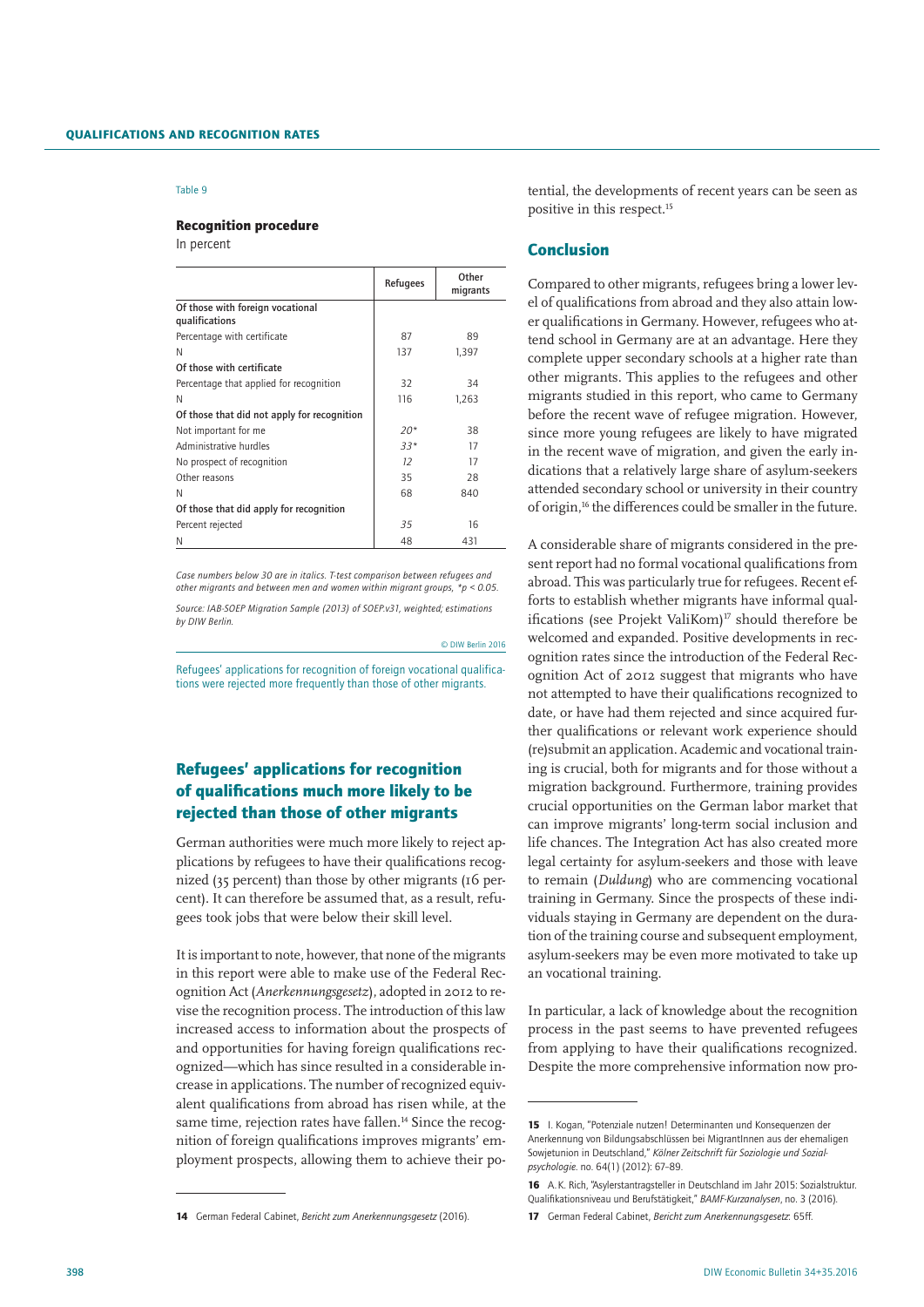#### Qualifications and recognition rates

vided, refugees who have migrated recently are probably not sufficiently aware that they need to have certain qualifications recognized to practice their professions in Germany.18 Consequently, expanding access to the rele-

18 Brücker et al., "Geflüchtete Menschen in Deutschland. Warum sie kommen, was sie mitbringen und welche Erfahrungen sie machen," *IAB-Kurzbericht*, no. 15 (2016).

Elisabeth Liebau is a Research Associate in the Socio-Economic Panel Department at DIW Berlin | eliebau@diw.de

vant sources of information is necessary for those who want to work in regulated professions (as medical or legal professionals or teachers in public schools).19

19 For an overview of all regulated professions in the individual EU countries, see the European Commission's regulated professions database, http://ec. europa.eu/growth/tools-databases/regprof/ (2016).

Zerrin Salikutluk is a Senior Researcher at the Department Labor Market, Migration, and Integration of the Berlin Institute for Integration and Migration Research (BIM) at Humboldt-Universität zu Berlin. | zerrin.salikutluk@hu-berlin.de

JEL: F22, I21, I28, J24

Keywords: Refugees, education acquisition, human capital, recognition of foreign degrees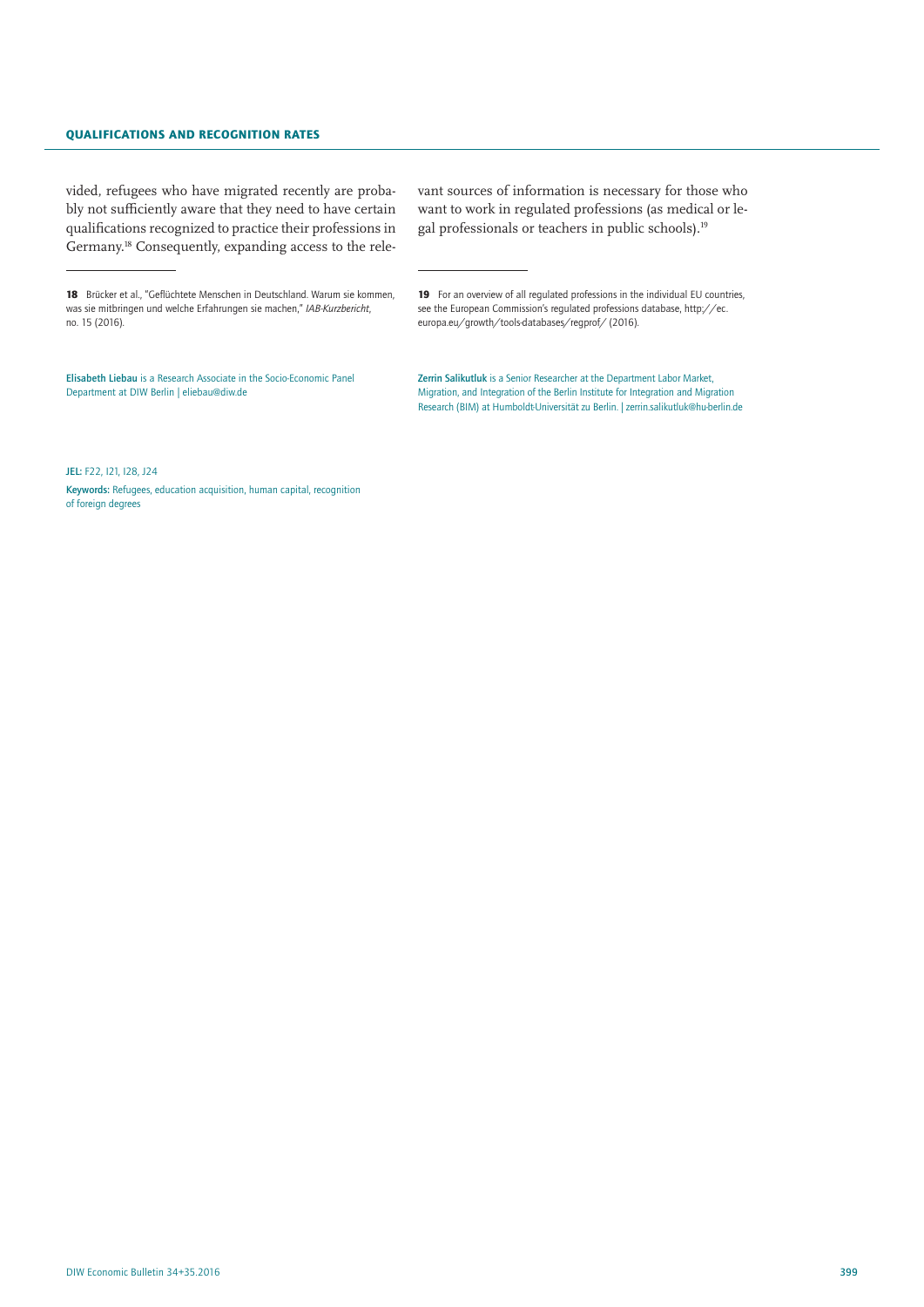## Language acquisition: refugees nearly achieve proficiency level of other migrants

By Elisabeth Liebau and Diana Schacht

Whether they're looking to participate in social life, enter the German labor market, or obtain relevant training certificates, learning German is a critical part of integration for the majority of refugees—and yet only a handful of studies have examined their language acquisition patterns and skill levels. The IAB-SOEP Migration Sample, which was collected by the Institute for Employment Research (Institut für Arbeitsmarkt- und Berufsforschung) and the German Socio-Economic Panel (SOEP), offers new findings on German language acquisition among refugees; the present analysis, conducted by DIW Berlin, identifies factors that have been positively correlated with German language acquisition among refugees as well as non-refugee migrants.

According to the survey, most refugees did not speak any German upon their arrival in Germany—but with time, they approximated the German language proficiency of Germany's non-refugee migrants. Positively correlated factors include the refugee's age at the time of immigration as well as his or her prior educational background. Once they were in Germany, refugees' fluency improved with time, participation in the German education system, and frequent usage of the language, especially in the workplace.

Language skills are of paramount importance in the integration process of all migrants,<sup>1</sup> including refugees proficiency is essential for social purposes as well as job market participation.2 Nonetheless, few empirical findings on this topic are available when it comes to refugees in Germany.<sup>3</sup> It is unclear to what extent comparable studies in other countries—for example, on the language acquisition of refugees in the Netherlands or on other migrant groups within Germany can be applied to Germany's refugee population.<sup>4</sup> Since refugees' biographical backgrounds and the situations in their respective host countries can differ from those of other migrants, their language acquisition processes may also follow different patterns. For example, refugees rarely prepare for their move to the host country, and for the most part have neither the time nor the opportunity to learn a new language in advance.<sup>5</sup> Moreover, unlike other migrants, refugees' participation in language and integration courses depends on their obtention and the limitations of a residence permit, which can lead to certain disadvantages compared to non-refugees.

The IAB-SOEP Migration Sample<sup>6</sup> allows us to evaluate which circumstances factor into the language acquisition of Germany's refugees, and to what extent these circumstances differ from those of other migrants. It is important to note, however, that the survey was conducted in 2013 and thus the data do not necessarily apply to

5 Brücker, H., Fendel, T., et al. (2016), supra.

<sup>1</sup> Portes, A., Rumbaut, R. G. (2006): Immigrant America: A Portrait. Los Angeles: University of California Press.

<sup>2</sup> Van Tubergen, F. (2010): Determinants of second language proficiency among refugees in the Netherlands. Social Forces, 89 (2), 515–534.

<sup>3</sup> See, for example: Geis, W., Orth, A. K. (2015): Flüchtlinge – Herausforderung und Chance für Deutschland, IW Policy 26/2015 or Brücker, H., Fendel, T., et al. (2016): Geflüchtete Menschen in Deutschland: Warum sie kommen, was sie mitbringen und welche Erfahrungen sie machen. IAB-Kurzbericht 15/2016. Nürnberg.

<sup>4</sup> Van Tubergen, F. (2010), supra. For an international comparative study that includes Germany, see Kristen, C., Mühlau, P., et al. (2016): Language acquisition of recently arrived immigrants in England, Germany, Ireland, and the Netherlands. Ethnicities, 16 (2), 180–212.

<sup>6</sup> Socio-Economic Panel (SOEP), data from 1984–2014, Version 31, SOEP, 2015. Doi: 10.5684/soep.v31.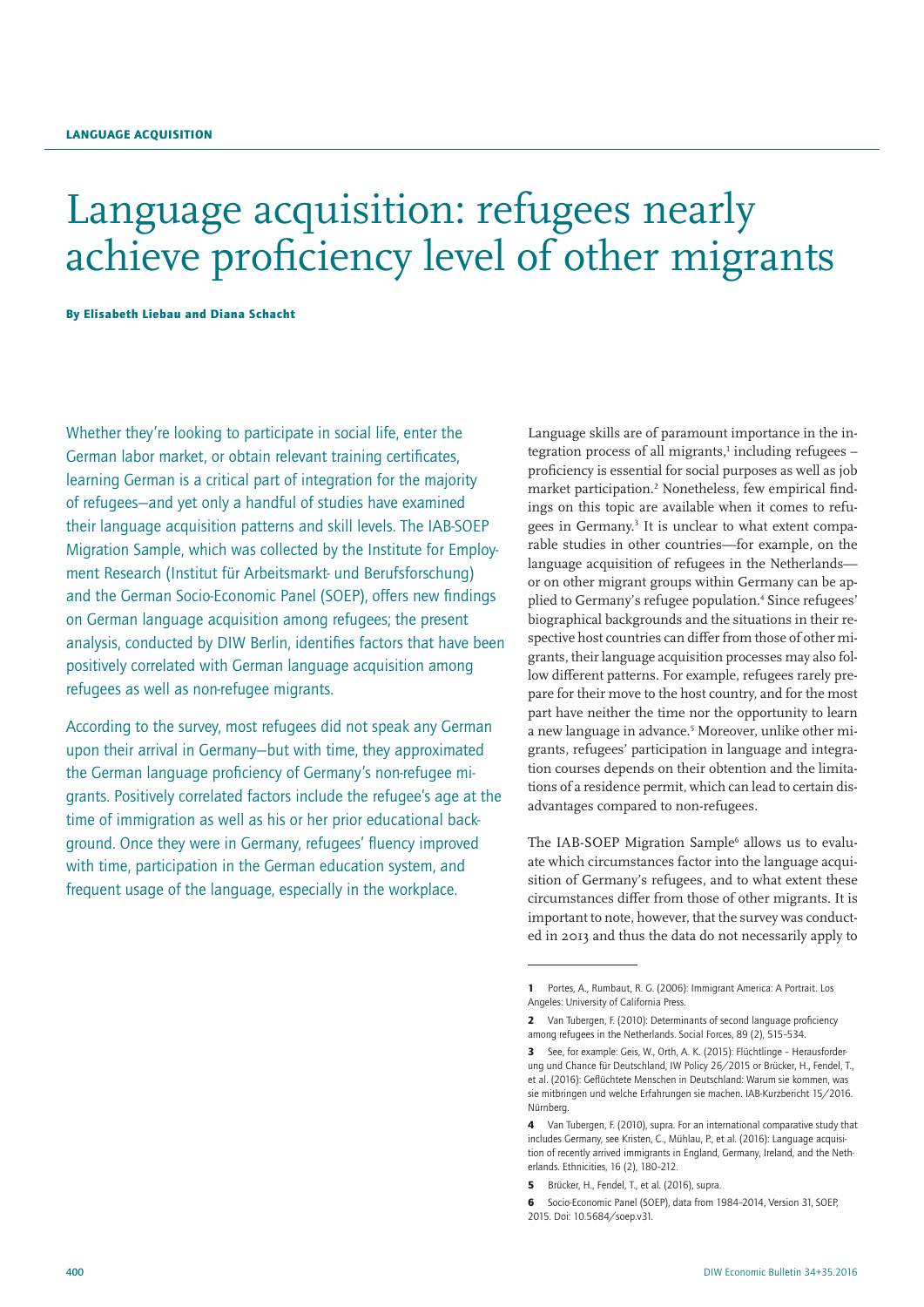#### Box 1

#### Data and operationalization

The Socio-Economic Panel (SOEP) is a longitudinal survey of Germany's private households that has been being conducted since 1984. The present analysis is based on the IAB-SOEP Migration Sample, which was gathered in 2013 within a cooperative project between SOEP and the Institute for Employment Research (Institut für Arbeitsmarkt und Berufsforschung).1

The survey solicited data on respondents' biographical backgrounds, respective integration indicators, and social participation. Using information on each respondent's entry status, roughly 400 refugees were identified among the sample.

On average, they had been living in Germany for 18 years at the time of the survey. Due to the small sample size, further differentiations among the refugees—by country of origin, for example—is not possible.

The study participants were asked to rate their German skills in speaking, reading, and writing at two points in time: upon their arrival in Germany, and at the time of the survey. Each skill was self-assessed by the respondents using a Likert scale ranging from excellent (5), good (4), sufficient (3), poor (2), and none (1). Since the individual dimensions of German language skills are highly correlated (Cronbach's alpha  $\alpha$  = 0.97 upon arrival, and  $\alpha$  = 0.94 in 2013), they have been combined into one index, the average of all three dimensions. The difference between the German proficiency at the time of the influx and at the time of the survey in 2013 is interchangeably referred to as "language acquisition" or "language development."

the recent influx of refugees that began mid-2015. Respondents had spent an average of 17 years in Germany at the time of the survey, which means that the sample is primarily made up of refugees and other migrants who came to Germany in the 1990s.

Due to many changes in the legal framework conditions and the respondents' countries of origin over time, the survey results represent a heterogeneous group. As well, because data are based on information provided by a relatively small sample size—just over 400 refugees—the results are subject to statistical uncertainties. Lastly, the retrospective survey of some biographical data can also lead to distortions. Nonetheless, the deep insight into the language acquisition of past refugees can help identify potential factors that may promote successful language acquisition among current and future refugees.

## Refugees arrive with weaker language skills—but nearly catch up with other migrants over time

For the IAB-SOEP Migration Sample, respondents were asked about their German proficiency both prior to immigration and at the time of the survey. Using this information, the language development of two groups— "refugees" and "other migrants"—can be mapped between these two points in time. Before arriving, the German skills of refugees were lower than those of other migrants (Figure 1): most refugees indicated that they

#### Figure 1

## Language proficiency and language acquisition among refugees and other migrants in Germany



 $excellent$  — – – – – – – – – – – – – – – – –

*1 Controlling for differences between groups with different durations of stay in Germany.*

*Source: IAB-SOEP Migration Sample (2013) of SOEP.v31, weighted; estimations by DIW Berlin.* 

#### © DIW Berlin 2016

The language proficiency of refugees approached that of other migrants over time

<sup>1</sup> For details, see Brücker, H., Kroh, M., et al. (2014): The New IAB-SOEP Migration Sample: An Introduction into the Methodology and the Contents. SOEP Survey Papers, 216, a nd Kroh, M, Kühne, S., et al. (2015): The 2013 IAB-SOEP Migration Sample (M1): Sampling Design and Weighting Adjustment. SOEP Survey Papers, 271.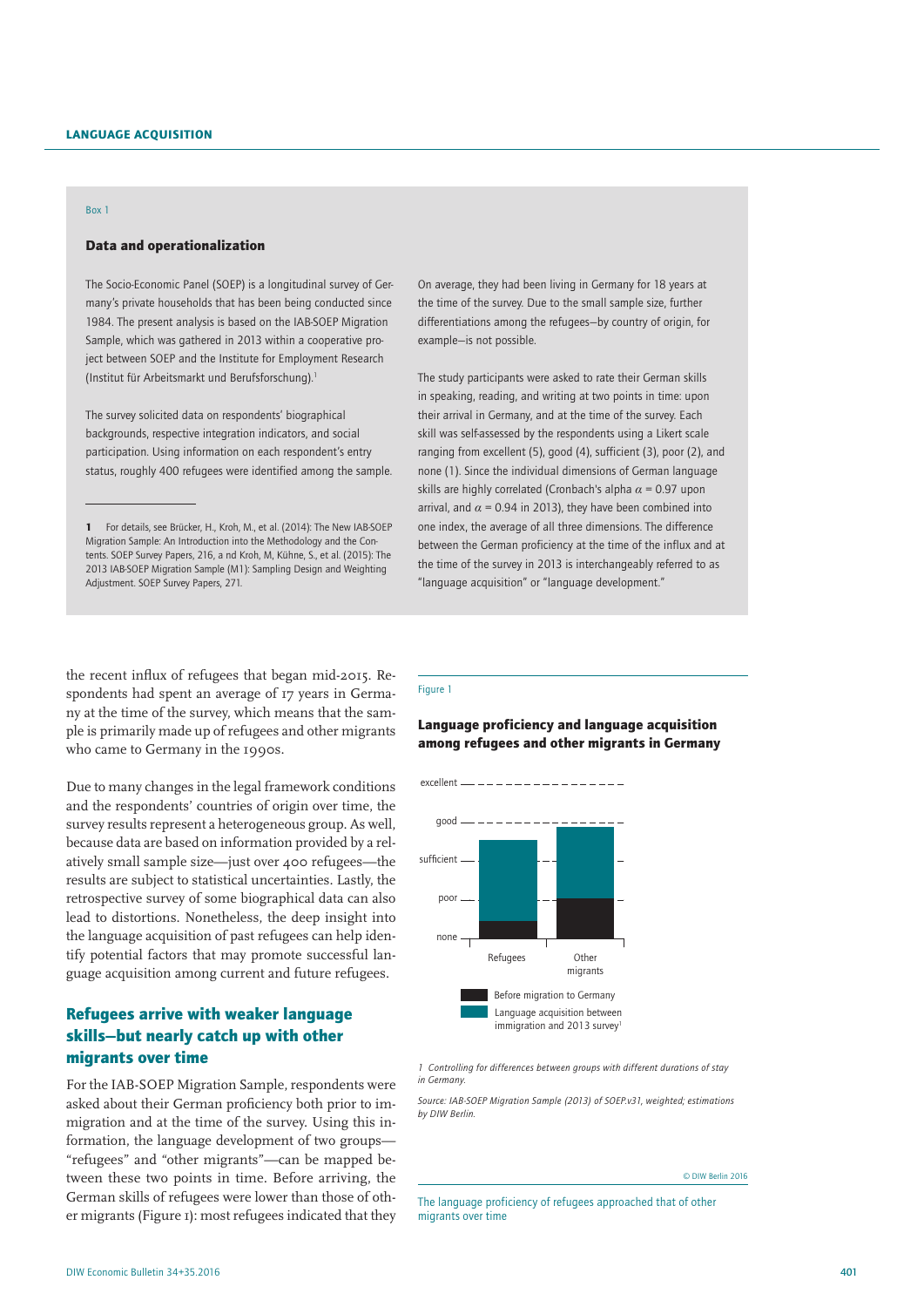## Box 2

## Methods

First, the language skills level at two points in time and the corresponding development controlling for length of stay are determined (Figure 1). In addition, the relationships between theoretically influential factors and language acquisition are analyzed both bivariately (Table 1) as well as multivariately (Table 2). The multivariate regression analysis makes it possible to investigate the respective relationships between several individual factors and language development. As well, the influence of all other factors considered relevant and available in the dataset is controlled for, thus reducing distortions resulting from spurious correlations to a certain extent.

In further robustness checks, all individuals for whom no language development was observed as well as those who already had upon arrival an "excellent" knowledge of German—the highest possible language proficiency level—are excluded. As well, a model was estimated in which the language level upon arrival is included in the analysis. These sensitivity analyses

confirmed the findings of the main analysis; the few exceptions are discussed in the respective footnotes.

In cross-sectional analyses, however, certain statistical problems—such as self-selection—cannot be ruled out, which means that questions about causal relationships cannot be answered using the multivariate methods. As well, both the self-assessment of one's own language skills<sup>1</sup> as well as the retrospective survey can lead to distortions.

Nevertheless, the analysis of the refugees in Germany as a specific immigrant group offers fresh and deep insight into their language acquisition as well as the possibility of identifying corresponding success factors that can help other refugees, now and in the future.

had absolutely no German skills before moving to Germany, while other migrants reported at least a "poor" language proficiency, on average.

By 2013, of course, the language skills of both groups had improved significantly: on average, refugees and other migrants now described their German skills as "good." This implies that the German skills of refugees had almost approached the language level of other migrants in a comparable time span, even though refugees started out with no German skills on average. This is confirmed by the multivariate analysis (Table 2, refugees coefficient in column 2).7

In principle, the language acquisition of refugees and other migrants is related to their length of stay. This is more apparent in the "other migrants" group (Table 1, column 5). Refugees were able to develop their language skills more strongly than were other migrants, primarily within the first 19 years after arriving in Germany (Table 1, column 6). The results of the multivariate regression analysis, however, show no statistically significant effects that indicate a differing correlation between language acquisition and the length of stay across groups (Table 2, column 3).

In general, refugees' pre-immigration German-language skills were poorer compared to those of other migrants. With time, however, this difference virtually disappears and in fact, the refugees were able to improve their German skills faster than other migrants, on average. It is worth mentioning that no statistically significant differences between the groups were observable regarding a correlation between their language acquisition and their duration of stay in Germany.

## Younger refugees learn German better

Apart from duration of stay, the age of the refugees has been confirmed by other studies as an important factor in language acquisition, with the consensus that it is usually easier for younger refugees to learn the language of their host country.<sup>8</sup> In the present study, this factor was examined based on the IAB-SOEP Migration Sample.

<sup>1</sup> Edele, A., Seuring, J., et al. (2015): Why bother with testing? The validity of immigrants' self-assessed language proficiency. *Social Science Research, 52,* 99–123.

<sup>7</sup> When language skills of the immigrants upon their arrival in Germany are taken into account, however, no statistically significant differences in language acquisition between the groups are found. The limitations of the survey—such as the small sample size and the fact that respondents were required to provide information about a much earlier time period—could affect the results.

<sup>8</sup> See, for example: Chiswick, B. R., Miller, P. W. (2001): A model of destination-language acquisition: Application to male immigrants in Canada. Demography, 38 (3), 391–409, or Hou, F., Beiser, M. (2006): Learning the Language of a New Country: A Ten-year Study of English Acquisition by South-East Asian Refugees in Canada. International Migration, 44 (1), 135–165.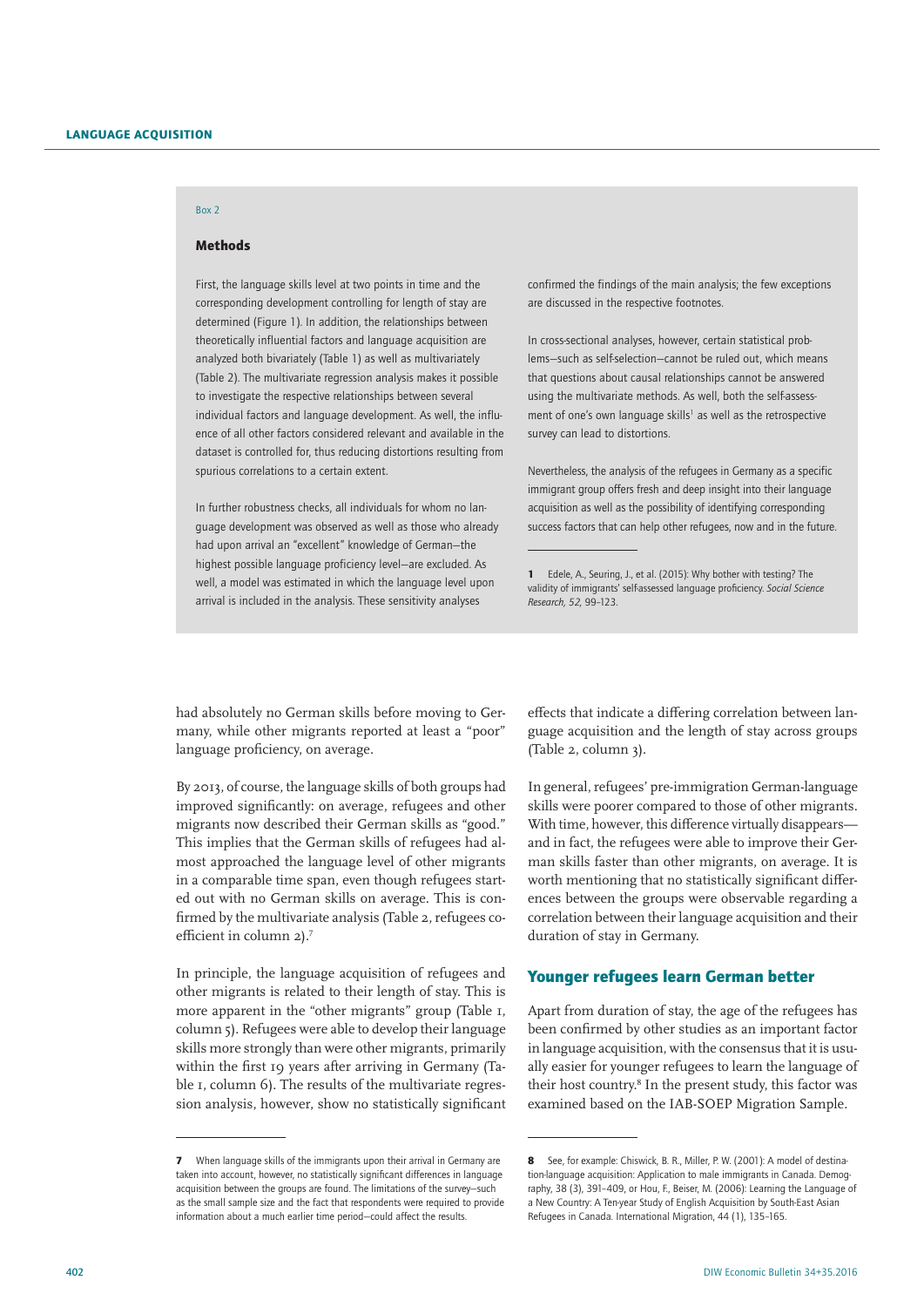#### Language acquisition

#### Table 1

## Language proficiency and language acquisition among refugees and other migrants in Germany

Bivariate Findings

|                                                                                                |          | German proficiency at immigration |                          |           | German language acquisition in Germany |                   |  |  |
|------------------------------------------------------------------------------------------------|----------|-----------------------------------|--------------------------|-----------|----------------------------------------|-------------------|--|--|
|                                                                                                | Refugees | Other<br>migrants                 | <b>Difference</b>        | Refugees  | Other<br>migrants                      | <b>Difference</b> |  |  |
| Duration of stay                                                                               |          |                                   |                          |           |                                        |                   |  |  |
| 0 to 9 years                                                                                   |          |                                   |                          | 1.79      | $1.46***$                              | $-0.33*$          |  |  |
| 10 to 19 years (reference)                                                                     |          |                                   |                          | 2.11      | 1.85                                   | $-0.26**$         |  |  |
| 20 years and more                                                                              |          |                                   |                          | 2.08      | $2.16***$                              | 0.08              |  |  |
| Age at immigration                                                                             |          |                                   |                          |           |                                        |                   |  |  |
| Under 16 years                                                                                 | 1.22     | $1.78***$                         | $0.56***$                | $3.27***$ | $2.76***$                              | $-0.51**$         |  |  |
| 16 to 24 years                                                                                 | 1.54     | $2.11***$                         | $0.57***$                | $2.28***$ | $1.81***$                              | $-0.47***$        |  |  |
| 24 to 44 years                                                                                 | 1.49     | $2.07***$                         | $0.58***$                | 1.64      | $1.57***$                              | $-0.07$           |  |  |
| 44 years and older (reference)                                                                 | 1.57     | 2.45                              | $0.88***$                | 1.34      | 0.75                                   | $-0.59***$        |  |  |
| Highest educational qualification obtained abroad or<br>later in the German educational system |          |                                   |                          |           |                                        |                   |  |  |
| No/elementary education abroad (reference)                                                     | 1.40     | 1.67                              | $0.27**$                 | 1.54      | 1.46                                   | $-0.08$           |  |  |
| Secondary education abroad                                                                     | 1.53     | $2.09***$                         | $0.56***$                | $1.81**$  | 1.52                                   | $-0.29**$         |  |  |
| Tertiary education abroad                                                                      | 1.84     | $2.43***$                         | $0.59**$                 | 1.92      | 1.47                                   | $-0.45**$         |  |  |
| Later participation in German educational system                                               | 1.29     | 2.11                              | $0.82***$                | $3.13***$ | $2.35***$                              | $-0.78***$        |  |  |
| Participation in German Language Integration Course                                            |          |                                   |                          |           |                                        |                   |  |  |
| No (reference)                                                                                 |          |                                   |                          | 2.04      | 1.81                                   | $-0.23*$          |  |  |
| Yes                                                                                            |          |                                   |                          | 2.09      | 1.86                                   | $-0.23*$          |  |  |
| Lanquage used with family mainly German                                                        |          |                                   |                          |           |                                        |                   |  |  |
| No (reference)                                                                                 |          |                                   | $\overline{a}$           | 2.00      | 1.76                                   | $-0.24**$         |  |  |
| Yes                                                                                            |          |                                   |                          | $2.31*$   | $2.1***$                               | $-0.21$           |  |  |
| Language used with friends mainly German                                                       |          |                                   |                          |           |                                        |                   |  |  |
| No (reference)                                                                                 |          |                                   | $\overline{\phantom{0}}$ | 1.85      | 1.67                                   | $-0.18*$          |  |  |
| Yes                                                                                            |          |                                   |                          | $2.46***$ | $2.14***$                              | $-0.32*$          |  |  |
| Language used at work mainly German                                                            |          |                                   |                          |           |                                        |                   |  |  |
| No (reference)                                                                                 |          |                                   | ۰                        | 1.55      | 1.53                                   | $-0.02$           |  |  |
| Yes                                                                                            |          |                                   |                          | $2.30***$ | $2.00***$                              | $-0.30***$        |  |  |
| Not employed                                                                                   |          |                                   |                          | 1.82      | 1.50                                   | $-0.32*$          |  |  |
| Number of respondents (N)                                                                      | 411      | 2,894                             |                          | 411       | 2,894                                  |                   |  |  |

*Significance level: \* p < 0.05, \*\* p < 0.01, \*\*\* p < 0.001.*

*The findings in the table are based on self-assessed language proficiency at the time of arrival in Germany and language acquisition up to the point of the survey in 2013. Also shown are results of various t-tests. The comparison across groups is shown in the difference column (\* p <= 0.05; \*\* p < 0.01; \*\*\* p < 0.001). The comparison*  within the two groups of migrants is shown for each variable in relation to the respective reference group. For refugees who completed secondary education abroad, the *results show a significant difference in language acquisition compared to refugees with either completed or no primary elementary education abroad (1.81\*\* vs. 1.54). At the same time, there is a significant difference with respect to other migrants (−0.29\*\*).*

*Source: IAB-SOEP Migration Sample (2013) of SOEP.v31, weighted; estimations by DIW Berlin.* 

© DIW Berlin 2016

As expected, strong differences arise between the age groups both with regard to the German language skills they arrived with as well as their language development (Table 1). For the most part, refugees and other migrants who belonged to a higher age group had better knowledge of German upon arrival. However, younger refugees and other migrants experienced greater improvements in their German skills on average than did older groups. While refugees who arrived in Germany before age 16 increased their language skills from "none" to "good" between their arrival and 2013—that is, an increase of three possible answer categories—the language competence of most refugees aged 44 and over only increased from "poor" to "sufficient". This pattern is also found among other migrants, but the bivariate analysis suggests a slightly slower language development in each age group.

The results of the multivariate regression analysis, however, show that the differences between refugees and other migrants with regard to their language development over time are not statistically significant (Table 2, column 3), which indicates that a younger age at the time of immigration is beneficial for the language development of refugees and other migrants in a similar manner.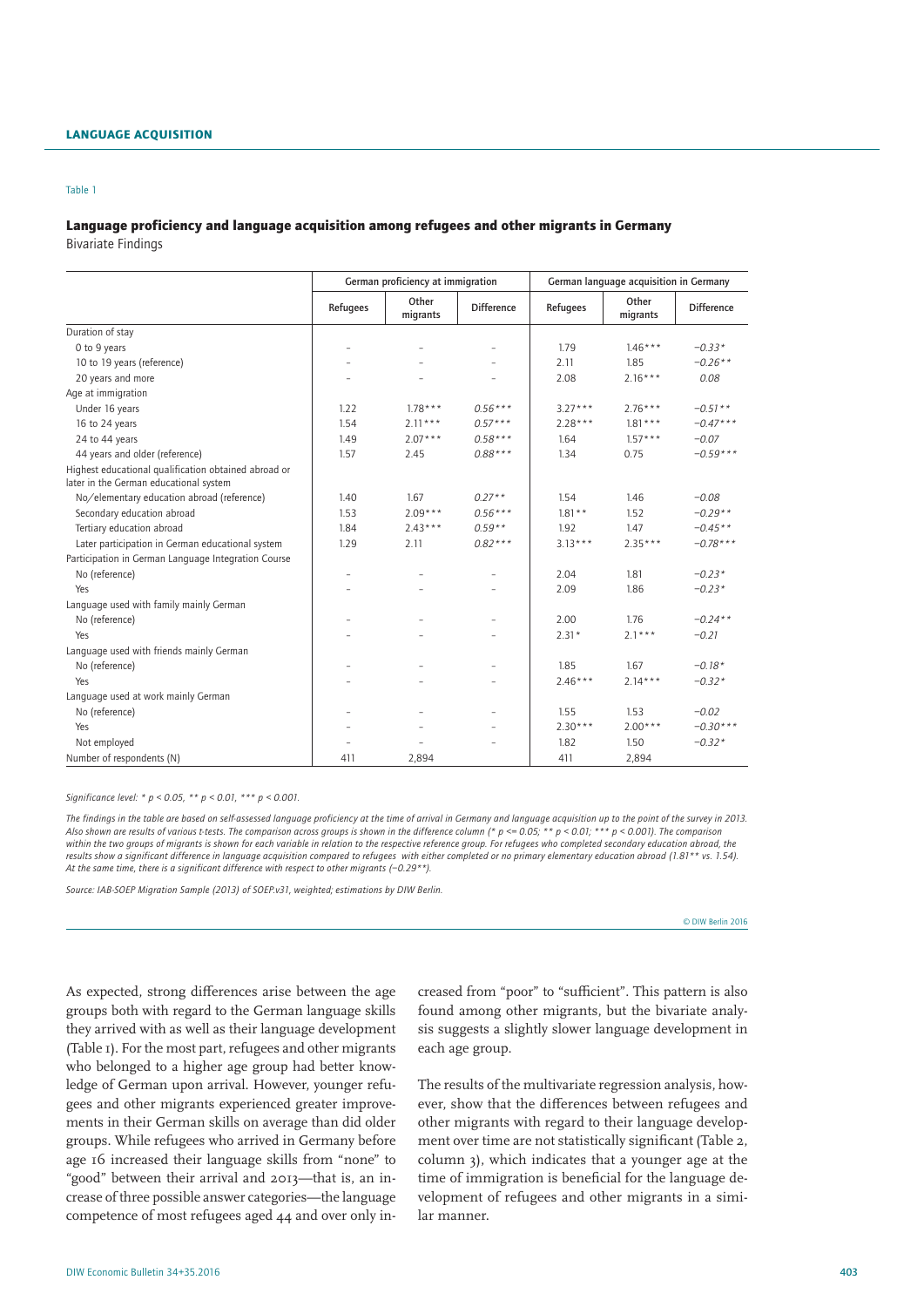#### Language acquisition among refugees and other migrants in Germany

Multivariate Analysis<sup>1</sup>

|                                                                                                                                        |              | Interaction model <sup>3</sup> |             |  |  |
|----------------------------------------------------------------------------------------------------------------------------------------|--------------|--------------------------------|-------------|--|--|
|                                                                                                                                        | $Refu q e q$ | Main model                     | Interaction |  |  |
| Group of migrants (reference: other)                                                                                                   |              |                                |             |  |  |
| Refugees                                                                                                                               |              | $0.21*$                        |             |  |  |
| Duration of stay in Germany (reference: 10 to 19 years)                                                                                |              |                                |             |  |  |
| $0$ to $9$                                                                                                                             | $-0.06$      | $-0.13*$                       | 0.07        |  |  |
| 20 and more                                                                                                                            | 0.03         | $-0.01$                        | 0.04        |  |  |
| Age at immigration (reference: 44 years or older)                                                                                      |              |                                |             |  |  |
| Under 16                                                                                                                               | $1.15**$     | $1.46***$                      | $-0.36$     |  |  |
| 16 to 24                                                                                                                               | $0.75*$      | $0.80***$                      | $-0.08$     |  |  |
| 24 to 44                                                                                                                               | 0.27         | $0.59***$                      | $-0.38$     |  |  |
| Highest educational qualification obtained abroad or later in the German educational system (reference: no / primary education abroad) |              |                                |             |  |  |
| Secondary education abroad                                                                                                             | 0.23         | $0.17*$                        | 0.09        |  |  |
| Tertiary education abroad                                                                                                              | $0.54^{+}$   | $0.33**$                       | 0.28        |  |  |
| Participation in German educational system                                                                                             | $0.90***$    | $0.40***$                      | $0.57*$     |  |  |
| Attendance of language courses in Germany                                                                                              | $-0.01$      | 0.09                           | $-0.10$     |  |  |
| Language used with family mainly German                                                                                                | $-0.31$      | 0.00                           | $-0.35$     |  |  |
| Language used with friends mainly German                                                                                               | 0.16         | 0.12                           | 0.04        |  |  |
| Language used at work mainly German (reference: no)                                                                                    |              |                                |             |  |  |
| Language used at work mainly German                                                                                                    | $0.39*$      | $0.27**$                       | 0.14        |  |  |
| Not employed                                                                                                                           | 0.18         | $-0.05$                        | 0.26        |  |  |
| Constant                                                                                                                               | $0.93*$      | $0.62**$                       | $0.58**$    |  |  |
| Adjusted R <sup>2</sup>                                                                                                                | 0.34         | 0.30                           | 0.30        |  |  |
| Number of respondents (N)                                                                                                              | 411          | 3,305                          |             |  |  |

*Significance level: + p < 0.1, \* p < 0.05, \*\* p < 0.01, \*\*\* p < 0.001.*

*1 OLS with robust standard errors. Dependent variable: language acquisition of refugees and other migrants. Additional control variables in all models: gender, migra*tion background of partner in the household, presence of children below the age of 16 in the household, health restrictions, surroundings of residence (urban/rural), *attendance of German classes abroad, region of country of origin, and illiteracy in relation to language of country of origin.*

*2 The first model contains only refugees.*

*3 Interaction model containing all migrants. Here, each explanatory variable and the constant is interacted with a dummy variable indicating whether the migrant is a refugee or not. The main model therefore contains the results for all other migrants, and the interaction column gives the difference between refugees and other migrants.*

*Source: IAB-SOEP Migration Sample (2013) of SOEP.v31, weighted; estimations by DIW Berlin.* 

#### © DIW Berlin 2016

## Refugees with a background in higher education or participation in the German education system experienced more significant improvements in their language skills

According to current research, individuals who have achieved higher levels of education have an easier time acquiring a new language,<sup>9</sup> and this can also be observed in the data used here.<sup>10</sup> Refugees and other migrants with backgrounds in higher education usually arrive with better German skills (Table 1, columns 1 and 2). As

well, better-educated refugees also experienced larger improvements in their language development over time (Table 1, column 4).

For other migrants, the bivariate analysis indicates no statistically significant differences in the average language development patterns associated with their respective educational backgrounds (Table 1, column 5). But the results of the multivariate regression analysis, which takes other factors into account, indicate that a higher level of education goes hand in hand with stronger language development among other migrants (Table 2, column 2). In that respect, the highest level of education from abroad plays a critical role in the language development in the host country for both refugees and other migrants alike.<sup>11</sup>

<sup>9</sup> For studies on migrants, see Chiswick, B. R., Miller, P. W. (2001), loc. cit., or Dustmann, C., Fabbri, F. (2003): Language proficiency and labour market performance of immigrants in the UK. The Economic Journal, 113: 695–717. For a study on refugees, see: Hou, F., Beiser, M. (2006), loc. cit.

<sup>10</sup> The survey solicited data on the highest level of education or training that each respondent had acquired abroad. All respondents who obtained or were in the process of obtaining educational or vocational qualifications in Germany are summarized in another category.

<sup>11</sup> Since we are unable to differentiate between formal education and actual skills based on the given data, we must assume that refugees with both higher cognitive skills as well as higher levels of education have an easier time learning German.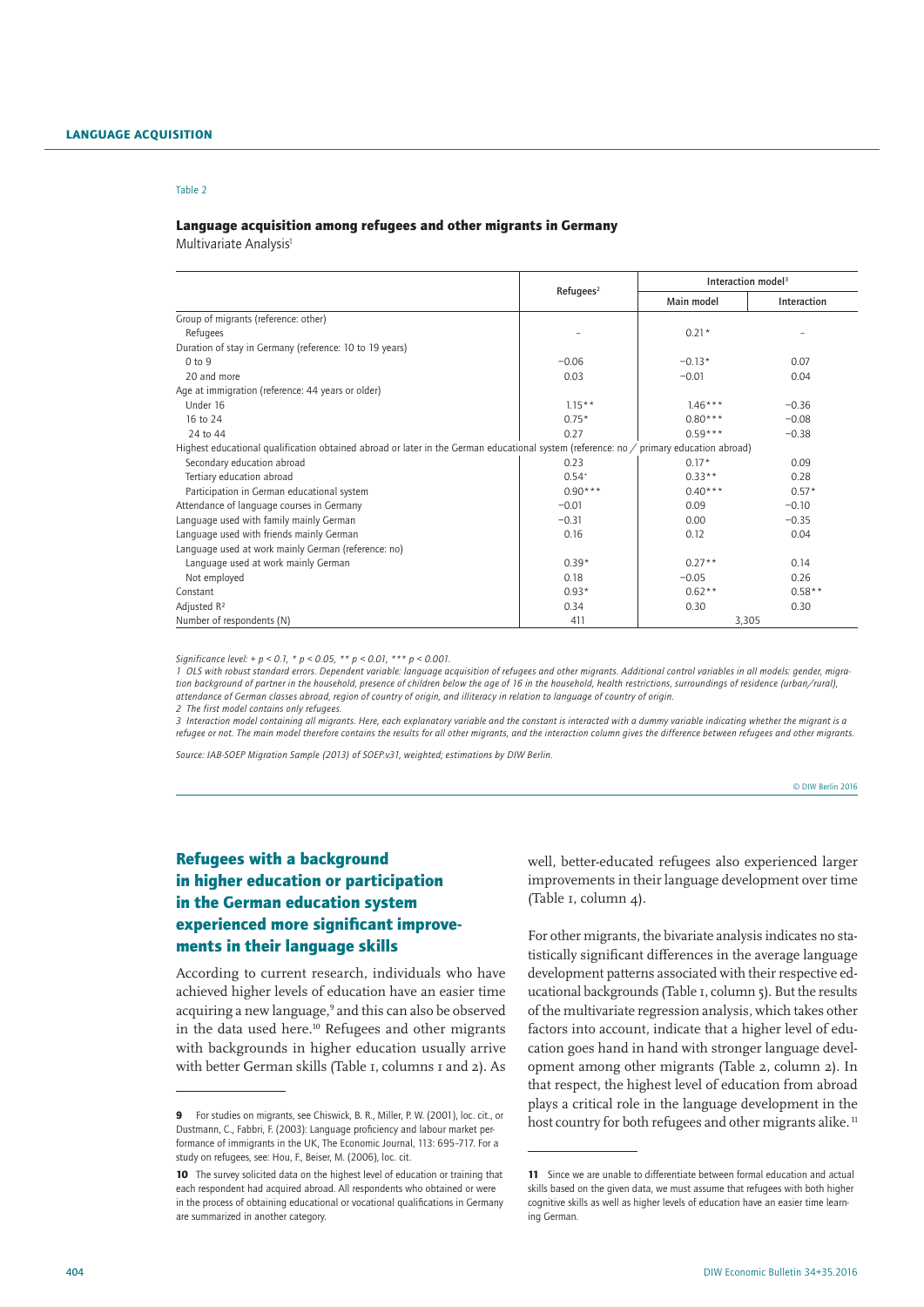Previous studies have shown that refugees' participation in the host country's education system facilitates language development.12 Correspondingly, the German language skills of the sample respondents who were studying or had already studied in Germany significantly improved. This pattern is observable in both the bivariate results (Table 1, columns 4 and 5) as well as in the broader multivariate regression analyses in comparison to individuals who had acquired a primary education (Table 2, columns 1 and 2) or—as demonstrated in an additional model calculation—a secondary education from abroad.

In this respect, obtaining an educational or vocational qualification and/or attending school in Germany was associated with a positive language development for both groups. This is especially true for refugees: if they participated in the German education system, their language skills improved more than did those of other migrants (Table 2, column 3). $^{13}$ 

Overall, language skills experienced larger improvements among refugees and other immigrants who had acquired a higher education abroad. The same applies to individuals from both groups who were participating or had participated in the German education system.

## Refugees' participation in German courses and language development

The language development of refugees and other migrants can also be influenced by support measures in the host country. Political and public discourse in Germany has centered on whether participation in language and integration courses helps promote successful integration.14 Using the IAB-SOEP migration sample, it was investigated to what extent past participation in a German language course was associated with refugees' language development. It is important to note, however, that it is impossible to differentiate which specific course the respondents participated in—that is, whether it was an integration course or a language course, how long it lasted, and what subjects it covered.15

The bivariate analysis shows that the refugees benefited only slightly from participation in a language or integration course: their skills improved somewhat more on average compared to refugees who hadn't participated in such a course. However, the results of both the bivariate (Table 1, column 4) and multivariate regression analysis (Table 2, column 1) indicate no statistically significant effects. The same is true for other migrants (Table 1, column 5 and Table 2, column 2). It must be noted that the lack of differentiation in the types of courses taken—that is, between integration courses and other offerings—as well as the content and the duration of the courses may have led to the statistical insignificance of these findings. It thus cannot be ruled out that participation in a German language course has a positive impact on refugees and other migrants—especially when the findings of other studies are taken into account.<sup>16</sup>

## German usage at work associated with language development among refugees

Previous studies have shown that frequent German usage in diverse contexts plays an important role in language acquisition among refugees and other migrants.17 In this report, three social contexts—family, friends, and the workplace—are examined using the IAB-SOEP Migration Sample.<sup>18</sup>

The bivariate analysis indicates that refugees who spoke mostly German with family, friends, or at work were able to improve their German language skills more than those who did not (Table 1, column 4). This finding is most pronounced among refugees who spoke German at work, followed by those who spoke German with friends and lastly, those who spoke it with their families. These findings are observable among other migrants, but not to the same extent (Table 1, column 5). The multivariate regression analyses confirm that the predominant use of German at work is statistically significantly associated with

<sup>12</sup> Van Tubergen, F. (2010), loc. cit., Hou, F., Beiser, M. (2006), loc. cit., Dustmann, C., Fabbri, F. (2003), loc. cit.

<sup>13</sup> If refugees who did not improve their German skills are excluded from the analysis (see Box 2), no further statistical significance can be detected. This may indicate that refugees who had acquired good German skills before arriving in Germany may have been more motivated to participate in the German education system after their immigration.

<sup>14</sup> Robert Bosch Stiftung (Hrsg.) (2016) Chancen erkennen – Perspektiven schaffen – Integration ermöglichen. Report form the Robert Bosch Expert Commission to Consider a Realignment of Refugee Policy. Robert Bosch Foundation GmbH, Stuttgart, p. 113 et seqq.

<sup>15</sup> In the past, only foreigners with a residence permit were entitled to partake in integration courses. Such courses comprise both language instruction as well as an orientation—for example, a discussion of the German legal system (see also the Integration Course Ordinance, IntV). It wasn't until October 2015

that asylum seekers and tolerated persons were allowed to participate (§ 44 IV Residence Act), though they are not entitled to admission to such a course. The Federal Office for Migration and Refugees leads integration courses in cooperation with foreigners' registration offices, the Federal Administration Office, municipalities, migration services, and job seekers' assistance programs. There are also a number of other language courses on offer within different federal states and municipalities, in addition to those given by welfare organizations and volunteers.

<sup>16</sup> Van Tubergen, F. (2010), loc. cit., Van Tubergen, F., Wierenga, M. (2011): The language acquisition of male immigrants in a multilingual destination: Turks and Moroccans in Belgium. Journal of Ethnic and Migration Studies, 37(7), 1039–1057, Hou, F., Beiser, M. (2006), loc. cit. In recent studies, however, no statistically significant effects were observable.

<sup>17</sup> Van Tubergen, F. (2010), loc. cit., Chiswick, B. R., Miller, P. W. (2001), loc. cit., Kristen, C., Mühlau, P., et al. (2016), loc. cit.

<sup>18</sup> The survey took into account whether a respondent speaks mostly German with his or her family members, with friends, or at work. The other multivariate regression analyses factor in whether a respondent is employed, has children under 16, or has a partner (see footnote, Table 2).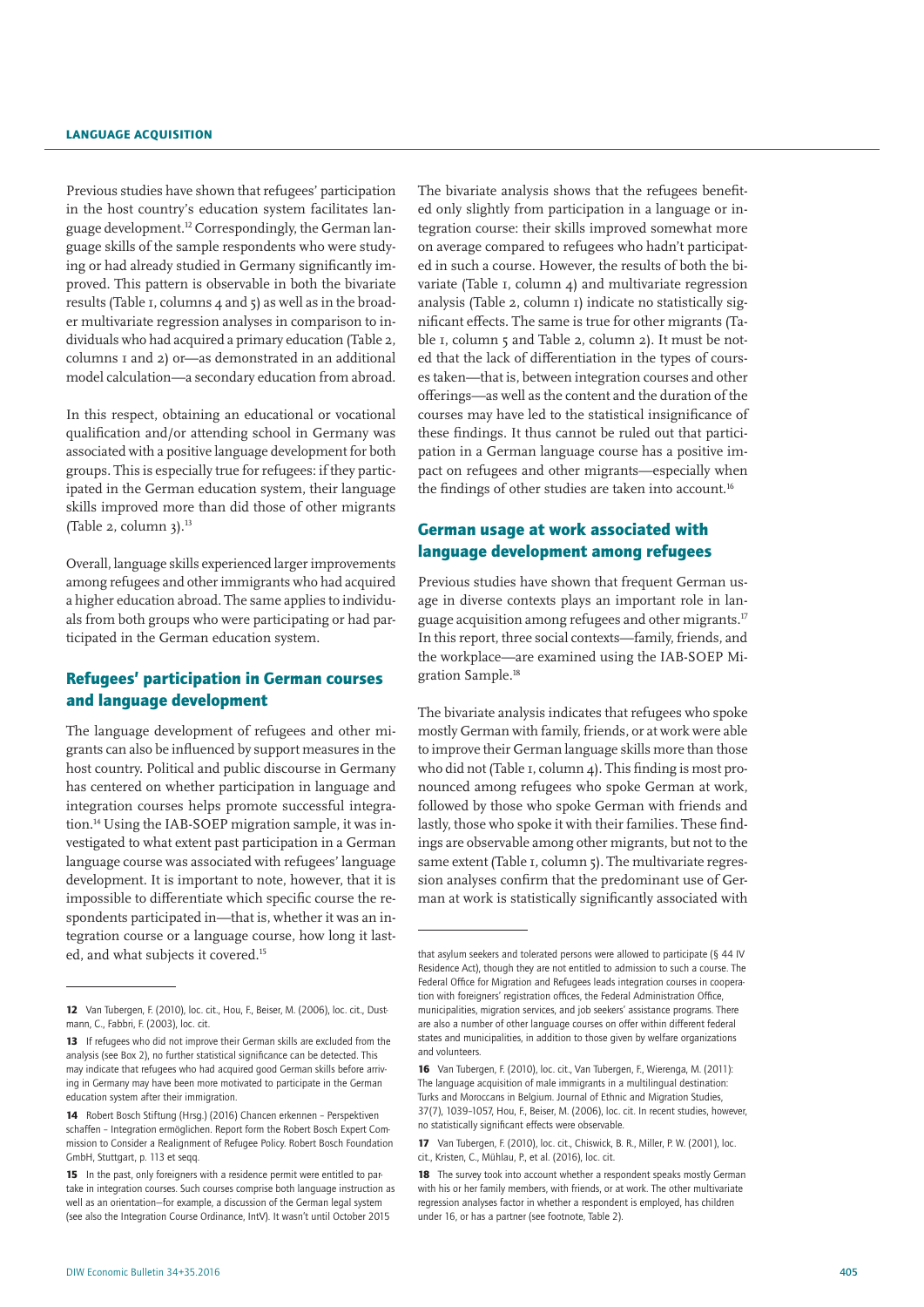positive language development among refugees and other migrants<sup>19</sup>—but when it comes to speaking German with family or friends, no statistically significant positive effect is observable (Table 2, columns 1 and 2).<sup>20</sup>

Overall, the use of German was positively correlated with language development among refugees in Germany, and more frequent use of German—especially in the workplace—was associated with better knowledge of the language.

## Conclusion

With the exception of highly educated or older refugees, the majority of the refugee respondents to the 2013 IAB-SOEP Migration Sample had no German language skills upon their arrival in Germany. This stood in contrast to non-refugee migrants, who reported better language skills upon arrival. Over time, however, the refugees' language skills improved to a larger extent than did those of other migrants, and by the time the survey was given—roughly 18 years after the mid-'90s influx—the refugees' German skills almost matched those of the nonrefugee migrants. Younger refugees and those who had already obtained a higher education in their country of origin saw the biggest improvements in their German skills. As well, a longer duration of stay and a predominant usage of German at the workplace were positively associated with better language skills; these findings were also observed in the responses of other migrants. Note that the findings must be viewed in light of the fact that the survey has certain limitations—as previously discussed—and cannot encompass every detail, such as possible self-selection among particularly motivated refugees or the fact that some of them had to learn German for professional reasons.

Elisabeth Liebau is a Research Associate in the Socio-Economic Panel Department at DIW Berlin | eliebau@diw.de

The findings related to the language skills and acquisition of Germany's refugee population help to identify the areas with the most potential for developing political measures related to integration, education, and labor market policy. Firstly, participating in the German education system is positively correlated with refugees' language development, and thus access to schools and vocational training should be provided as soon as possible after the refugees' arrival in Germany.

Secondly, the actual use of German while in Germany makes a difference—especially when it is spoken at the workplace. Since the legal requirements for access to the labor market are dependent on special regulations or the refugees' respective residence permits, such processes could be expedited to facilitate a correspondingly swift entry.

Thirdly, even though the results from the present study did not indicate any statistically significant effects of German language courses on refugees' language development, studies from other countries have shown a positive effect.<sup>21</sup> Refugees themselves,<sup>22</sup> as well as the job placement officers who supervise and advise them.<sup>23</sup> emphasize the importance of such language courses. Insofar, the limitations of this study should be taken into consideration, since these data do not provide information about what kinds of German courses the respondents had taken. The extent to which participation in integration and other language courses promotes language development, and whether certain kinds of such courses are especially helpful, can be analyzed in the future using the IAB-BAMF-SOEP refugee survey conducted by the Institute for Employment Research (Institut für Arbeitsmarkt- und Berufsforschung), the Federal Office for Migration and Refugees (Bundesamt für Migration und Flüchtlinge), and the German Socio-Economic Panel Sozio-ökonomisches Panel.24

Diana Schacht is a Research Associate in the Socio-Economic Panel Department at DIW Berlin | dschacht@diw.de

<sup>19</sup> Refugees may, however, obtain employment under certain circumstances. This is usually dependent on their residence permit (§4 para. 3 of the Residence Act), while asylum applicants without a permit are only allowed to obtain employment in exceptional cases (§61 of the Asylum Act). In the past, refugees' access to the German labor market was more restrictively regulated. See in this issue: Salikutluk, Z., Giesecke, J., et al. (2016): Refugees entered the labor market later than other migrants. Therefore, the refugees who were legally working in Germany may have been an especially positively selected group, and this may lead to distortions in the present results.

<sup>20</sup> It must be kept in mind that in order for migrants and refugees to have the opportunity to use German with their friends and family, these social contacts must also speak the language. If only the individuals who indicated improvements in their language skills are taken into account, there exists a statistically significantly positive correlation between the use of German with friends and family and language development.

<sup>21</sup> Van Tubergen, F. (2010), loc. cit., Chiswick, B. R., Miller, P. W. (2001), loc. cit.

<sup>22</sup> Brücker, H., Fendel, T., et al. (2016), loc. cit.

<sup>23</sup> Daumann, V., Dietz, M., et al. (2015): Early Intervention – Modellprojekt zur frühzeitigen Arbeitsmarktintegration von Asylbewerberinnen und Asylbewerbern. Results of accompanying qualitative research. IAB research report,3/2015, Nürnberg: 13.

<sup>24</sup> The IAB-BAMF-SOEP refugee sample was drawn from the central registry of foreigners, and covers refugees who came to Germany between 2013 and 2015 and have already filed for asylum. The sample comprises roughly 2,000 adult refugees who are being surveyed for the first time in 2016.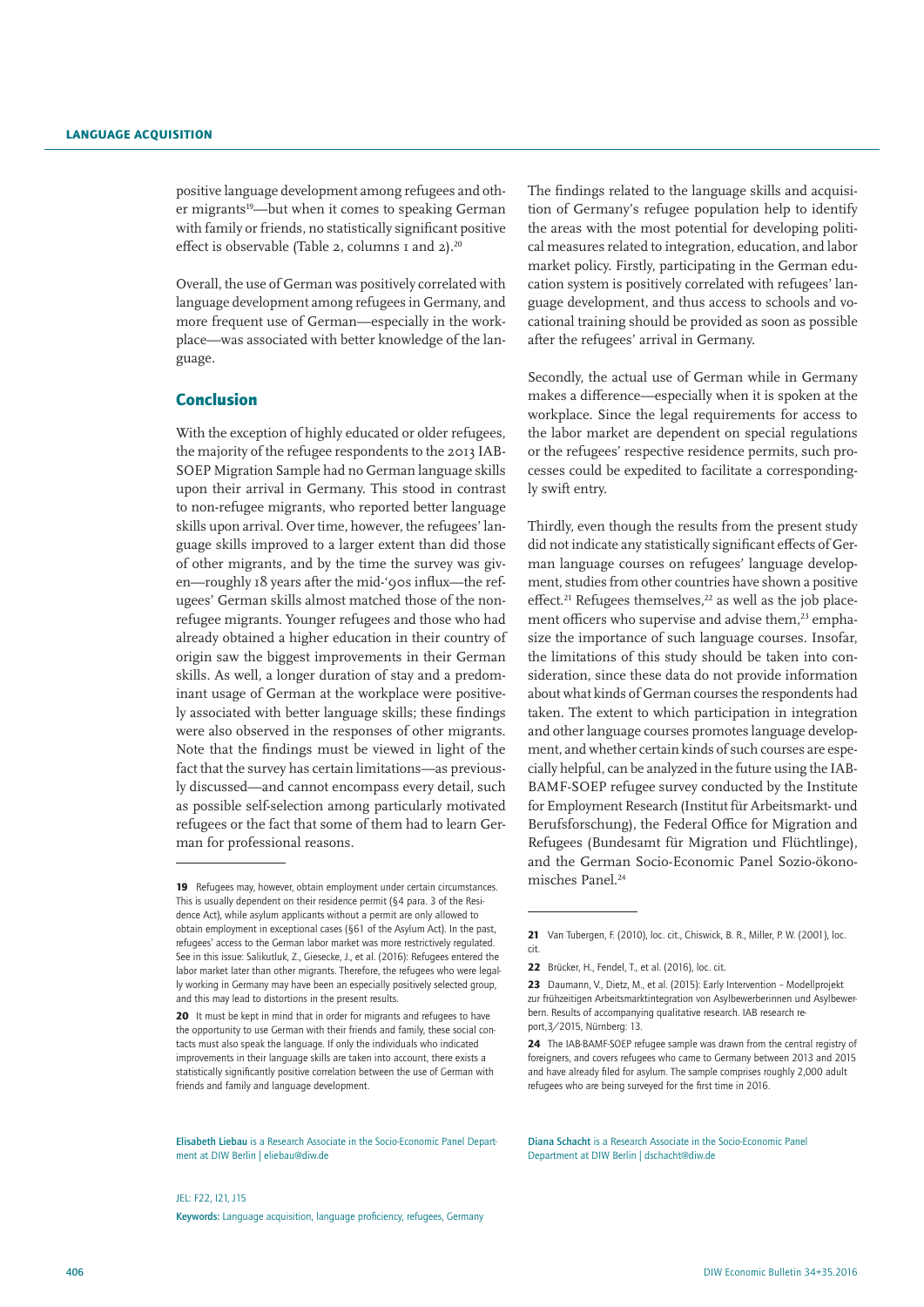## Refugees entered the labor market later than other migrants

By Zerrin Salikutluk, Johannes Giesecke, and Martin Kroh

It has taken longer for refugees who have been living in Germany for some time, particularly those who arrived between 1990 and 2010, to take up gainful employment than other migrants. These findings are based on data from the Socio-Economic Panel (SOEP) and the IAB-SOEP Migration Sample. In addition, these refugees show a higher rate of unemployment and earn lower incomes by comparison even years after arriving in Germany. Refugees from different regions also show a tendency to work in certain occupations and in jobs that are below their skill levels. These findings indicate the importance of targeted educational and labor market measures to facilitate the best possible integration of refugees into the German labor market—and thereby also into German society.

The entry of refugees as well as other migrants into the German labor market is influenced by a range of factors. The other reports in this issue of *DIW Economic Bulletin* show, for example, that the level of formal qualifications among refugees is lower than that of other migrants. At the same time, qualifications obtained by refugees abroad are less likely to be recognized than those of other migrants<sup>1</sup>. Furthermore, refugees are more likely to find a job through informal channels<sup>2</sup>. Seeking refuge is different from other forms of migration such as labor migration because it is less planned and prepared and therefore refugees have, for instance, poorer language skills when they arrive in the host countries<sup>3</sup>. As a result, it can be that refugees are less likely to be as well integrated into the labor market as other migrants.

Besides these factors, legal access to the labor market also determines refugees' level of integration. A prerequisite for the immigration of non-EU citizens via the "EU Blue Card" is a specific offer of employment and therefore immediate labor market inclusion. EU citizens can also take up employment in Germany immediately or become self-employed due to laws governing freedom of movement. Asylum seekers, however, are excluded from immediately entering the labor market. For asylum seekers and persons with leave to remain in Germany (*Duldung*), the process of acquiring a work permit has undergone numerous changes since the 1970s, at times involving long waiting periods and prohibitions on working.4

Currently, access to the labor market is determined by residency status which, in turn, is dependent on the status of the asylum application.<sup>5</sup> In very simple terms, dur-

<sup>1</sup> See report by Liebau/Salikutluk in this issue of *DIW Economic Bulletin.*

<sup>2</sup> See report by Eisnecker/Schacht in this issue of *DIW Economic Bulletin.*

<sup>3</sup> See report by Liebau/Schacht in this issue of *DIW Economic Bulletin.*

<sup>4</sup> For an overview, see Wolfgang Seifert, *Geschlossene Grenzen, offene Gesellschaften? Migrations-und Integrationsprozesse in westlichen Industrienationen* (Frankfurt/New York: 2000).

<sup>5</sup> In addition to the duration of the asylum procedure after an application is submitted, which often takes many months, the waiting period until an application can be submitted is a problem for asylum seekers wishing to enter the labor market quickly. Asylum procedures for many asylum seekers who came to Germany in 2015 had still not been formally commenced by mid-2016.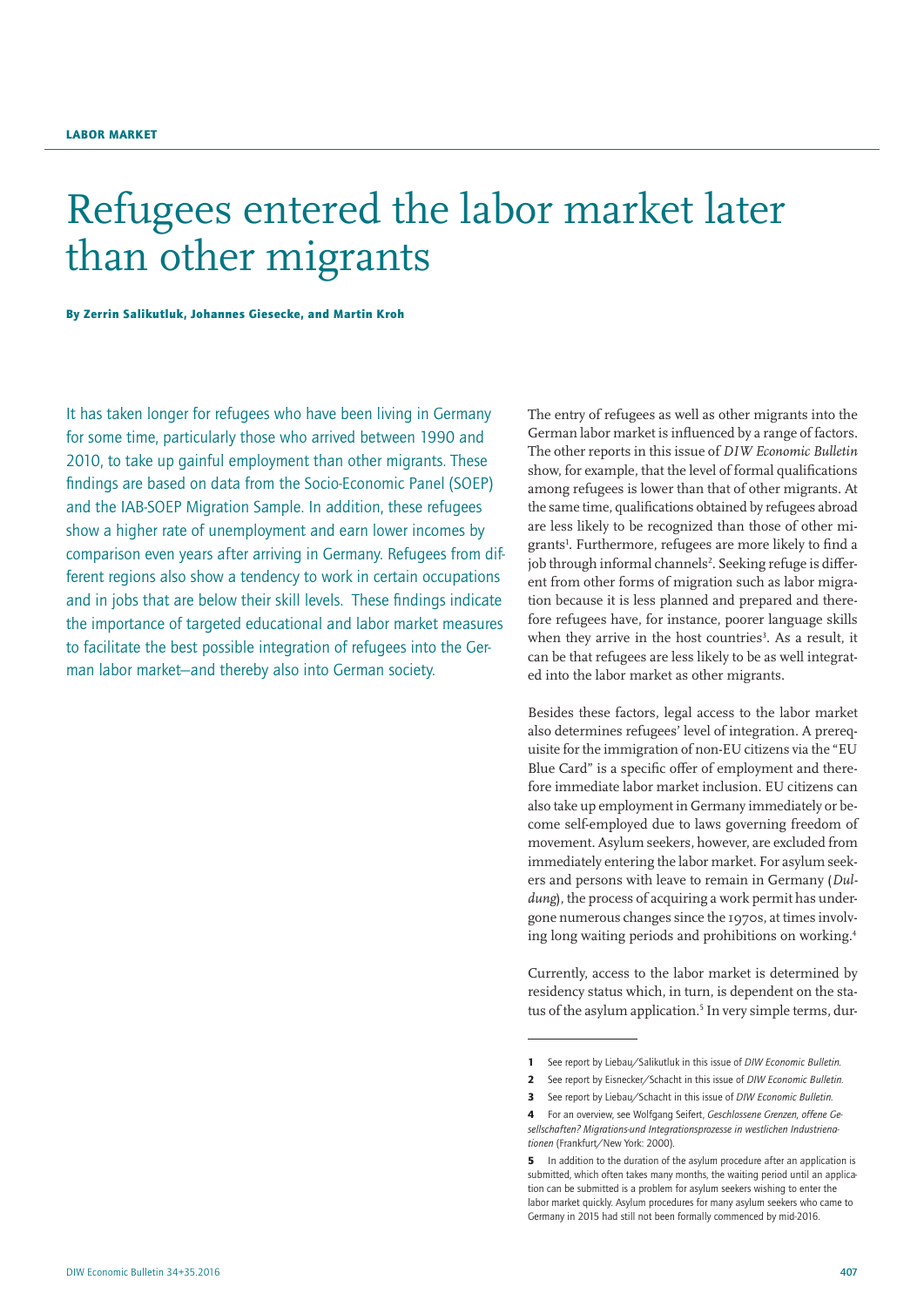#### Definitions

Box

Individuals are subdivided into three categories defined by the International Labour Organization (ILO): *employed, unemployed, and economically inactive persons*. According to these definitions, an employed person is one aged between 15 and 74 who has had paid employment in the last seven days. This definition does not depend on the existence of an employment contract and therefore also includes people in irregular employment. Unemployed persons are those aged between 15 and 74 who stated in the survey that they were currently looking for a job and were available for work even at short notice. All remaining people of working age are categorized as economically inactive. This category consists mainly of people who are (1) neither in work nor looking for work, (2) still in

education or vocational training, (3) homemakers, or (4) on parental leave.

The group of economically inactive persons is not considered for the calculation of the *unemployment rate*. The unemployment rate is the share of unemployed in the total workforce.

A job (see Table 1) is counted as *adequate to qualifications* one in which an individual's educational and professional qualifications meet the stated requirements of their employment. Accordingly, those who stated that their level of education was higher than that required to do their job are considered over-qualified in the present study.

ing the ongoing process (temporary residence permit) and when the application has been rejected but that person has leave to remain in Germany (*Duldung*), the work permit of people from unsafe countries depends on the length of their stay and authorization from the immigration office. The latter is subject to a priority check (*Vorrangprüfung*) by the Federal Employment Agency which reviews the impact on the labor market of employing a refugee and ensures that the position could not be filled by higher-priority job seekers, such as a citizen of Germany or another EU country. In a comparability test, the working conditions of the specific job are then assessed to ensure that the conditions are no different than for equivalent positions held by German citizens.<sup>6</sup> Occupations in certain sectors, such as care or technical professions, that appear on the Federal Employment Agency's positive list do not require the individual check, as is the case with vocational training or an internship. However, in regions with strong economies, the priority check has (temporarily) been suspended for the next three years in accordance with recently passed provisions contained in the Integration Act.

Labor market access (including self-employment) ultimately becomes unrestricted when, in the process of granting temporary residency, an application for asylum or refugee status is approved. It is therefore primarily the duration of stay and outcome of the asylum application that are essential in determining whether and when refugees might enter the labor market.

Previous research shows that migrants in Germany are generally in a worse position on the labor market than those without a migrant background. They have fewer opportunities to obtain skilled jobs,<sup>7</sup> lower incomes,<sup>8</sup> and are at greater risk of becoming unemployed.<sup>9</sup> Since refugees have a relatively low level of skills and access to the German labor market is delayed due to legal processes, these risks are particularly relevant to them.

## Refugees take up gainful employment later than other migrants

Figures 1 and 2 show the time it takes for men and women to obtain their first full- or part-time job after arriving in Germany. The study only considers individuals aged between 18 and 55 upon arrival.<sup>10</sup> The maximum observation period therefore distinguishes between recent arrivals and those who have already been Germany for some time. For this reason, we have restricted our graph to a maximum of ten years after migration.

<sup>6</sup> German Bundestag, *Entwurf der Verordnung zum Integrationsgesetz*, German Bundesrat printed paper no. 285/16 (May 26, 2016).

<sup>7</sup> Frank Kalter, "Ethnische Ungleichheit auf dem Arbeitsmarkt," in Martin Abraham and Thomas Hinz, eds., *Arbeitsmarktsoziologie* (Wiesbaden: 2005), 303–332.

<sup>8</sup> A. Constant and D. S. Massey, "Self-selection, earnings, and out-migration: A longitudinal study of immigrants to Germany," *Journal of population Economics* 16, no. 4 (2003): 631–653; F. Büchel and J. R. Frick, "Immigrants in the UK and in West Germany–Relative income position, income portfolio, and redistribution effects," *Journal of Population Economics* 17, no. 3 (2004): 553–581.

<sup>9</sup> I. Kogan, "Last Hired, First Fired? The Unemployment Dynamics of Male Immigrants in Germany," *European Sociological Review* 20, no. 5 (2004): 445–461.

<sup>10</sup> In the past, there were different requirements for awarding work permits to refugees, which could not be taken into account in the following analysis.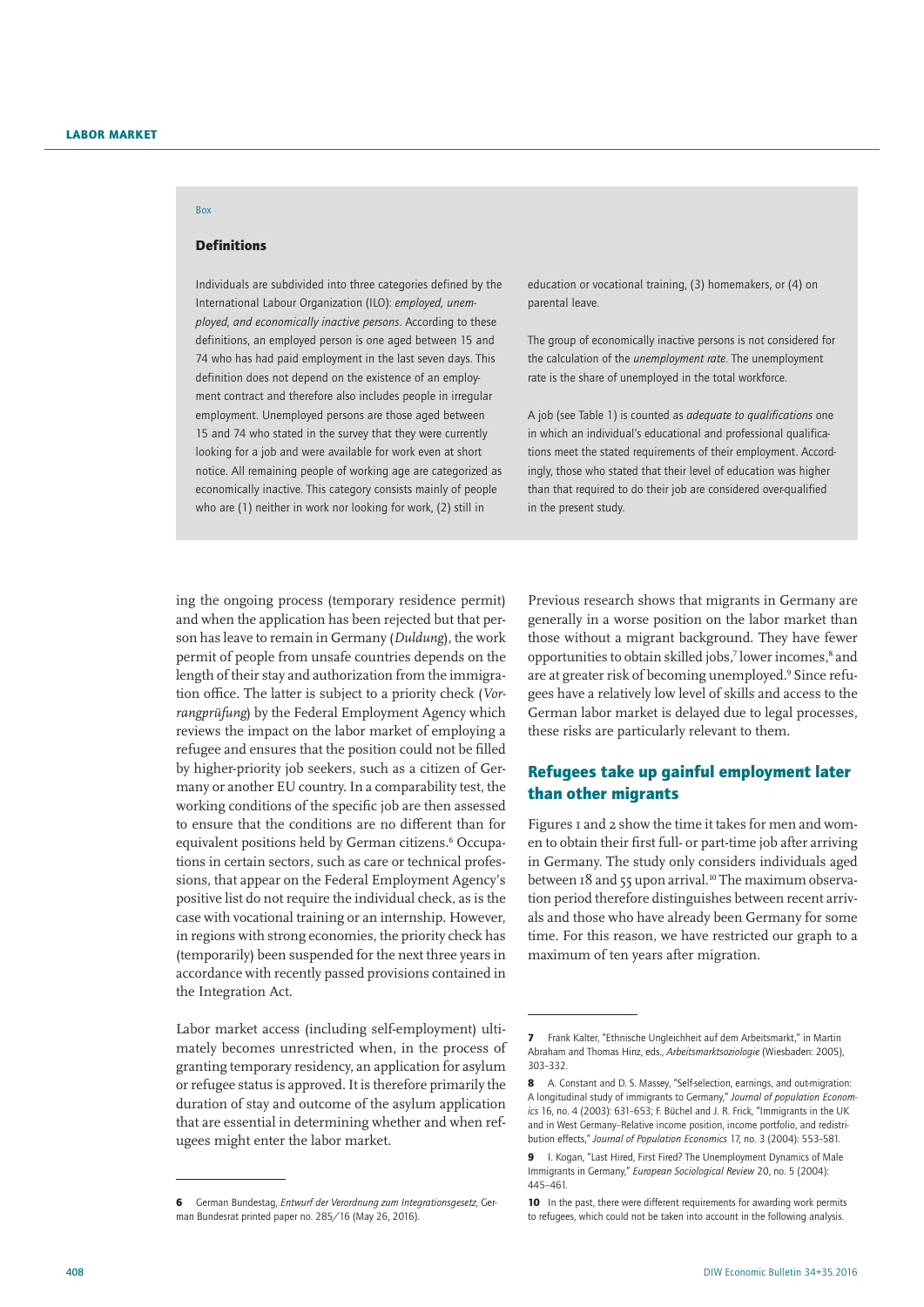#### Figure 1

#### Labor market entry among men since year of migration

Cumulative probability (hazard rates) of entering employment<sup>1</sup>





© DIW Berlin 2016

#### Figure 2

#### Labor market entry among women since year of migration

Cumulative probability (hazard rates) of entering employment<sup>1</sup>



*1 Based on retrospective annual (calendar) data.*

*Under examination is the first year of full- or part-time employment in Germany. The analysis is limited to individuals who migrated between the ages of 18 and 55. The finding of delayed labor market entry among refugees also holds when controlling for the effects of the year of migration and region of the country of origin (Cox regressions).*

*Source: SOEP.v31, weighted; estimations by DIW Berlin.*

© DIW Berlin 2016

On average, refugees enter the labor market later than other migrants

Around half of men in the group of other migrants (e.g., EU migrants, labor migrants, repatriates, family migrants) is employed in the first year after migration (see Figure 1), while this share is smaller among male refu-

gees (30 percent). This could be due to legal restrictions on access to the labor market in the first year after arrival in Germany or due to other factors mentioned above, such as their lower qualification levels and their tendency to use informal job search methods.

In both groups, the share of those taking up employment grows steadily over the subsequent years. In the fifth year after arriving, around 80 percent of other migrants have managed to enter the labor market, which equates to an increase compared to the first year of around 30 percentage points. In the tenth year, this figure even rises to 90 percent of males who came to Germany as "other migrants."

Male refugees have been able, to a certain extent, to reduce the gap between them and other male migrants: around two-thirds of all male refugees in the observation group arriving in Germany between the age of 18 and 55 were in employment by the fifth year after entry; after ten years, this figure was 80 percent.

The time it took female migrants in Germany to enter the labor market was considerably longer (see Figure 2). Almost ten percent of female refugees were employed in the first year after entry but one in four of other female migrants. Over half of other female migrants had found a job by the fifth year and nearly two-thirds were in employment by the tenth year. For female refugees, however, this share is still below 50 percent even after ten years. Hence there is evidence of a growing disparity between female refugees and other female migrants.<sup>11</sup>

## Employment levels among refugees lower than among migrants even years after arrival

At the time of the survey in 2013, an average of 20 years after entry into Germany, 59 percent of 15-to-74 year olds surveyed in the sample, who had entered as asylum seekers had a job. The corresponding figure was 67 percent for other migrants and 68 percent for non-migrants (see Figure 3).12 This difference is solely due to the fact that a comparatively large number of refugees are unemployed; for them, the corresponding figure was 16 percent, for other migrants it was eight percent, and for non-migrants it was four percent.<sup>13</sup> In contrast, the share of economically inactive persons is similar in all three groups (ap-

<sup>11</sup> The gap between female refugees and other female migrants varies strongly by the region of oriain.

<sup>12</sup> In all groups, the majority of the workforce is in full-time employment (63 percent of refugees, 65 percent of other immigrants, and 69 percent of those born in Germany).

<sup>13</sup> The difference between refugees and the other two groups is statistically significant when comparing both the shares of employment and unemployment at the one-percent level.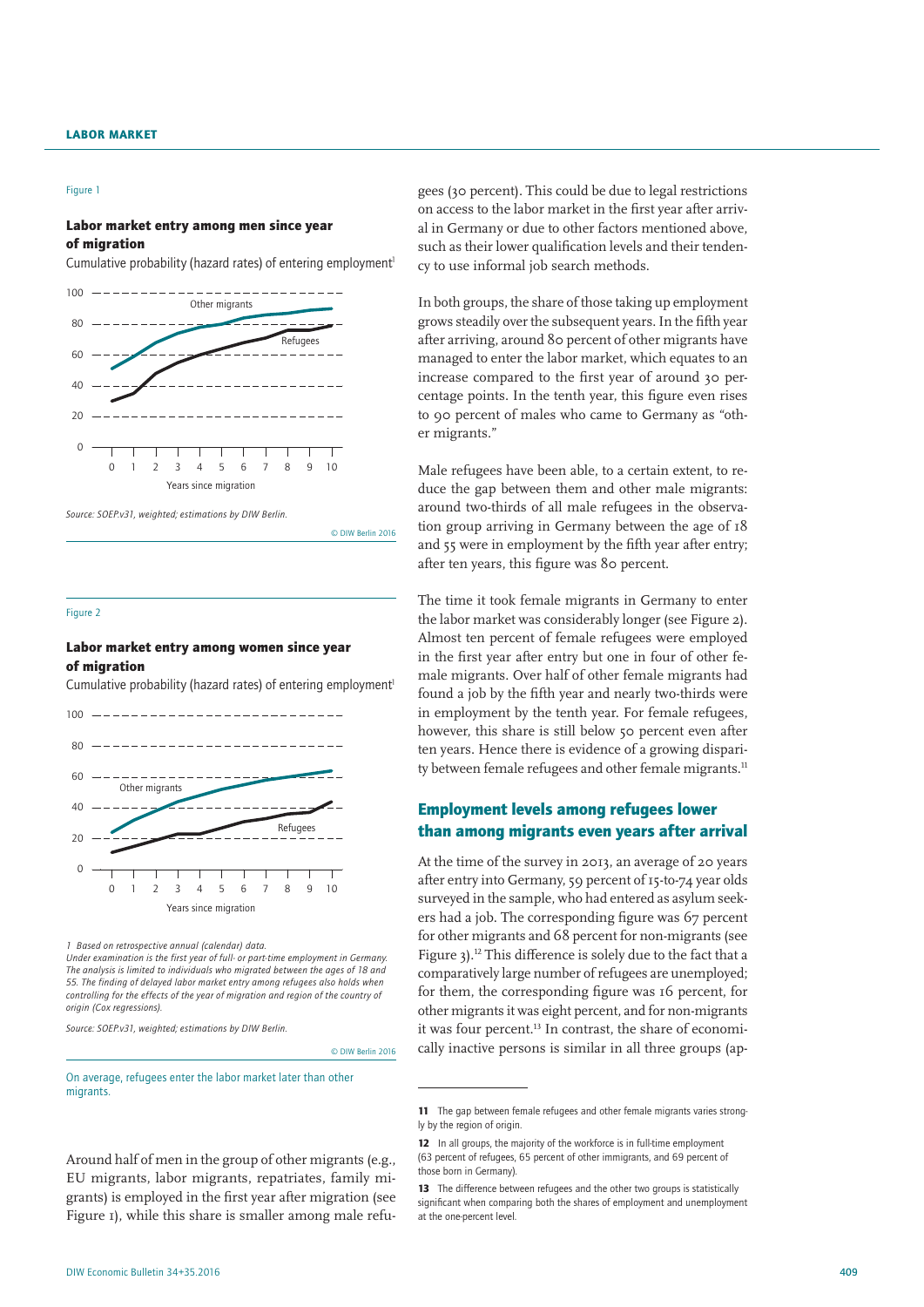#### Figure 3

#### Labor market status in 2013 by country of origin and gender In percent



*Source: SOEP.v31, weighted; estimations by DIW Berlin.*  © DIW Berlin 2016

Unemployment is higher among refugees than among other migrants.

proximately every fourth respondent). The unemployment rate among refugees is 21 percent and ten percent among other migrants.

In general, the same patterns are evident if we conduct a gender-specific analysis. Approximately one in three women across all the groups is economically inactive. The share of unemployed is also highest among female refugees—13 percent of all female refugees were classified as unemployed in 2013.

The share of economically inactive persons among male migrants (17 percent) is below that of men born in Germany (24 percent) in the sample used here. The share of employed persons in the group of other migrants (75 percent) is similar to that of men born in Germany (71 percent). Lastly, as with female refugees, the share of unemployed among male refugees is also the highest.

## Migrants often in jobs below their education level

Migrants who have acquired their education and professional training mainly in their country of origin must expect that these qualifications will only be accepted in the

German labor market to a limited degree. This is particularly true if no certificates are available for these qualifications or if they are not recognized. Since the recognition procedure for foreign qualifications has, in the past, differed between the migrant groups depending on the country of origin, it can be assumed that some groups are more likely to have the formal qualifications they gained abroad successfully recognized in Germany. Moreover, there is evidence that refugees have to overcome higher institutional hurdles than other migrants in the recognition process<sup>14</sup>.

This suggests that a lot of migrants in Germany are employed in a job that is below their (vocational) qualifications. Table 1 confirms this assumption: Of those workers born in Germany, almost 20 percent are employed in a job that they themselves state is below their skill level. The corresponding figure for refugees is 26 percent and for other migrants it is 30 percent. Thus, the assumption that there is a higher over-qualification rate among refugees cannot be confirmed.

The phenomenon of over-qualification affects migrants differently depending on their region of origin. Especially migrants from the successor states of the former Soviet Union appear to have difficulties in finding jobs that meet their qualifications. Every third person in this group is employed below their skill level; more than half of the refugees surveyed from this region are affected.15

When looking at the share of people who are employed below their education level, it is worth noting that overqualification can only apply to individuals who have actually undergone vocational and educational training. By definition, people with no qualifications cannot be over-qualified. However, if we only consider those individuals (not shown here) that have at least medium-level qualifications, the reported findings are confirmed: Overall, migrants are at greater risk of being employed below their skill level and this is particularly true for individuals from the former Soviet Union.16

## Industries and companies in which refugees work

One possible explanation for migrants' greater risk of over-qualification might be found in the structure and regulation of the German labor market (see Table 2). Some occupational segments are more regulated than

<sup>14</sup> See report by Liebau/Salikutluk in this issue of DIW Economic Bulletin. 15 Due to the small sample size of the group of refugees from the former Soviet Union, this finding has a high degree of statistical uncertainty however. 16 See report by Liebau/Salikutluk in this issue of DIW Economic Bulletin.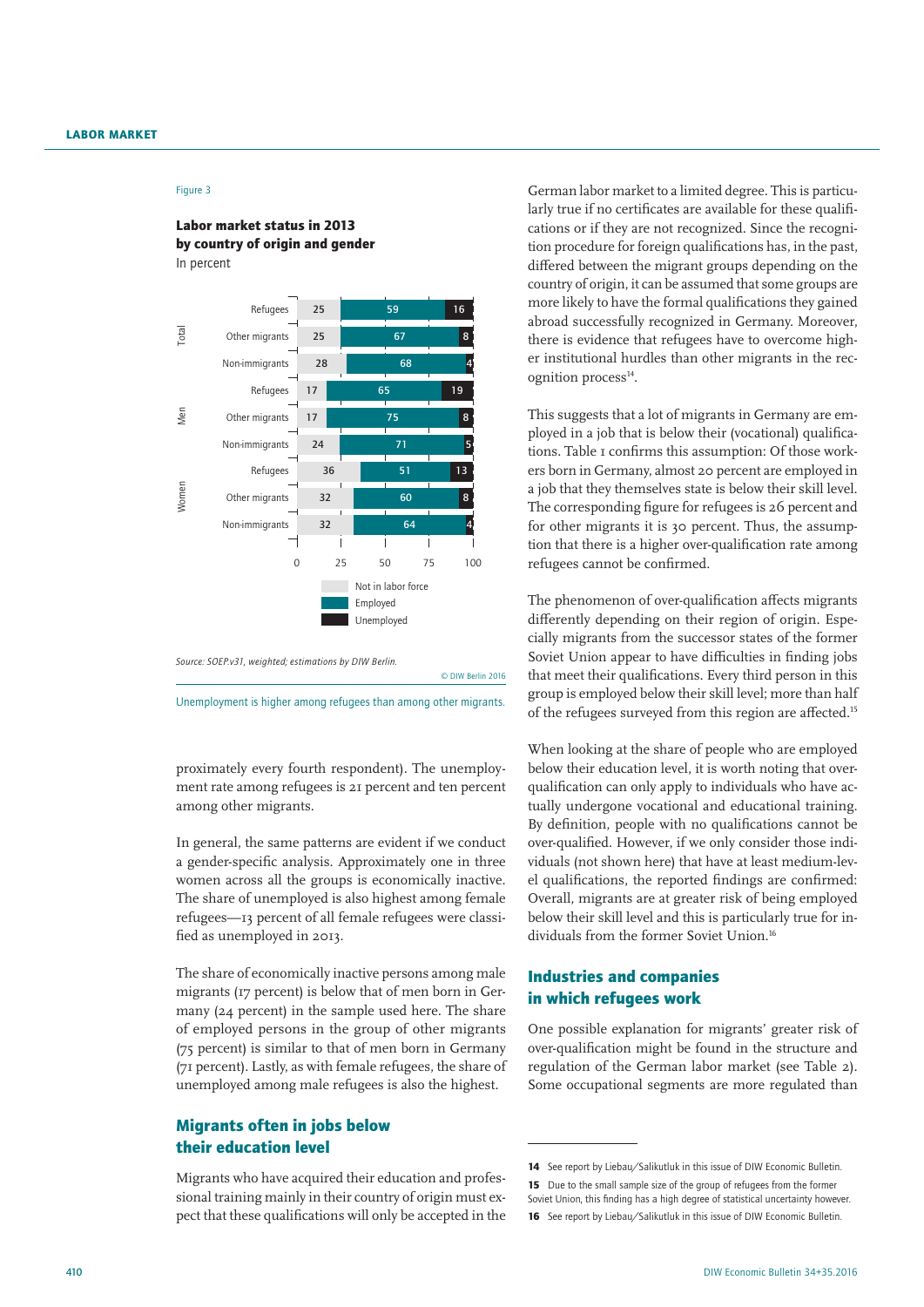### Employment below qualifications in 2013 by status and region of origin In percent

|                                | Refugees | Other<br>migrants | Non-<br>immigrants |
|--------------------------------|----------|-------------------|--------------------|
| Total (N)                      | 282      | 2,872             | 14.404             |
| Adequate to qualifications     | 73       | 70                | $80**$             |
| Overgualified                  | 27       | 30                | $20**$             |
| From Southeast Europe (N)      | 127      | 397               |                    |
| Adequate to qualifications     | 78       | 74                |                    |
| Overqualified                  | 22       | 26                |                    |
| From Post-Soviet countries (N) | 47       | 1.049             |                    |
| Adequate to qualifications     | 47       | $67**$            |                    |
| Overqualified                  | 53       | $33**$            |                    |
| From Arab/Muslim countries (N) | 73       | 76                |                    |
| Adequate to qualifications     | 81       | 71                |                    |
| Overgualified                  | 19       | 29                |                    |

*Differences between refugees and other groups \*\*\* significant at the 1 percent level, \*\* significant at the 5 percent level, \* significant at the 10 percent level; case numbers below 50 are in italics.* 

*Source: SOEP.v31, weighted; estimations by DIW Berlin.*

Table 2

#### Refugees and other migrants by economic sector, public sector, and self-employment in 2013 In percent

|                         | Other migrants<br>Refugees |        | Non-<br>immigrants |
|-------------------------|----------------------------|--------|--------------------|
| Total cases (N)         | 293                        | 2,906  | 14,796             |
| Industry, manufacturing | 31                         | $26*$  | $20***$            |
| Construction            | 7                          | 5      | 5                  |
| Trade                   | 10                         | 10     | $12^{12}$          |
| Hospitality             | 16                         | $8***$ | $7***$             |
| Other services          | 19                         | $78**$ | $37***$            |
| Health                  | 7                          | $13**$ | $14**$             |
| Other                   | 10                         | 10     | 9                  |
| Total cases (N)         | 271                        | 2,702  | 13,641             |
| In public sector        | 9                          | $17**$ | $77***$            |
| Total cases (N)         | 297                        | 2,913  | 14,839             |
| Self-employed           | 8                          | 9      | 10                 |

*Differences between refugees and other groups \*\*\* significant at the 1 percent level, \*\* significant at the 5 percent level, \* significant at the 10 percent level; case numbers below 50 are in italics.* 

Refugees are employed in hotels and restaurants at a higher rate than other migrants and at a lower rate in service occupations.

© DIW Berlin 2016

*Source: SOEP.v31, weighted; estimations by DIW Berlin.*

Refugees and other migrants are more often employed below their education levels—especially refugees from Post-Soviet countries.

© DIW Berlin 2016

others, such as the civil service, making it more difficult for migrants to access these sectors.<sup>17</sup>

Manufacturing industries are an important economic sector for immigrants, employing 31 percent of refugees and 26 percent of other migrants. In 2013, a relatively high proportion of refugees worked in the hospitality industry (16 percent), which is considerably more than corresponding shares among other migrants or non-migrants (eight and three percent respectively). Another difference between refugees and the other two groups considered here is that they are relatively rarely employed in the health sector (seven percent compared to 13 and 14 percent respectively). Although in absolute terms, the sector "other services" plays an important role in all groups, its relative importance is greater for those born in Germany (37 percent) than for refugees (19 percent) working in the service industry.

Refugees are less likely to be employed in the civil service (9 percent) than other migrants (17 percent) and than non-migrants (26 per cent). The share of self-employed in all three groups, however, is very similar (between eight and ten percent).

Finally, Table 3 compares the sizes of companies employing workers in 2013. While people born in Germany and other migrants are relatively evenly distributed among small, medium, and large enterprises (see Table 3), the refugees surveyed are mainly employed at smaller companies with fewer than 20 employees (41 percent).

Thus, small businesses and the manufacturing and hospitality industries in particular seem to play an important role for the labor market integration of refugees who came to Germany between 1990 and 2010.

### Refugees earn less than other migrants

An obvious consequence of the employment structure for refugees is lower earnings compared to other groups. Table 4 shows average gross hourly wages, calculated according to actual time worked, and gross monthly income. On average, refugees generally earn less, regardless which of the two indicators is considered. In 2013, refugees earned an average gross hourly wage of around 12 euros. Other migrants did slightly better with an average hourly wage of around 15 euros, whereas non-mi-

<sup>17</sup> Whether or not professions included in the positive list really are more frequently taken up by refugees cannot be determined from the available data because the list was created in 2013 under new employment regulations.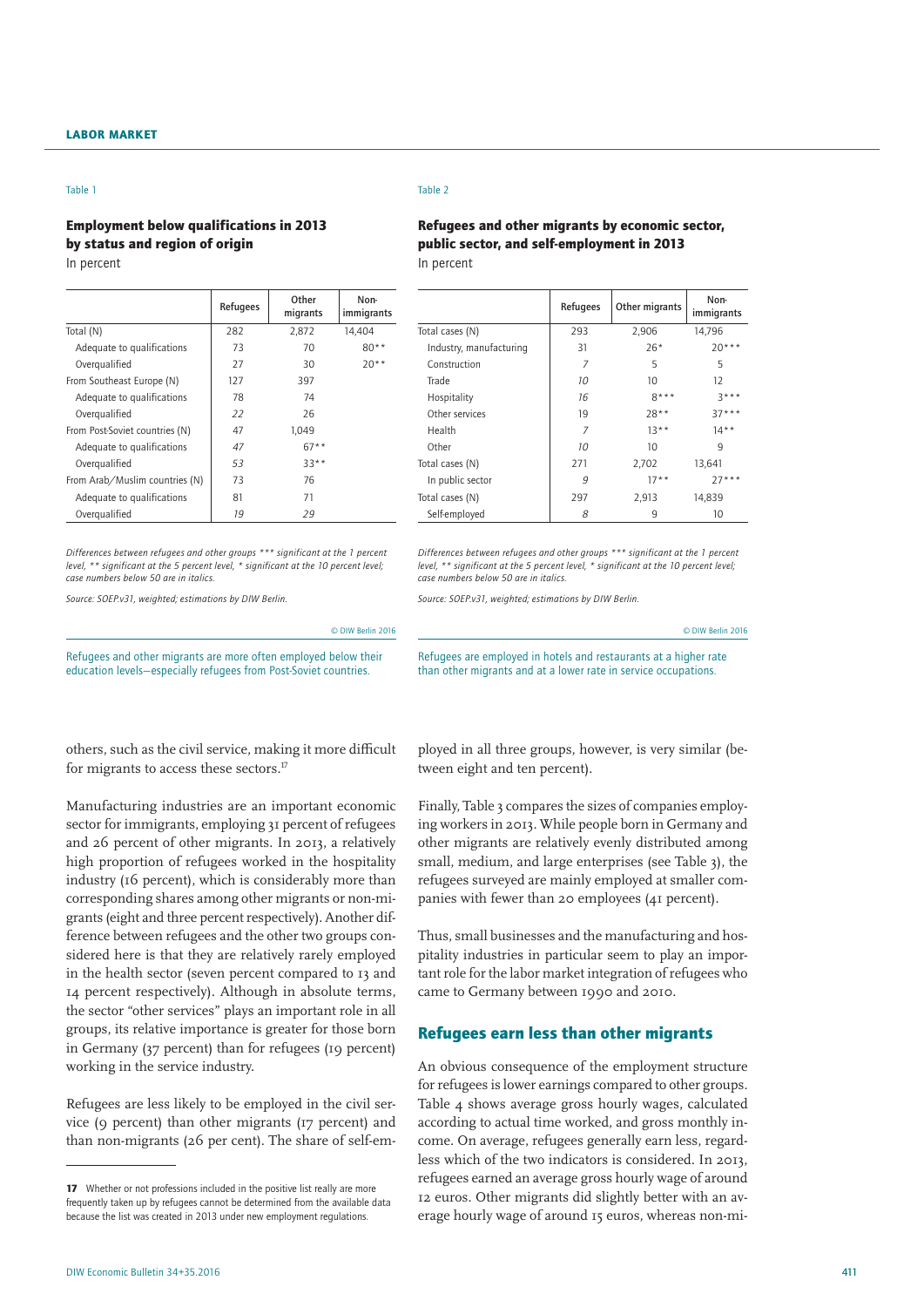#### Refugees and other migrants by company size categories 2013 In percent

|                         | Refugees | Other<br>migrants | Non-<br>immigrants |  |
|-------------------------|----------|-------------------|--------------------|--|
| Total cases (N)         | 264      | 2,636             | 13,981             |  |
| Under 20 employees      | 41       | $28***$           | $77***$            |  |
| 20 to 199 employees     | 26       | 28                | 27                 |  |
| 200 to 1,999 employees  | 15       | $20*$             | $21**$             |  |
| 2,000 or more employees | 18       | $24*$             | $25**$             |  |

*Differences between refugees and other groups \*\*\* significant at the 1 percent level, \*\* significant at the 5 percent level, \* significant at the 10 percent level; case numbers below 50 are in italics.* 

*Source: SOEP.v31, weighted; estimations by DIW Berlin.* 

#### Table 4

#### Average gross hourly wages and gross monthly income 2013 In euros

|                                 | Refugees | Other<br>migrants | Non-<br>immigrants |  |
|---------------------------------|----------|-------------------|--------------------|--|
| Total cases (N)                 | 293      | 2,873             | 14.672             |  |
| Gross hourly wages <sup>1</sup> | 11.8     | $14.8**$          | $16.6***$          |  |
| Gross monthly income            | 1.632    | $2,147***$        | $2,597***$         |  |

*Differences between refugees and other groups \*\*\* significant at the 1 percent level, \*\* significant at the 5 percent level, \* significant at the 10 percent level; case numbers below 50 are in italics.*

*1 Based on the actual and not the contracted working hours.*

*Source: SOEP.v31, weighted; estimations by DIW Berlin.* 

© DIW Berlin 2016

A large percentage of refugees work in smaller companies.

Refugees have the lowest average income.

grants earned an average hourly wage of around 17 euros. As a result, on average, refugees earned only 70 percent of the hourly rate of people born in Germany. In monthly terms, this is an average net income for refugees of around 1,630 euros which is around 500 euros less than the average net income of other migrants, and around 950 euros less than that of people born in Germany.

#### Conclusion

The rapid integration of refugees has become a key sociopolitical issue in the wake of recent migration to Germany. The analysis of longitudinal data from the Socio-Economic Panel (SOEP) and from the IAB-SOEP Migration Sample, which primarily focused on those asylum seekers arriving in Germany in the 1990s, shows that refugees used to take longer than other migrants to establish themselves in the German labor market.

Consequently, the planned Integration Act aimed specifically at rapidly opening up the labor market for refugees is to be welcomed. In particular, the suspension of priority checks in regions with low unemployment rates should speed up the labor market entry process of refugees.

Labor market policy measures such as the creation of voluntary jobs for asylum-seekers and those with leave to remain in Germany (*Duldung*) during the ongoing asylum process can promote integration into working life.18 However, opportunities for rapid employment do not necessarily guarantee successful integration into the labor

market. Job prospects for refugees may be unfavorable even if legislation allows them to swiftly enter employment. In particular, integration into the labor market through measures such as voluntary jobs carries the risk of refugees remaining in the low-wage sector in the long term. Conversely, the negative effects associated with a job opportunity or (long-term) unemployment are offset by the positive impact of these labor measures on refugees. Integrating them into the labor market can, for example, improve their language skills, help them make contact with the native population, and prevent any loss in working capacity.

In general, less favorable labor market positioning might also be caused by uncertainty on the part of the refugees and employers. The willingness to take up employment, for example by investing in skills training, might be lower among those whose residency status is (at least temporarily) uncertain than among those who have the prospect of remaining in Germany. We would therefore advocate a quick decision on residency status.

Moreover, to the government should provide employers with comprehensive information about support options. The findings shown here seem to suggest that smaller companies in particular are bearing the responsibility of the higher recruitment costs and more intensive supervision requirements of hiring refugees. The use of government funding, for example through integration grants, can lower barriers to recruiting refugees and relieve employers of high training costs.

Further support measures such as attending language courses and better recognition of foreign qualifications

<sup>18</sup> Voluntary job opportunities are similar to one-euro jobs but pay 80 cents.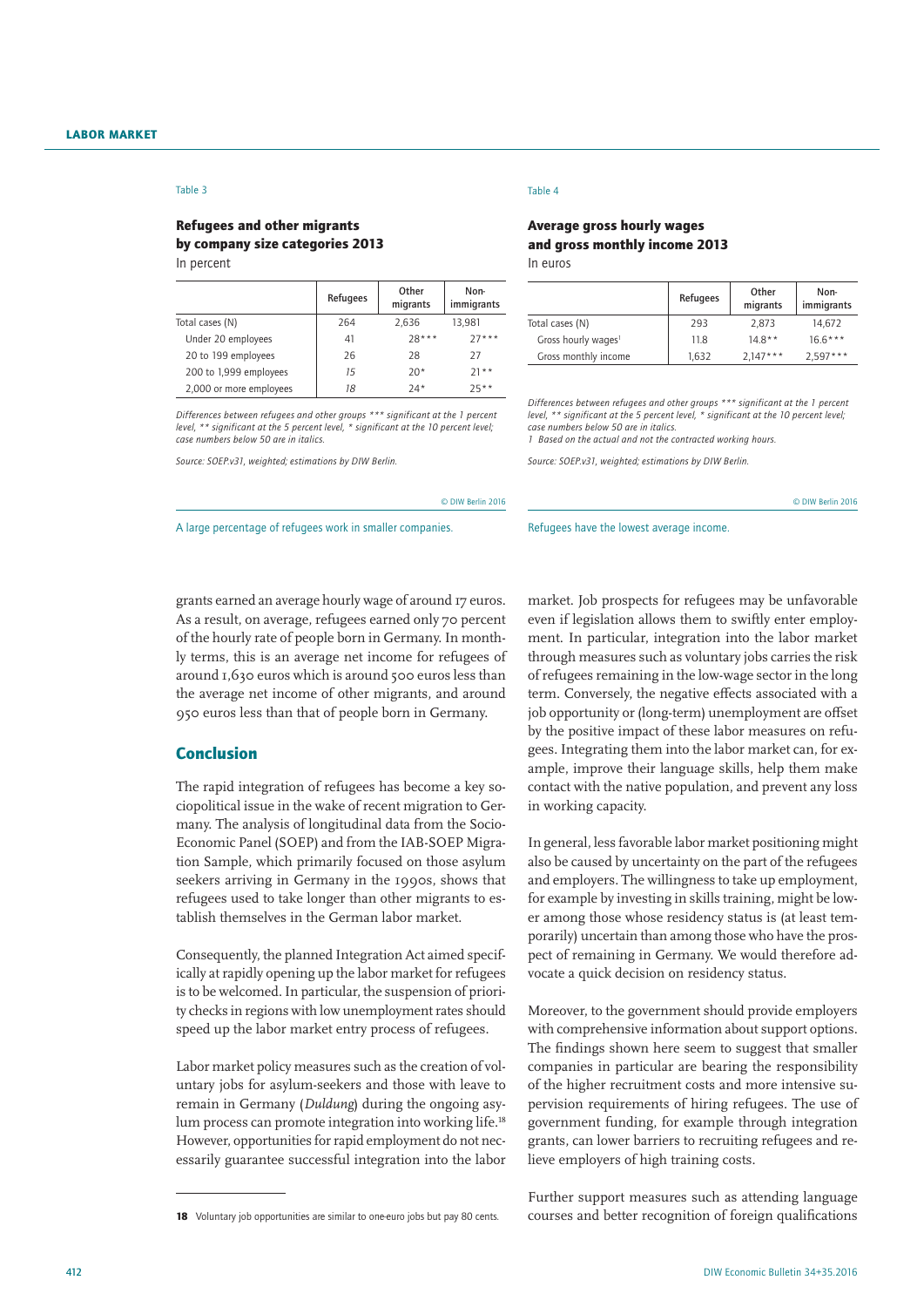#### Labor market

are key factors in improving refugees' prospects of obtaining skilled work. The high share of people in employment that does not match their qualifications shows that action is still needed here to fully unlock the potential of migrants and give them opportunities to work in jobs for which they are qualified. The problem of unsuitable employment was countered in part by the Recognition Act 2012 (*Gesetz zur Verbesserung der Feststellung und Anerkennung im Ausland erworbener Berufsqualifikationen*), which is why we can expect the risk of over-qualification for new migrants to be lower than for migrants in the past. Equally, we recommend developing specific measures to encourage female refugees to join the labor market, by expanding day care facilities for children for instance.19 Although compared to men, women are

JEL: J01, J15, J6

sometimes better qualified,<sup>20</sup> they seem to have particular difficulty finding employment.

With the introduction of the new Integration Act, the granting of a residence permit is linked to the individual's language skills and ability to support themselves and is issued (depending on language skills) after three years (level C1) or after five years (level A2). The fact that the right to remain is linked to the progress of integration provides refugees with powerful incentives to invest in language skills and take up employment as soon as possible. At the same time, efforts to integrate refugees could have a positive impact on their intention to remain in Germany. This makes the successful integration of refugees into the German labor market, in the long run, even more important.

<sup>19</sup> See report by Spieß et al. in this issue of DIW Economic Bulletin.

Zerrin Salikutluk is a Senior Researcher at the Department Labor Market, Migration, and Integration of the Berlin Institute for Integration and Migration Research (BIM) at Humboldt-Universität zu Berlin. | zerrin.salikutluk@hu-berlin.de Johannes Giesecke is Co-Head of the Department Labor Market, Migration, and Integration of the Berlin Institute for Integration and Migration Research (BIM) and Professor for Empirical Research at Humboldt-Universität zu Berlin | johannes.giesecke@hu-berlin.de

<sup>20</sup> See report by Liebau/Salikutluk in this issue of DIW Economic Bulletin.

Martin Kroh is Deputy Head of Research Infrastructure at the Socio-Economic Panel at DIW Berlin and Co-Head of the Department Labor Market, Migration, and Integration of the Berlin Institute for Integration and Migration Research (BIM) at Humboldt-Universität zu Berlin | mkroh@diw.de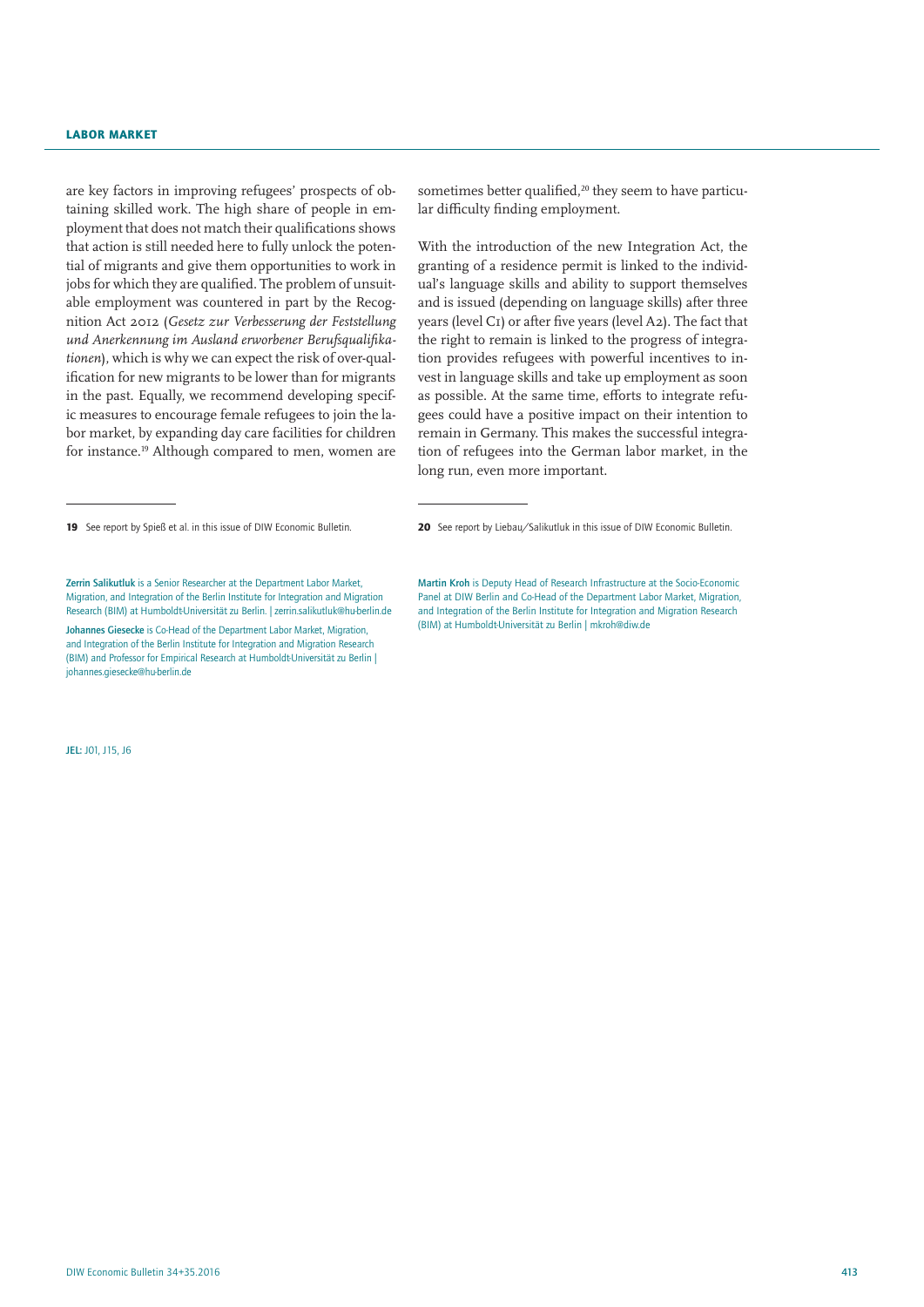## Half of the refugees in Germany found their first job through social contacts

By Philipp Eisnecker and Diana Schacht

In Germany, the majority of people tend to find work through friends, acquaintances, and relatives when they first enter the labor market or switch jobs. The same applies to immigrants and their offspring. Integrating refugees into the labor market is considered crucial to their overall integration into society, yet little is known about how they land their first jobs. The present paper attempts to bridge this gap by analyzing IAB-SOEP Migration Sample data on two reference groups comprised of individuals that came to Germany for different reasons: labor migrants and family migrants.

The analyses show that roughly half of the refugees found their first job through friends, relatives, or acquaintances. Formal channels such as job advertisements and the Federal Employment Agency also played a key role. Refugees who found employment through personal contacts were generally less likely to have any knowledge of German and more likely to have had contacts in Germany prior to immigration. The findings also show that refugees who acquired work through informal channels found their first job faster and were more likely to work full-time compared to those who found their first job through formal channels.

The integration of immigrants into the labor market of their host country is considered to be of critical importance for successful integration.<sup>1</sup> Employment allows them to be financially independent, benefit from daily interaction with colleagues, and integrate into other areas of society. Yet there are very few studies to date examining how refugees find their first job and what kinds of consequences their job-acquiring methods have.<sup>2</sup>

The available literature shows that at the turn of the millennium, roughly half of all immigrants found their first job in Germany through social networks: for instance, family members, friends, or acquaintances.<sup>3</sup> Those with higher levels of education were less likely to resort to these informal means of finding work, relying more on formal channels such as the Federal Employment Agency or job advertisements.<sup>4</sup> The IAB-SOEP Migration Sample<sup>5</sup> from 2013 is used to examine whether the same applies to refugees, and how the full-time employment rates and average length of time before entering the labor market differ between those who found work through formal and informal channels. For this purpose, refugees are compared with labor migrants and family migrants (see box).

<sup>1</sup> See, for example, Organisation for Economic Co-operation and Development (OECD), *Die Arbeitsmarktintegration von Zuwanderern in Deutschland* (2005) or Research Group of the Federal Office for Migration and Refugees (BAMF), "Migranten am Arbeitsmarkt in Deutschland," *Working Paper* 36 (2011).

<sup>2</sup> For a study from the Netherlands, see F. van Tubergen, "Job Search Methods of Refugees in the Netherlands: Determinants and Consequences," *Journal of Immigrant and Refugee Studies* 9(2) (2011): 179–195.

<sup>3</sup> A. Drever and O. Hoffmeister, "Immigrants and Social Networks in a Job-Scarce Environment: The Case of Germany," *International Migration Review* 42(2) (2008): 425–448. A. Drever and K. Spieß, "Netzwerke sind bei der Stellenfindung von Migranten bedeutend," *DIW Weekly Report*, no. 22 (2006). Individuals without migrant backgrounds were also more likely to find employment in Germany through social networks than they were through other channels; see K. Brenke and K. Zimmermann, "Erfolgreiche Arbeitssuche weiterhin meist über informelle Kontakte und Anzeigen," *DIW Weekly Report*, no. 20 (2007).

<sup>4</sup> H. Brücker, E. Liebau et al., "Anerkannte Abschlüsse und Deutschkenntnisse lohnen sich," *DIW Weekly Report*, no. 43 (2014).

<sup>5</sup> H. Brücker, M. Kroh, et al., "The New IAB-SOEP Migration Sample: An Introduction into the Methodology and the Contents," *SOEP Survey Papers* 216 (2014).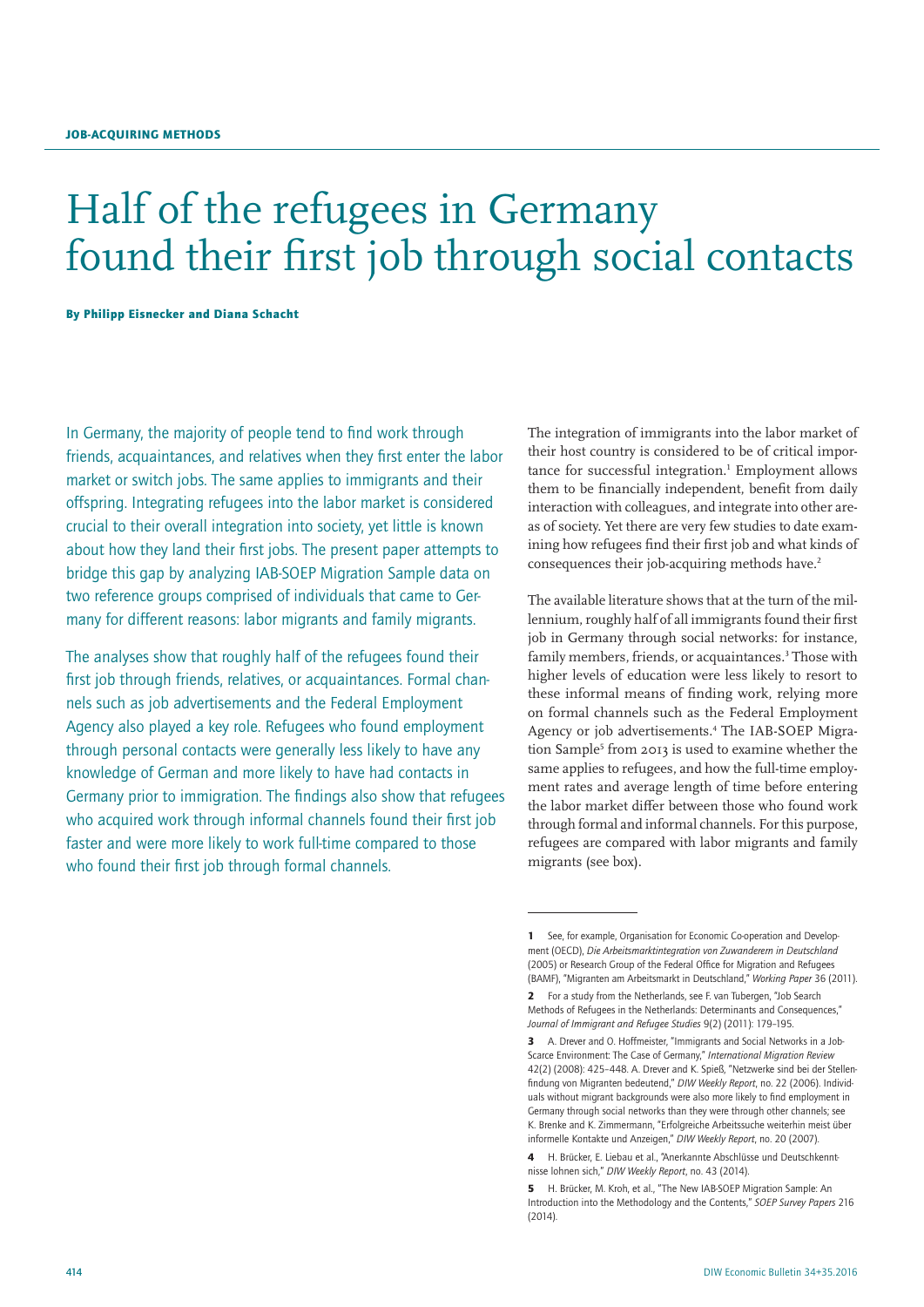Three limitations of the present study should be noted. First, immigrants in the IAB-SOEP Migration Sample were surveyed in 2013 after already having lived in Germany for an average of 17 years,<sup>6</sup> and thus it is not possible to draw direct conclusions about refugees who came to Germany over the course of the past two years.

Second, only 283 Germany-employed refugees were surveyed. This means that the findings reported here have a high degree of statistical uncertainty. The 95-percent confidence intervals of the findings are given in the tables and figures below to illustrate this uncertainty.<sup>7</sup> In addition, the study investigates whether the differences between the groups are statistically significant (t-test). Finally, the small sample size means it is not possible to break the refugee sample down into narrower groups for instance, by country of origin or gender (see box).

## Half of refugees found their first job through social networks

Participants in the 2013 IAB-SOEP Migration Sample were asked how they found their first job in Germany. Here, respondents could indicate multiple methods for finding a job: for instance, if they found a job both with the help of a family member as well as through the Federal Employment Agency. Only between one and six percent of the respondents<sup>8</sup> gave this kind of multiple answer normally, only one job-search method was used successfully. The analyses do not include self-employed persons or those who had never been employed in Germany.

Around half of the refugees surveyed, i.e., between 47 and 59 percent, found their first job through family members, friends, or acquaintances (see Table 1). At 56 to 64 percent and 60 to 66 percent, respectively, labor migrants and family migrants were significantly more likely to have found a job through informal means than were refugees. It should be noted that between four and eight percent of the labor migrants had already found employment in Germany through existing business connections before they immigrated; understandably, it was rare for refugees to find work this way.

Between 37 and 49 percent of the refugees surveyed found their first job in Germany through formal chan-

#### Box

#### Data basis and observation group

Data from the IAB-SOEP Migration Sample from 2013 (v31) were used for the analyses in the present issue of *DIW Economic Bulletin*. The survey was conducted by the Institute for Employment Research (IAB) and the Socio-Economic Panel (SOEP) study and includes information on immigrants and their descendants in Germany.<sup>1</sup>

The present study analyses information on the job acquiring method of respondents in Germany. All respondents who were not born in Germany were asked this question. The selfemployed and individuals who have never been in employment in Germany were not included in the analysis. Overall, no statements can be made about the job search but only about how respondents successfully found jobs.<sup>2</sup>

Also, only certain groups of migrants are studied: 283 respondents came to Germany as asylum-seekers or refugees, 557 labor migrants came as jobseekers or already had a firm job offer before immigration and 958 respondents were family migrants, i.e., spouses, children, or other family members. It should be noted that these types of immigration do not necessarily correspond to the legal entry status. Furthermore, it should be taken into account for the following group comparisons that refugees attempting to integrate into the labor market faced legal obstacles other immigrants—particularly those from the European Union mostly did not encounter.<sup>3</sup>

nels. Here, the Federal Employment Acency and the Employment Office played a role for seven to 15 percent of the refugees surveyed; private employment agencies for seven to 14 percent; and direct applications in response to newspaper job advertisements for nine to 16 percent.

The average length of stay of the respondents in the present study is slightly longer than in the other reports in this issue of *DIW Economic Bulletin*.

<sup>7</sup> These can be interpreted as follows: if a large number of samples were drawn under identical conditions, 95 percent of the estimated confidence intervals would contain the true value. Hence a large confidence interval indicates an uncertain estimate; conversely, a small confidence interval indicates a more reliable one.

The two values denote the upper and lower limits of the confidence interval, which reflects the uncertainty of the data; see also footnote 7.

<sup>1</sup> See also H. Brücker, M. Kroh, et al., "The New IAB-SOEP Migration Sample: An Introduction into the Methodology and the Contents," *SOEP Survey Papers* 216 (2014).

<sup>2</sup> Access to the German labor market for recognized refugees and those granted asylum is dependent on their residence permit (Section4, para.3 of the German Residence Act (AufenthG)). In exceptional circumstances, asylum-seekers may also be employed (Section 61 of the German Asylum Procedure Act (AsylG)). For more information about the job search methods used by immigrants in Germany, see, for example, Nivorozhkin, A., Romeu Gordo, L. et al. (2006) "Arbeitssuche von Migranten. Deutschkenntnisse beeinflussen Suchintensität und Suchwege," *IAB Briefly report*, no. 25 (2006).

<sup>3</sup> For a more detailed account, see Z. Salikutluk, J. Giesecke, et al., (2016) "Refugees entered the labor market later than other migrants" *DIW Economic Bulletin*, no. 35 (2016).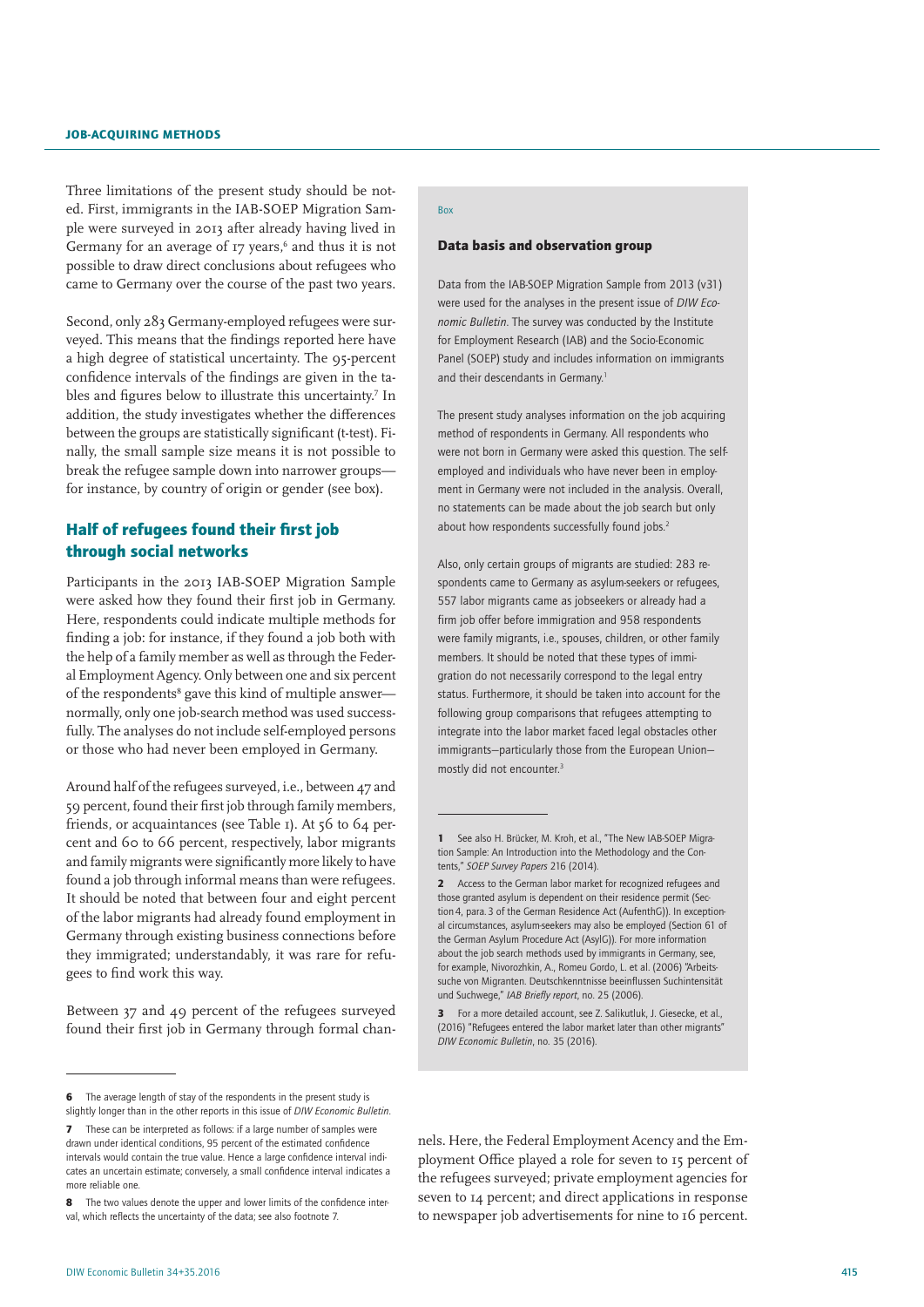## Job acquisition methods of refugees and other migrants<sup>1</sup>

In percent

|                                                                                                  |          | Refugees  |                | Labor migrants |          | <b>Family migrants</b> |
|--------------------------------------------------------------------------------------------------|----------|-----------|----------------|----------------|----------|------------------------|
|                                                                                                  |          | 95% CI    |                | 95% CI         |          | 95% CI                 |
| Formal channels only                                                                             | 43       | $37 - 49$ | 38             | $34 - 42$      | 36       | $33 - 39$              |
| Through the Federal Employment Agency/Employment<br>Office (Bundesagentur für Arbeit/Arbeitsamt) | 11       | $7 - 15$  | 8              | $6 - 11$       | 11       | $9 - 13$               |
| Through an employment office/agency in my home<br>country                                        | 4        | $2 - 6$   | $\overline{2}$ | $1 - 4$        |          | $0 - 2$                |
| Through an employment agency for foreigners                                                      | 4        | $1 - 6$   | 5              | $3 - 7$        |          | $O-1$                  |
| Through a private job agency                                                                     | 11       | $7 - 14$  | 5              | $4 - 7$        | 5        | $3 - 6$                |
| Through a job advertisement in the newspaper                                                     | 12       | $9 - 16$  | 10             | $8 - 13$       | 14       | $12 - 16$              |
| Through a job advertisement on the Internet                                                      |          | $O - 3$   | 6              | $4 - 8$        | 5        | $3 - 6$                |
| Informal channels only                                                                           | 53       | $47 - 59$ | 60             | $56 - 64$      | 63       | 60-66                  |
| Through friends, acquaintances, relatives                                                        | 53       | $47 - 59$ | 55             | $50 - 59$      | 62       | 59-65                  |
| Through business relationships in Germany                                                        | $\Omega$ | $0 - 0$   | 6              | $4 - 8$        |          | $0 - 1$                |
| Only multiple means (total)                                                                      | 4        | $1 - 6$   | $\overline{2}$ | $1 - 3$        |          | $1 - 2$                |
| Also formal channels                                                                             | 3        | $1 - 6$   |                | $0 - 2$        |          | $1 - 2$                |
| Informal channels only                                                                           | $\Omega$ | $0 - 1$   | $\Omega$       | $0 - 1$        | $\Omega$ | $0 - 0$                |
| N                                                                                                | 283      |           | 557            |                | 958      |                        |

*1 Results on the first position held by migrants who have already been working in Germany.* 

*Question: What about before you moved to Germany: How did you find your first job?*

*Source: IAB-SOEP Migration Sample 2013, wave 1; own calculations, N = 1,798, weighted (v31).*

© DIW Berlin 2016

Around half of all refugees found their first job in Germany through friends, acquaintances or relatives.

Refugees and other immigrants rarely found their first job in Germany through other formal channels, including employment offices and -agencies in their home countries, special employment services for foreigners, and online job advertisements.<sup>9, 10</sup>

## Refugees who found a job through informal channels often had social ties in Germany before immigrating

Theoretically, the methods refugees use to land a job in Germany depends on whether jobseekers have access to social networks; the composition of these networks; and whether these networks can be used to find work.<sup>11</sup> It is assumed that a jobseeker is more likely to look for and find a job through social networks if his or her network is bigger.12 Empirical evidence for this assumption

already exists for immigrants in Germany.13 In the IAB-SOEP Migration Sample, immigrants were asked whether they received help from relatives or friends who were already living in Germany. This type of social ties might also have affected the refugees' actual job acquisition.

The pattern turned out as expected for all three immigrants groups (see Figure 1): the refugees and other immigrants who already hat social ties in Germany prior to immigration found their first jobs more often through informal channels than they did through formal channels. These differences are particularly pronounced for labor migrants and family migrants. Conversely, the difference is smaller for refugees and is statistically only weakly significant. Between 51 and 68 percent of the refugees who had social ties in Germany before immigrating found a job through informal channels.

## Finding work through social networks: no differences between refugees with higher and lower levels of education

The fact that refugees were slightly more likely to have found their first job in Germany through formal channels than were other immigrants could theoretically have

<sup>9</sup> Searching for jobs online was most probably not as common for the respondents in this sample – most of whom came to Germany in the 1990s – than it is today; for more on this, see Pischner et al., "Arbeitsvermittlung durch das Arbeitsamt: Reform des Berichtsystems dringend erforderlich," *DIW Weekly Report*, no. 9 (2002): 150.

<sup>10</sup> A further distinction between labor migrants who had already found their first job before immigrating (job confirmation) and those who began searching for work once they were already in Germany (job search) shows certain differences (analysis available on request).

<sup>11</sup> N. Lin, *Social Capital: A Theory of Social Structure and Action* (Cambridge: 2001).

<sup>12</sup> T. Mouw, "Social capital and finding a job: do contacts matter?," *American Sociological Review* 68 (2003): 868–898.

<sup>13</sup> A. Drever and O. Hoffmeister, "Immigrants and Social Networks in a Job-Scarce Environment: The Case of Germany," *International Migration Review* 42(2) (2008): 425–448.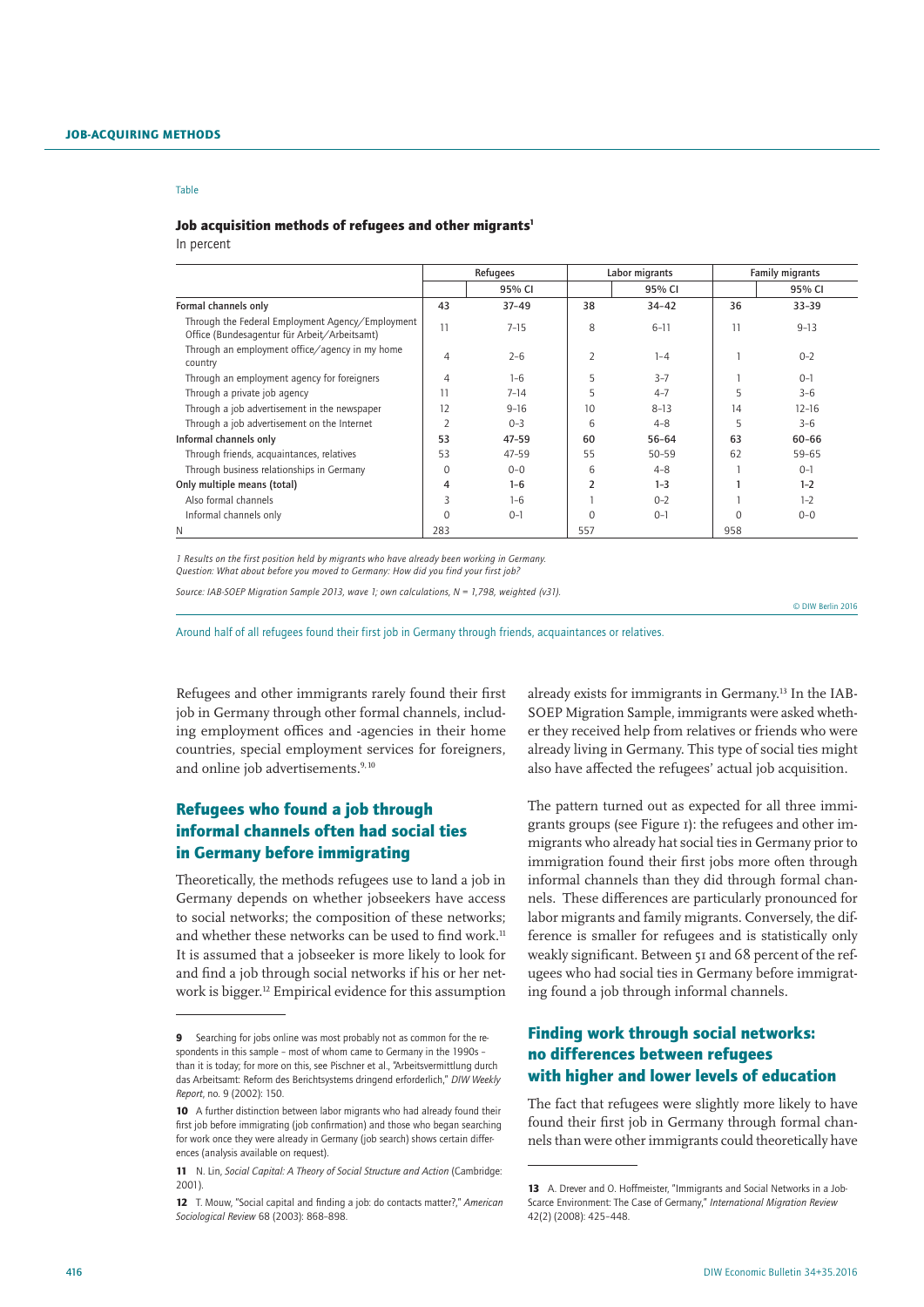#### Figure 1

### Pre-migration social ties in Germany among refugees and other migrants who found their first job through social networks<sup>1</sup> In percent



*1 Results on the first position held by migrants who have already been working in Germany. Question: When you moved to Germany, did you have the help of any relatives or friends who already lived in Germany?*

*Source: IAB-SOEP Migration Sample 2013, wave 1; own calculations, N = 1,798, weighted (v31).*

© DIW Berlin 2016

Refugees with social ties in Germany found their first job more often informally than refugees without these ties.

been due to the differing educational backgrounds of the groups in question. It is often presumed that better-educated individuals are less likely to search for jobs through social networks and more likely to do so through formal channels.14 At the same time, it is assumed that labor market positions requiring higher qualification levels are more likely to be advertised officially and less likely to be filled through personal contacts – and a similar pattern can also be observed in Germany.15 This applies not only to the indigenous population, but also to immigrants in Germany and other countries as well.16

Surprisingly, the situation is different for the refugees in the present study. The share of those with a university degree who found their first job through informal

#### Figure 2

Educational levels among refugees and other migrants who found their first job through social networks<sup>1</sup> In percent



*1 Results on the first position held by migrants who have already been working in Germany. Educational level refers to the highest educational degree or diploma obtained in Germany or abroad.*

*Source: IAB-SOEP Migration Sample 2013, wave 1; own calculations, N = 1,798, weighted (v31).*

© DIW Berlin 2016



channels amounted to 34 to 62 percent, with an average of 48 percent (see Figure 2).<sup>17</sup> Similar shares can also be observed for refugees with other levels of education: between 46 and 66 percent of refugees who had completed a post-compulsory education, and between 45 and 62 percent of those with no qualifications at all or only a mandatory school-leaving certificate. Thus no statistically significant differences can be observed between refugees with higher and lower levels of education in terms of their job acquiring methods.

Conversely, other immigrants who had completed a postcompulory education or held a university degree were significantly less likely to find work through informal channels than were immigrants with a mandatory school-leaving certificate or no qualifications at all.<sup>18</sup>

<sup>14</sup> See Mouw, "Social capital:" 868-898.

<sup>15</sup> H. Brenzel, J. Czepek, et al., "Neueinstellungen im Jahr 2015. Stellen werden häufig über persönliche Kontakte besetzt," *IAB Brief Report,* no. 4 (2016).

<sup>16</sup> Three years ago, for example, researchers from the IAB and the SOEP at DIW Berlin reported that immigrants with a higher level of education were less likely to find their first job in Germany through social networks (see Brücker, Liebau, et al., "Anerkannte Abschlüsse"). Similar patterns were observed in other scientific studies: for instance, on immigrants in Sweden (see A. Behtoui, "Informal Recruitment Methods and Disadvantages of Immigrants in the Swedish Labour Market," *Journal of Ethnic and Migration Studies* 34(3) (2008): 411–430) and on refugees in the Netherlands (see van Tubergen, "Job Search Methods").

<sup>17</sup> Respondents who found a job through both formal and informal channels (one to six percent for the refugees surveyed) were categorized under "formal channels" in the following analyses.

<sup>18</sup> Another important differentiation could be made between immigrants who received all of their education outside of Germany and those who also invested in education while living in Germany. In order to verify this, individuals who had studied or attended (evening) classes in the period of time between arriving and landing their first job were included in a separate analysis as a different educational group. The findings reported here remained generally stable.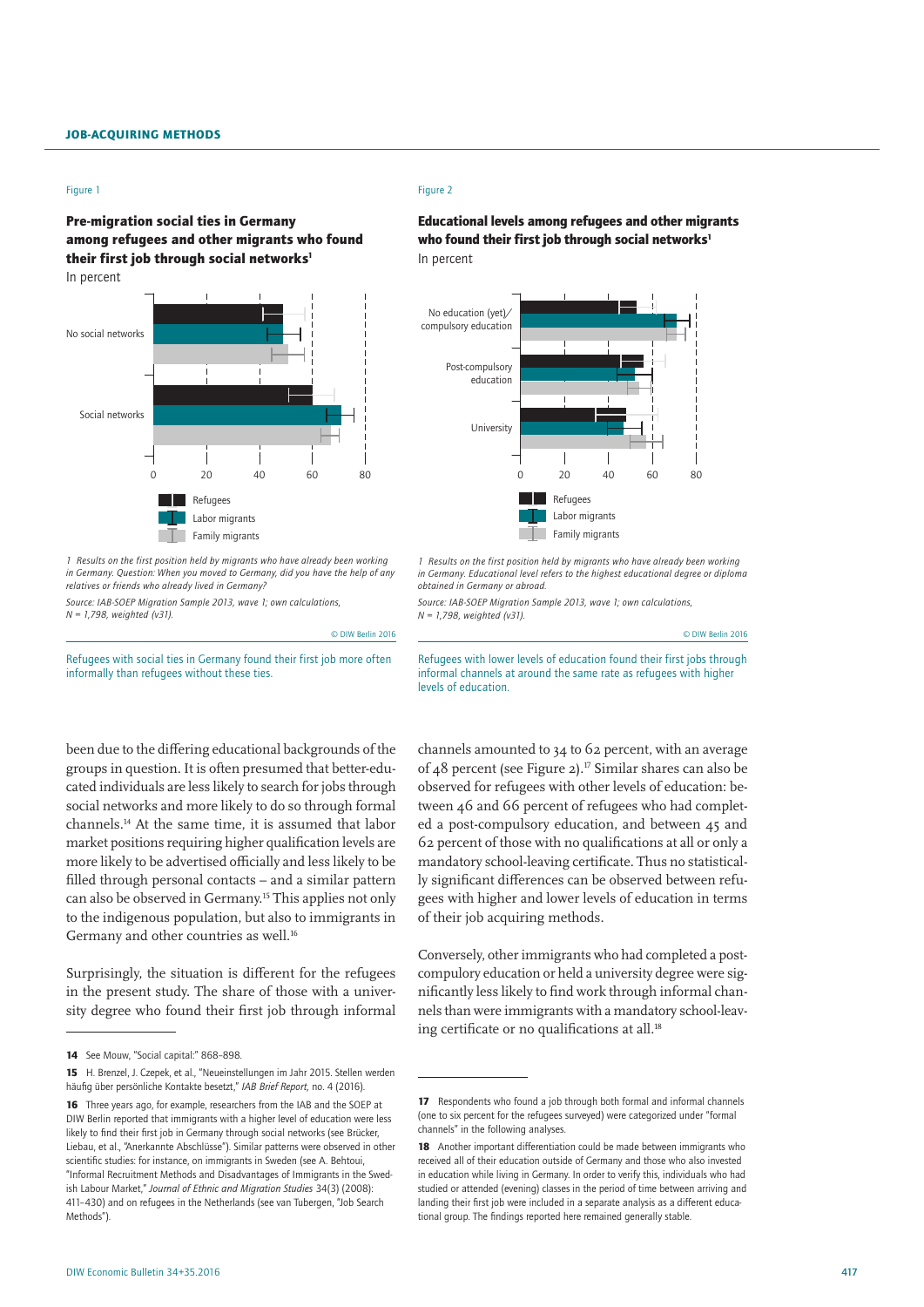#### Figure 3

Pre-immigration knowledge of German among refugees and migrants who found their first job through social networks<sup>1</sup>

In percent



*1 Results on the first position held by migrants who have already been working in Germany. Pre-immigration knowledge of German refers to self-assessed speaking proficiency of migrants before they moved to Germany (none vs. some). Question: How well did you know German before moving to Germany?*

*Source: IAB-SOEP Migration Sample 2013, wave 1; own calculations, N = 1,798, weighted (v31).*

© DIW Berlin 2016

Refugees with pre-immigration knowledge of German found their first job less often informally than refugees without this knowledge.

## Relatively poorer command of German language among refugees who found a job through informal channels

In order to successfully apply for a job, a certain level of German is often required: for example, applicants must be able to read job advertisements, participate in job interviews, or interact with job agents, especially when it comes to formal methods of finding work.<sup>19</sup> In contrast, relatives, friends and acquaintances with a better command of German can act as intermediaries for job searches through social networks.<sup>20</sup> Jobs could also be acquired through social networks where knowledge of German plays a more minor role. For refugees as well, the level of German proficiency might have been crucial to their successfully finding work through a particular channel.

#### Figure 4

Job-acquisition method of refugees and migrants, who started their first employment in full-time<sup>1</sup> In percent



*1 Results on the first position held by migrants who have already been working in Germany.*

*Source: IAB-SOEP Migration Sample 2013, wave 1; own calculations, N = 1,798, weighted (v31).*

© DIW Berlin 2016

Full-time work was more prevalent among refugees who found their first jobs through informal channels than among those who (also) used formal channels.

In the IAB-SOEP Migration Sample, respondents were also asked to subjectively rate their German proficiency prior to immigration. Since most refugees did not know any German upon arrival, $21$  the only distinction here is between whether respondents reported their level of German as ""existent" or as "non-existent."

When it came to landing their first job, with  $49$  to 63 percent, the refugees who rated their pre-immigration knowledge of German as non-existent made use of informal channels more often than did those who arrived with German skills (see Figure 3). The same applies to family migrants (between 63 and 70 percent). No differences were evident among the labor migrants, however.

## Full-, part-time, and marginal employment and job-acquiring methods among refugees

The fact that social networks are crucial to job searches tells us little about whether refugees and other immigrants were able to find a suitable job through social

<sup>19</sup> Van Tubergen, "Job Search Methods"

<sup>20</sup> In previous studies on immigrants in Germany, it was possible to show, for instance, that immigrants with a poorer command of the German language use social networks more intensively for their job search; on this, see Nivorozhkin et al.,"Arbeitssuche von Migranten. Deutschkenntnisse beeinflussen Suchintensität und Suchwege," *IAB Briefly Report,* no. 25 (2006).

<sup>21</sup> On this, see the report in this issue by E. Liebau and D. Schacht, "Language acquisition: refugees nearly achieve proficiency level of other

migrants" *DIW Weekly Report*, no. 35 (2016).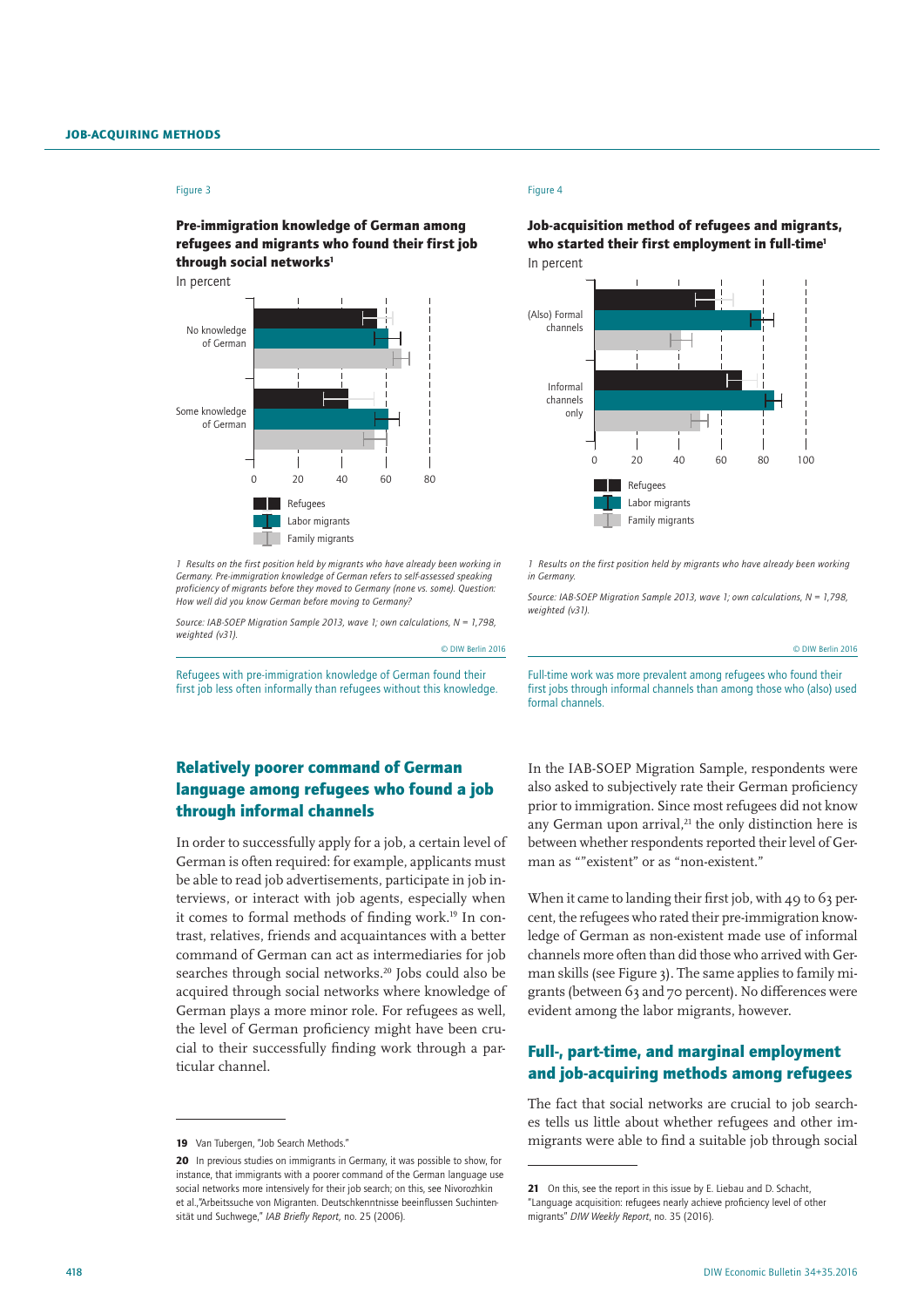networks. Sometimes immigrants who have found work through informal channels have a lower occupational status.22 This was also observed for refugees.23 Based on the IAB-SOEP Migration Sample, this study examined whether immigrants who were successful through different job-acquiring methods worked more or less often in full-time positions or in something else, including parttime positions, in marginal employment, or as a trainee.<sup>24</sup>

The forms of employment of refugees and other immigrants are closely correlated with their job-acquiring method (see Figure 4). Refugees who found their first job through social networks were more often employed in full-time positions (between 63 and 77 percent) than were refugees who did so through formal channels (between 48 and 66 percent). Family migrants were also more likely to find full-time employment through informal channels, whereas there were no statistically significant differences for labor migrants.

## Refugees found their first job in Germany faster through informal channels

The job-acquiring methods of refugees and other immigrants might also have been linked to the length of time they took to find their first job in Germany. Our study analyzed what percentage of respondents found their first job in Germany within a certain number of years after immigration (see Figures 5 to 8). Here, a distinction is drawn between *formal* and *informal* job-acquiring methods.

For the most part, refugees who found their first job through social networks also did so more quickly than those who acquired a job through formal methods (see Figure 5). For instance, between 68 and 81 percent of those who found a job through informal channels were employed after three years, while this only applied to 39 to 57 percent of those who found a job through formal channels. The descriptive difference is considerable here, and even after ten years, there were still statistically significant differences in the employment rates between these groups.<sup>25</sup>

- 22 For empirical evidence from the US, see Mouw, "Social capital."
- 23 For the Netherlands, see van Tubergen, "Job Search Methods:" 179-195.

#### Figure 5

Job search duration of refugees who found their first job through social networks or other channels<sup>1</sup>

Cumulative share in percent



*1 Results on the first position held by migrants who have already been working in Germany. Later job-losses are not taken into consideration, which necessarily cumulates up to 100 percent.*

*Source: IAB-SOEP Migration Sample 2013, wave 1; own calculations, weighted (v31).*

© DIW Berlin 2016

Refugees who found their first job through informal channels usually found work faster than those who (also) used formal channels.

#### Figure 6

#### Job search duration of labor migrants who found their first job through social networks or other channels<sup>1</sup> Cumulative share in percent



*1 Results on the first position held by migrants who have already been working in Germany. Later job-losses are not taken into consideration, which necessarily cumulates up to 100 percent.*

*Source: IAB-SOEP Migration Sample 2013, wave 1; own calculations, weighted (v31).*

© DIW Berlin 2016

Results showed no differences for labor migrants by job acquisition method.

<sup>24</sup> Findings from the 2014 study on refugees by the Federal Office for Migration and Refugees (BAMF) also indicated high full-time employment rates among refugees from countries in crisis; see S. Worbs and E. Bund, "Asylberechtigte und anerkannte Flüchtlinge in Deutschland: Qualifikationsstruktur, Arbeitsmarktbeteiligung und Zukunftsorientierungen," short analyses by the Research Centre on Migration, Integration, and Asylum of the Federal Office for Migration and Refugees (BAMF-FZ), no. 1 (Nuremberg: 2016).

<sup>25</sup> However, it is not possible to determine here to what extent job searches by respondents who found work through informal and formal channels also vary; on this, see for example, Nivorozhkin et al. "Arbeitsuche von Migranten."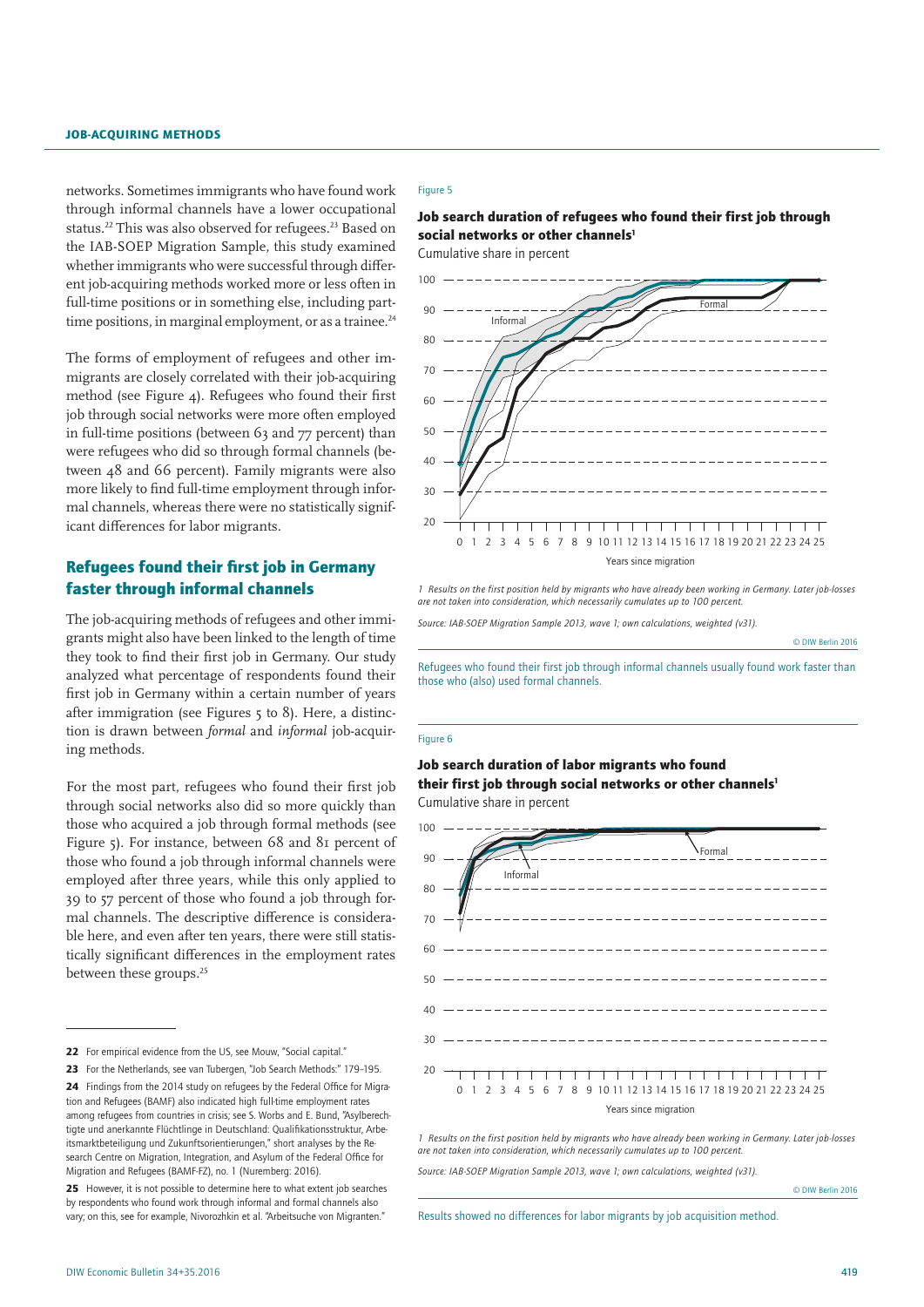#### Figure 7

Job search duration of family migrants who found their first job through social networks or other channels<sup>1</sup> Cumulative share in percent



*1 Results on the first position held by migrants who have already been working in Germany. Later job-losses are not taken into consideration, which necessarily cumulates up to 100 percent.*

*Source: IAB-SOEP Migration Sample 2013, wave 1; own calculations, weighted (v31).*

© DIW Berlin 2016

© DIW Berlin 2016

Family migrants who found their first job through informal channels also usually found work faster than those who (also) used formal channels.

#### Figure 8

Job search duration of refugees and other migrants who found their first job through social networks or other channels<sup>1</sup> Cumulative share in percent



*1 Results on the first position held by migrants who have already been working in Germany. Later job-losses are not taken into consideration, which necessarily cumulates up to 100 percent.*

*Source: IAB-SOEP Migration Sample 2013, wave 1; own calculations, N = 1,798, weighted (v31).*

Labor migrants found their first job faster than refugees and family migrants.

A similar pattern emerges for family migrants (see Figure 6). Labor migrants entered the German market particularly quickly, however (see Figures 7 and 8); this is not surprising, since many of them had probably already received a job offer prior to moving, and these individuals were generally close to the labor market. For labor migrants, it was irrelevant through which job-acquiring method they found their first job (see Figure 7).

#### **Conclusions**

Around half of all refugees in the IAB-SOEP Migration Sample found their first job through friends, relatives, and acquaintances. Formal channels such as the Federal Employment Agency and job advertisements presumably played a slightly more important role for refugees in finding work than they did for other immigrants. There were no differences in the job-acquiring methods between refugees who had higher or lower levels of education. A prior knowledge of German was more likely to go hand in hand with the use of formal job-acquiring methods. Refugees were also more likely to find a job through social networks if they already had contacts in Germany upon arrival. Furthermore, refugees who found work through informal channels were more likely to be in full-time employment. As well, they were more likely to find employment in a shorter period of time after their arrival in Germany.

The labor market integration of refugees has frequently been facilitated by social networks.<sup>26</sup> The initial implications of this finding for the German labor market and for integration policy is that effectively integrating refugees into social networks is probably crucial to their labor market success. At the same time, other studies<sup>27</sup> have shown that social ties with persons without migration background – that is, mixed social networks – have positive and long-term effects for immigrants. Consequently, a high degree of ethnic segregation should be avoided, a factor to be taken into account in future urban planning and neighborhood management. An adequate command of German is a prerequisite for developing social ties between immigrants and Germans.28 Since this probably also applies to refugees, comprehensive language and integration courses may make it easier for them to establish these essential social networks.29

<sup>26</sup> As is also the case for other immigrants on this, see, for example, Brücker, Liebau, et al., "Anerkannte Abschlüsse": 1147.

<sup>27</sup> B. Lancee, "Job search methods and immigrant earnings: A longitudinal analysis of the role of bridging social capital," *Ethnicities* 16(3) (2016): 1–19.

<sup>28</sup> D. Schacht, C. Kristen, et al., "Interethnische Freundschaften in Deutschland," *Kölner Zeitschrift für Soziologie und Sozialpsychologie*, 66(3) (2014): 445–458.

<sup>29</sup> For more on this, see the report in this issue by E. Liebau and D. Schacht, "Language acquisition: refugees nearly achieve proficiency level of other migrants" *DIW Weekly Report*, no. 35 (2016).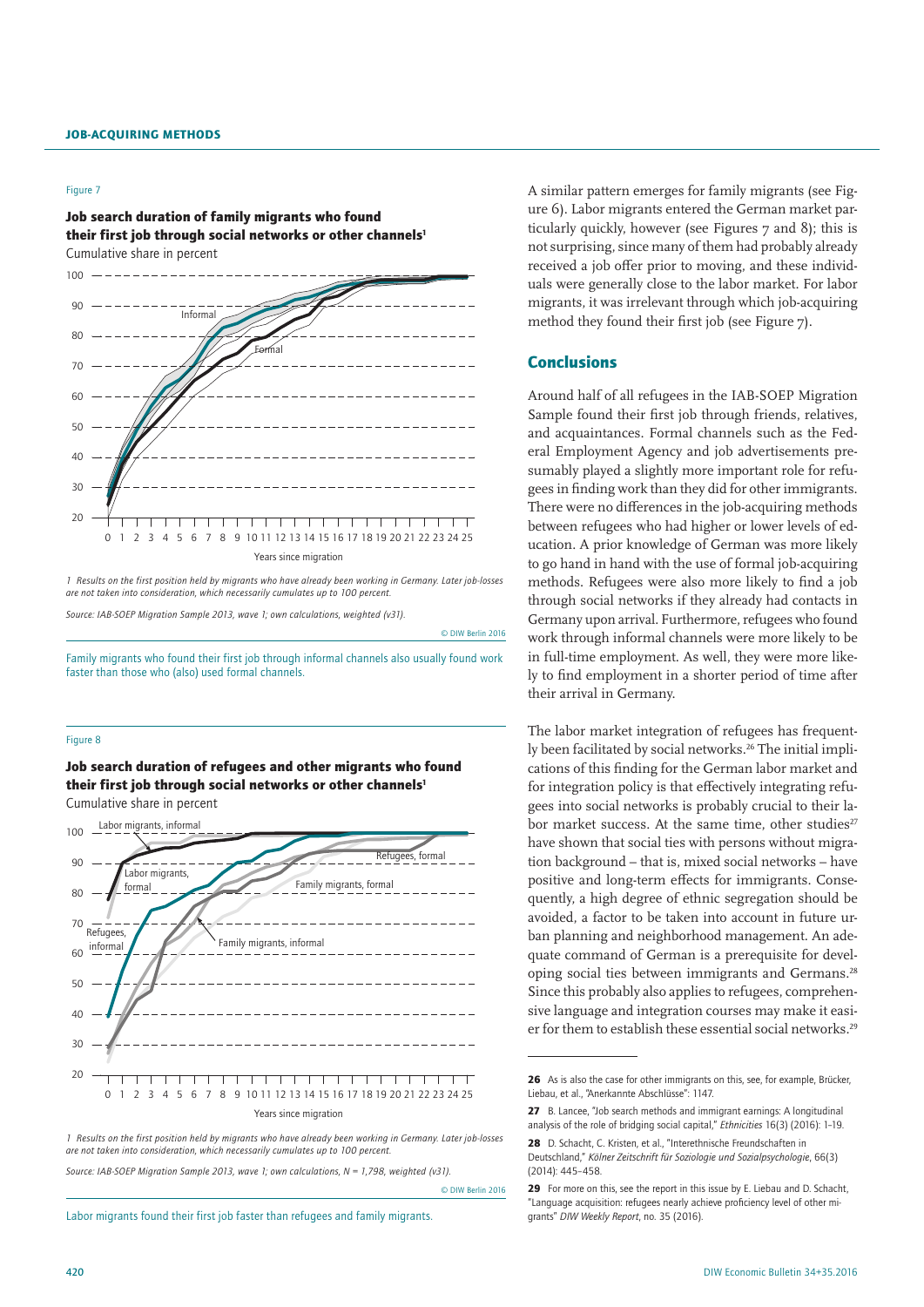#### Job-acquiring methods

Philipp Eisnecker is a Research Associate in the Socio-Economic Panel Department at DIW Berlin and in the Berlin Institute for Integration and Migration Research at Humboldt University of Berlin | peisnecker@diw.de

Diana Schacht is a Research Associate in the Socio-Economic Panel Department at DIW Berlin | dschacht@diw.de

JEL: J60, J61

Keywords: job search methods, refugees, Germany, labor market incorporation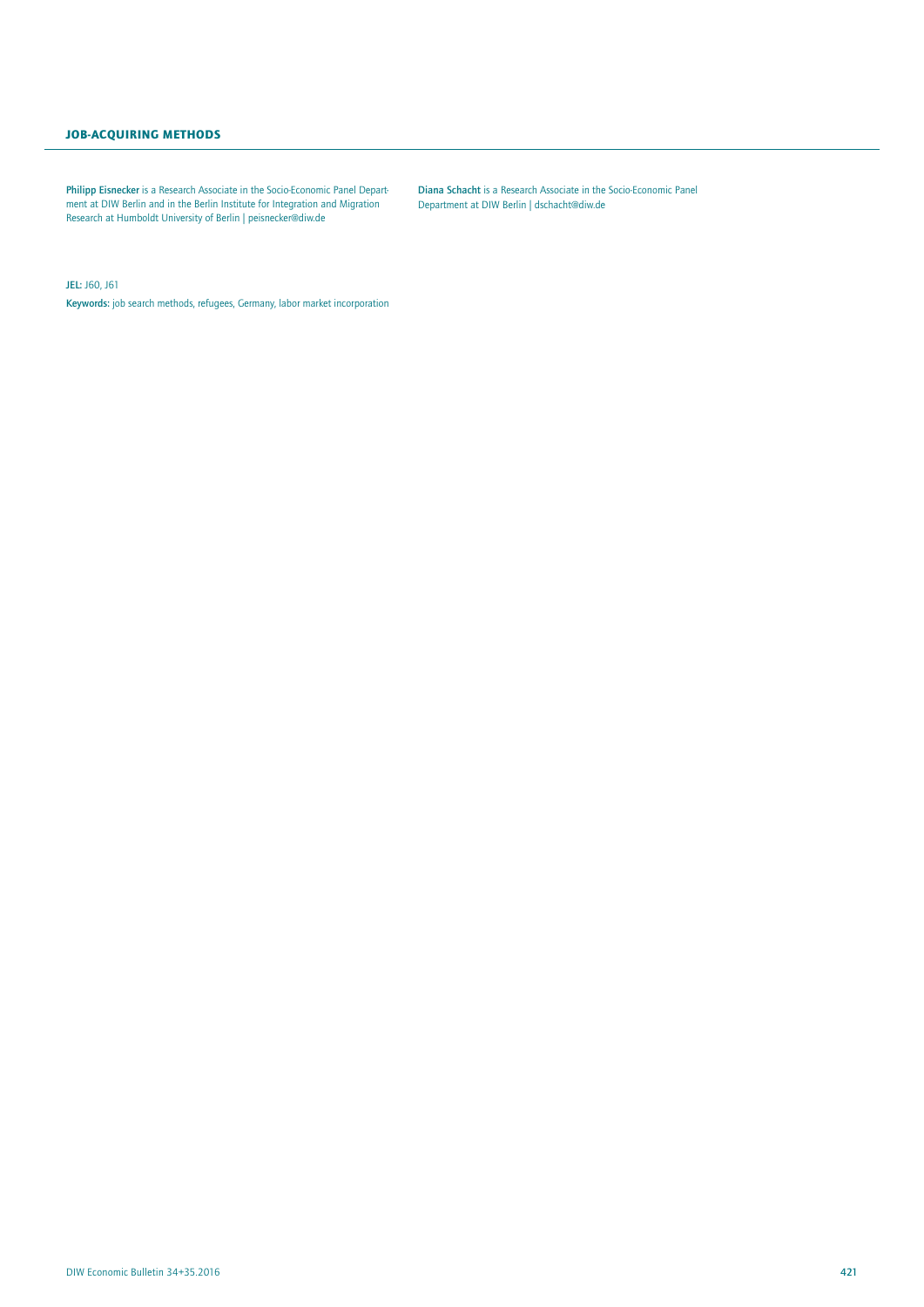## Children and adolescents with refugee background less likely to participate in voluntary educational programs—with exception of extracurricular school activities

By C. Katharina Spieß, Franz Westermaier, and Jan Marcus

Non-compulsory educational programs including extracurricular school activities, child day care centers, and non-formal educational programs, such as sports or music activities outside of school, make an important contribution to social integration. But to what extent do children and their families actually make use of these voluntary programs? On the basis of the Socio-Economic Panel (SOEP) and the joint migration survey of the SOEP and the Institute for Employment Research (IAB), the present report seeks to address this question for the first time with a specific focus on children with a refugee background. The study shows that these children participate in some voluntary educational activities such as extracurricular school activities just as frequently as or even more frequently than other children. However, they are less likely to participate in a parent-child group or to attend a day care center, particularly those under the age of three, than their peers. Further, at both primary and secondary school age, children of refugees participate less often in sports activities outside of school. Efforts to integrate those with a refugee background should therefore also focus on these non-formal educational activities held outside of school and specifically target these children, adolescents, and their families. When it comes to extracurricular school activities, however, a great deal has already been achieved—it is important that we make full use of and continue to tap into this potential.

Education is a key component of social integration, particularly for children and adolescents. The *National Ac*tion Plan on Integration, passed at the 5th Integration Summit in January 2012, emphasizes, once more, the importance of education for the integration of migrants.<sup>1</sup> The focus here is usually on schooling. There are numerous studies examining the academic success of children with and without a migrant background<sup>2</sup>—the emphasis is normally on differences in academic achievements or the transition to different tracks of secondary school. Another area of education that has received less attention to date is voluntary educational programs where participation is optional.

The present report considers children and adolescents with a refugee background. Their circumstances differ from those of children with other migrant background in that they, or their parents, came to Germany as refugees or sought asylum there. The definition of children with a refugee background relies on the information of their parents, who came mostly to Germany during the period from 1990 to roughly 2010 and not as part of the larger increase in immigration in 2014 and 2015. To date, there are no representative data available on the extent to which refugee children who arrived in Germany during the 2014–2015 period participate in education. What we do know, however, is that almost one-third of all asylumseekers arriving in Germany between January 2015 and April 2016 were under the age of 18, indicating the relevance of the present report for this group of refugees.<sup>3</sup>

<sup>1</sup> See *Nationaler Aktionsplan Integration. Zusammenhalt stärken – Teilhabe verwirklichen* (Berlin: 2012).

<sup>2</sup> On this, see, for example, relevant essays in C. Diehl, C. Hunkler, and C. Kristen eds., *Ethnische Ungleichheiten im Bildungsverlauf. Mechanismen, Befunde, Debatten* (Wiesbaden: Springer VS, 2016).

<sup>3</sup> See Autorengruppe Bildungsberichterstattung, *Bildung in Deutschland 2016. Ein indikatorengestützter Bericht mit einer Analyse zu Bildung und Migration* (Bielefeld: 2016).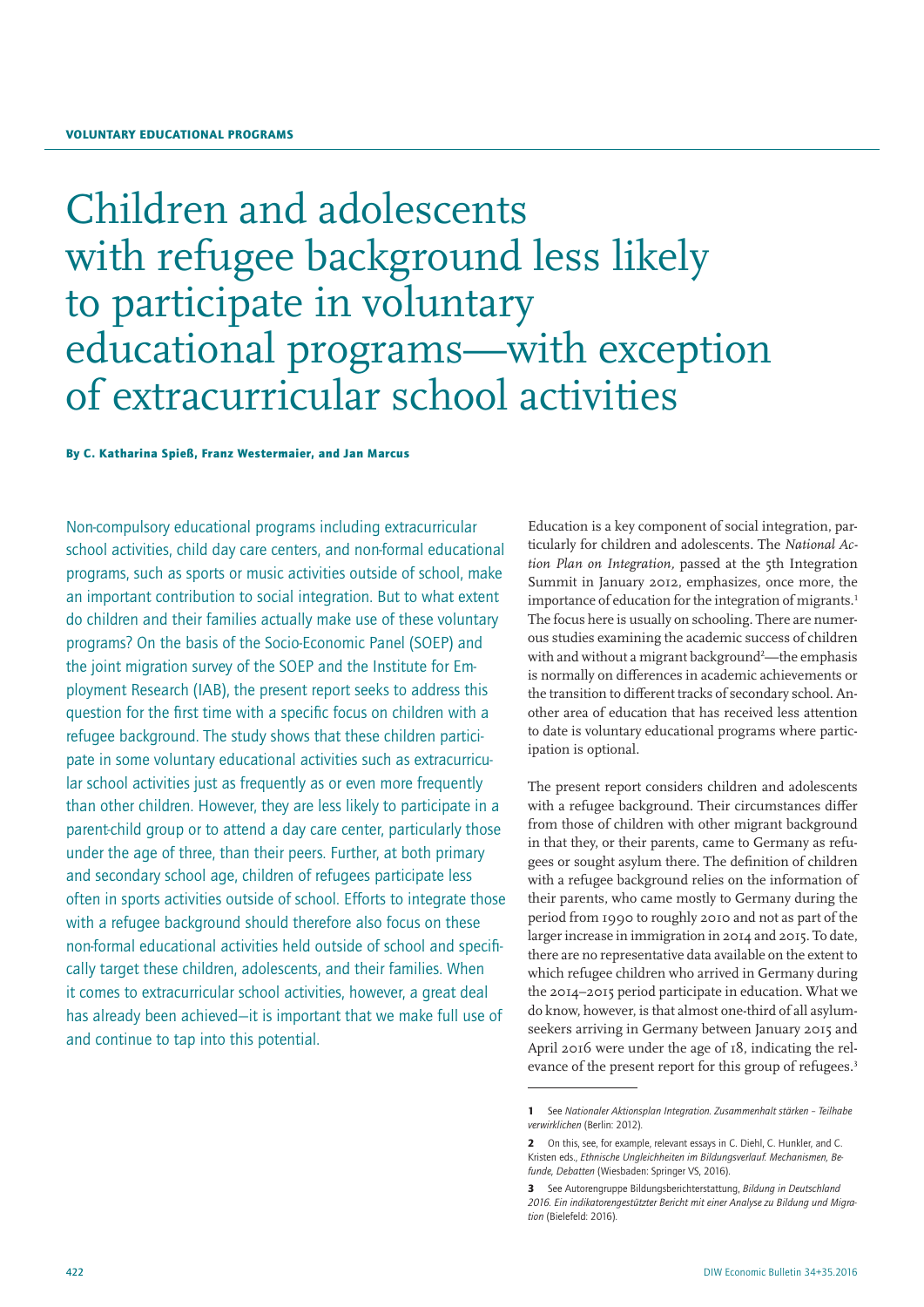#### What are voluntary educational activities?

Voluntary educational activities are formal and non-formal educational programs, which are not a mandatory part of an individual's schooling, and also leisure activities with an educational focus. This includes child day care centers, leisure activities such as sports and music outside of the day care center or school, and extracurricular school activities.

Day care centers play a crucial role: these establishments are particularly important for children with a migrant or refugee background4 because they facilitate the acquisition and day-to-day use of the German language.5 This is especially relevant because, for the vast majority of daycare children with a migrant background, German is not the main language spoken at home.6 Not only can early childhood education contribute to the successful integration of children but also of their parents, provided the establishments are geared toward supporting the families of children with a migrant background.7 Further, a wide range of studies in the field of education economics highlight the benefits of early education compared with measures implemented at a later age.<sup>8</sup>

Non-formal educational programs generally include leisure activities with an educational focus that take place outside of day care centers and schools. Although these activities are provided outside the context of traditional educational establishments, they still demonstrate a certain level of structured learning. Programs include sporting, music, and artistic activities but also cover other areas such as parent-child groups and involvement in youth organizations. As well as learning the specific skills taught in these groups, these environments provide children and young people with the opportunity to acquire a wide range of other experiences and, if they do not yet speak fluent German, also improve their language skills. Research in education economics also provides evidence that these non-formal educational programs have other

positive effects, in terms of both cognitive and non-cognitive skills.9 On the whole, take-up of programs like this has strikingly increased over the past few years: while a total of 48 percent of all 16- to 17-year-olds participated in activities with an educational focus in 2001, this figure had increased to 62 percent in 2012.<sup>10</sup> Also the legislature highlights the importance of these non-formal educational activities for the integration of children and adolescents with a refugee background.11 If children with a migrant or refugee background fail to participate in these activities or only do so in small numbers, compared to their peers, there is a danger they may fall behind.

The third type of voluntary educational program comprises extracurricular school activities, in the areas of sports and music, for instance. In this context, interaction with other children and other learning experiences can also make a vital contribution to integration.

However, due to the voluntary nature of all of these programs, we cannot expect equal levels of take-up among all children and adolescents. Cultural differences might be one reason for this; another decisive factor is how the parents perceive the significance of these activities for their children's education. It is also possible that the differences in levels of take-up do not stem from the migrant or refugee background but can be explained by parental education or maternal employment.12 Costs and other aspects of these programs can also result in different takeup levels. Participation in sports clubs outside of school is, on average, cheaper than music lessons, for example and, due to financial restrictions, we can therefore expect to see more discrepancies in take-up when it comes to music.13 It may also be the case that children with a refugee background differ from other children with a migrant background in terms of their participation in voluntary educational activities because they have not been living in Germany for very long or because their residency status is still unresolved.

<sup>4</sup> This is why, in its most recent report, the *Aktionsrat Bildung* recommended early attendance in day care centers by children with a refugee background (Aktionsrat Bildung, *Integration durch Bildung. Migranten und Flüchtlinge in Deutschland* (Münster: Waxmann, 2016), 138.

<sup>5</sup> See, for example, B. Becker, "Der Einfluss des Kindergartens als Kontext zum Erwerb der deutschen Sprache bei Migrantenkindern," *Zeitschrift für Soziologie* 35 (6) (2006): 449–464; B. Becker, "Wer profitiert mehr vom Kindergarten? Die Wirkung der Kindergartenbesuchsdauer und Ausstattungsqualität auf die Entwicklung des deutschen Wortschatzes bei deutschen und türkischen Kindern," *Kölner Zeitschrift für Soziologie und Sozialpsychologie* 62(1) (2010): 139–163.

<sup>6</sup> See Autorengruppe Bildungsberichterstattung, *Bildung in Deutschland 2016.*

<sup>7</sup> See, for example, the recent Aktionsrat Bildung, *Integration durch Bildung*.

<sup>8</sup> For a summary, see F. Cunha, J. J. Heckman, L. Lochner, and D. V. Masterov, "Interpreting the Evidence on Life Cycle Skill Formation," in *Handbook of the Economics of Education*, eds. E. A. Hanushek, S. Machin, and L. Woessmann (2006), 5: 1–765.

<sup>9</sup> For a recent study with other literature references, see C. Cabane, A. Hille, and M. Lechner, "Mozart or Pelé? The effects of adolescents' participation in music and sports," *Labour Economics* (forthcoming in 2016).

<sup>10</sup> A. Hille, A. Arnold, and J. Schupp, "Leisure Behavior of Young People: Education-Oriented Activities Becoming Increasingly Prevalent," *DIW Economic Bulletin,* no. 1 (2014): 26–36.

<sup>11</sup> German Bundestag, "Draft law for the improvement of accommodation, care, and assistance for migrant children and young people," German Bundestag printed paper no. 18/5921 (2015).

<sup>12</sup> One of the few studies examining the possible reasons for the low levels of take-up at child day care centers among children with a migrant background is, for example, The Expert Council of German Foundations on Integration and Migration (SVR), eds., "Obstacle Course to Day Care: Why parents with a Migration Background are Less Likely to Send Their Children to Day Care," *Policy Brief* (Berlin: 2013).

<sup>13</sup> On average, membership fees for sports clubs are  $\epsilon$ 3.10 per month, while music schools tend to charge an average of €38 per month for their courses (Cabane et al., "Mozart or Pelé").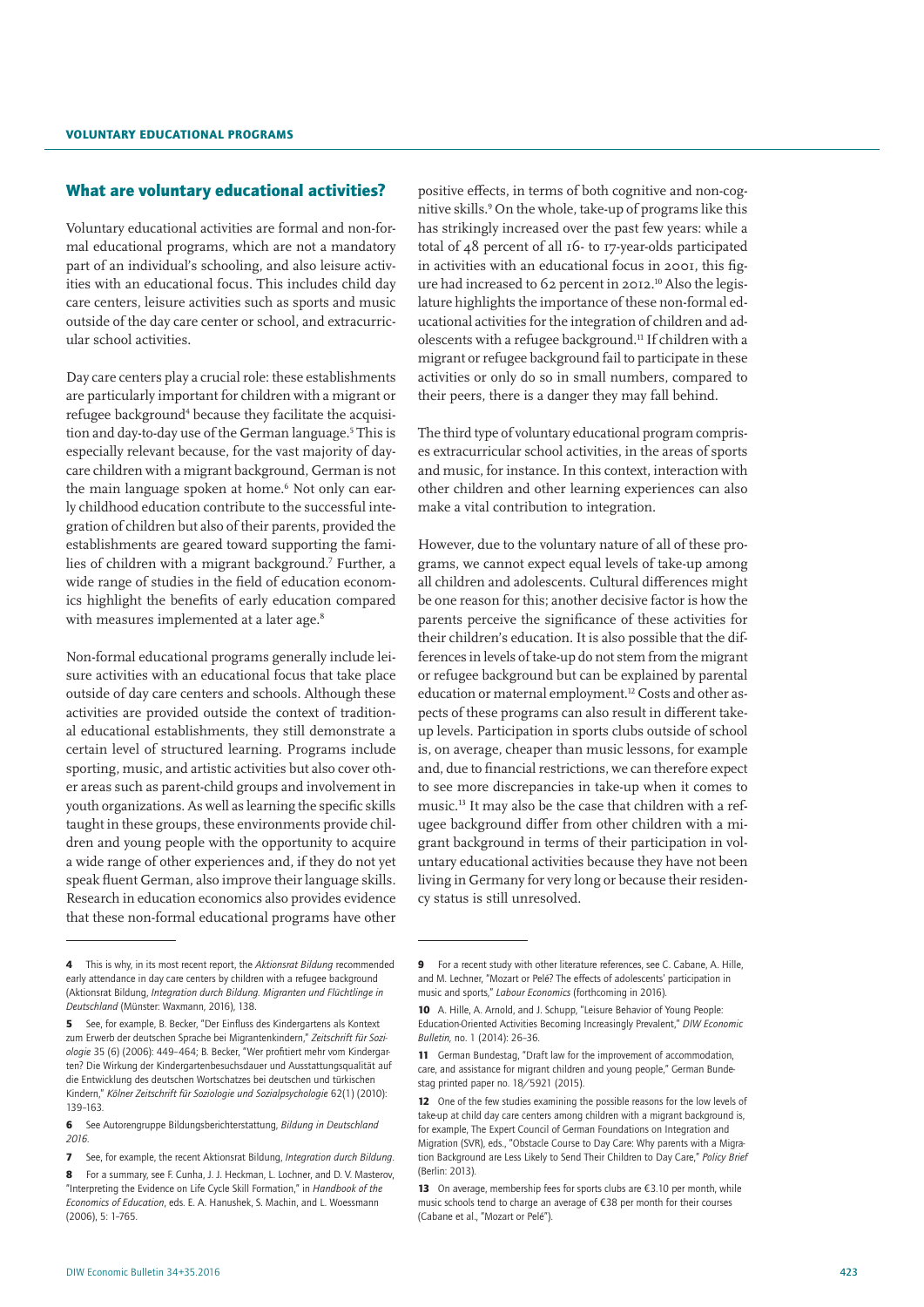## No systematic findings on participation of children with refugee background available to date

Relevant studies show that attendance at child day care centers and participation in other non-formal educational programs depends on various socioeconomic factors;<sup>14</sup> these frequently, but not always, include children's migrant background. The most recent *Education in Germany* report shows a further decline in the differences in levels of take-up between children in day care centers with and without a migrant background in the past ten years. Nevertheless, children under the age of three with a migrant background are still far less likely to attend day care centers.15 The differences are particularly pronounced if only children who speak very little German at home are taken into consideration—overall, these children are underrepresented in child day care centers. More detailed analyses show that, to a certain extent, the differences in levels of take-up go hand in hand with other socioeconomic differences such as parental education, household size, or maternal employment.<sup>16</sup>

More considerable differences between children with and without a migrant background can be identified when we look at take-up of other voluntary educational programs outside of the child day care center. Below schoolage children with a migrant background are less likely to participate in sports and artistic activities.<sup>17</sup> Children who speak no or very little German at home are less likely to be active members of sports clubs, for instance. There is no evidence of these differences when we look at participation in extracurricular school activities, however.<sup>18</sup>

Some findings regarding differences in levels of takeup in voluntary educational programs among children with and without a migrant background are therefore already available. However, to the best of the authors' knowledge, no systematic analyses based on representative data specifically focusing on children and adolescents with a refugee background have been published

to date. This is the starting point for the present report, which examines participation in these voluntary educational activities among children and adolescents with a refugee background.

Due to the small sample size, it is not possible to conduct separate analyses of children who are refugees themselves and those whose parents are refugees. The two groups are therefore combined, although the lion's share of cases studied are children of refugee parents. For the sake of linguistic simplicity, we use the term "children of refugees" for this group or, as a synonym, "children with a refugee background."

The analyses presented in this report are based on data from the Socio-Economic Panel (SOEP) study and the IAB-SOEP migration survey, a subsample of the SOEP.19 Below we illustrate the extent to which children of refugees in different age groups participate in voluntary educational programs. The take-up rates are compared with those of children with a migrant background (but no refugee background) and children with neither a migrant nor a refugee background.<sup>20</sup> The majority of the analyses described here are based on data surveyed between 2006 and 2014.21 As far as possible, data for each child was used from several different years during this period.

## Below school-age children of refugees frequently underrepresented in voluntary educational programs

Children of refugees are far less likely to go to a child day care center (see Figure 1). While 16 percent of children of refugees under the age of three attended a day care center, at the same age, 25 percent of children with a migrant background (but no refugee background) were in day care centers, and 32 percent of children with neither a migrant nor a refugee background. These differences in levels of take-up tail off substantially during the *Kindergarten* or pre-school years (age three to around six, depending on when a child actually enters school). Although children of refugees in this age group are less likely to attend a child day care center than other children, the figure is still at least 90 percent and the differences compared to the other groups are not statistical-

<sup>14</sup> For a summary, see Wissenschaftlicher Beirat für Familienfragen, eds., *Migration und Familie. Kindheit mit Zuwanderungshintergrund* (Wiesbaden: Springer VS, 2016).

<sup>15</sup> See Autorengruppe Bildungsberichterstattung, *Bildung in Deutschland 2016.*

<sup>16</sup> See, for example, F. Peter and C. K. Spieß, "Kinder mit Migrationshintergrund in Kindertageseinrichtungen und Horten: Unterschiede zwischen den Gruppen nicht vernachlässigen!," *DIW Wochenbericht*, no. 1/2 (2015): 12–21 and Wissenschaftlicher Beirat für Familienfragen, eds., *Migration und Familie*.

<sup>17</sup> This correlation continues to exist even if other socioeconomic factors are taken into account; see P. Schober and C. K. Spieß, "Frühe Förderung und Betreuung von Kindern: Bedeutende Unterschiede bei der Inanspruchnahme besonders in den ersten Lebensjahren," *DIW Wochenbericht*, no. 43 (2012): 17–31; Wissenschaftlicher Beirat für Familienfragen, eds., *Migration und Familie*, and Autorengruppe Bildungsberichterstattung, *Bildung in Deutschland 2016*.

<sup>18</sup> Wissenschaftlicher Beirat für Familienfragen, eds., *Migration und Familie*.

<sup>19</sup> On this, see the box in the Editorial of this issue of *DIW Economic Bulletin*. 20 Further analyses not presented here also differentiate according to respondents' length of stay. The differences in take-up levels tend to be smaller, the longer children have been living in Germany—extracurricular sporting activities at school, however, are an exception here too.

<sup>21</sup> For the analyses of children, we use information on the same children from different survey years. The analyses of adolescents are restricted to one observation per person. All standard deviations calculated to determine the significance level take multiple observations of children into account and are clustered at the household level.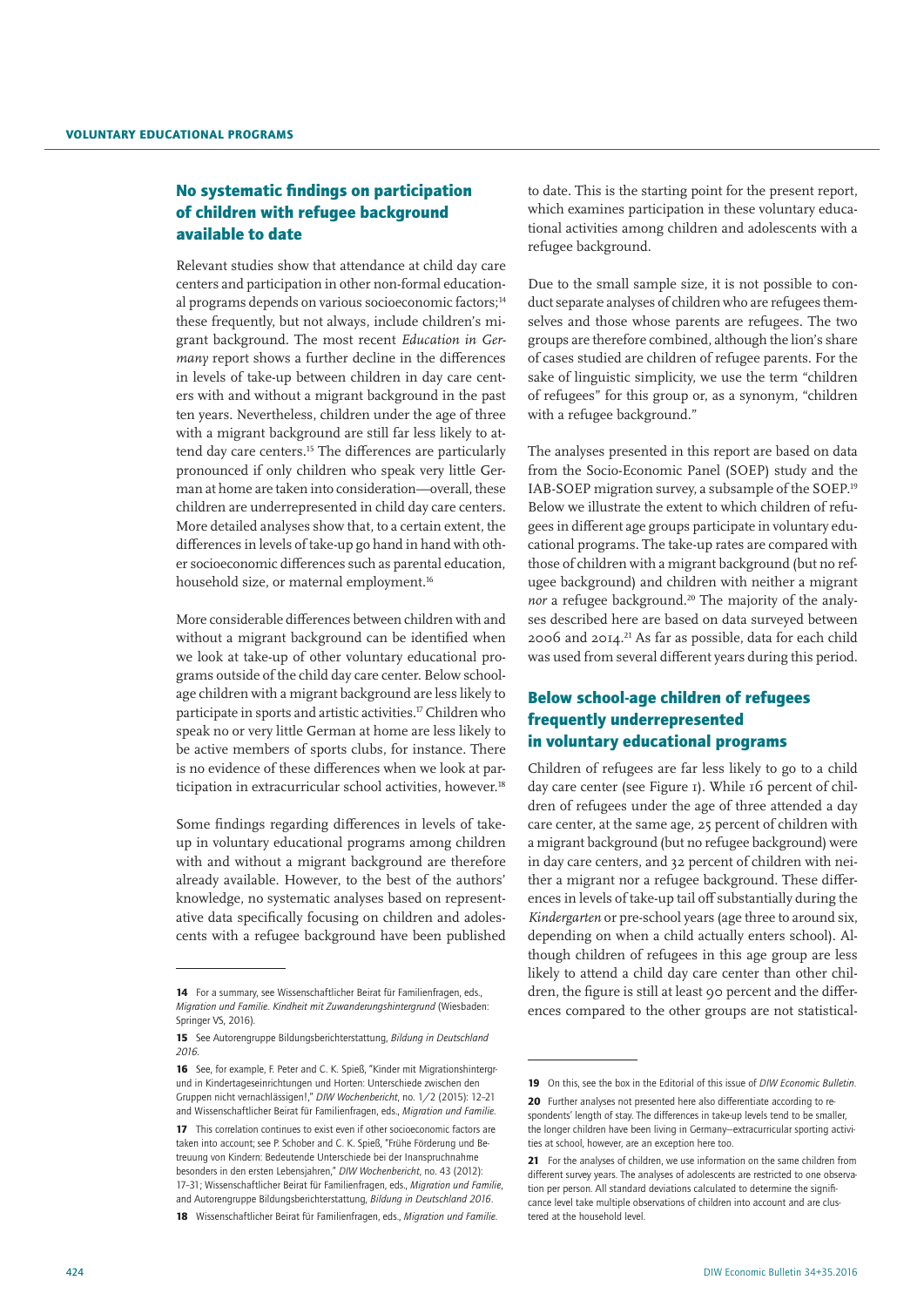#### Figure

Child day care center participation by migrant and refugee background<sup>1</sup>

Participation rates in percent



*Significance of differences compared to group with refugee background: \*\*\* 1 percent, \*\* 5 percent, \*10 percent. Significance tests rely on standard errors that are clustered at the household level. Observations in person-years for 0 to 2-year-olds: 12,222. For 3 to 6-year-olds: 13,063. 1 Children below compulsory school age.*

*Source: SOEP.v31, years 2006–2014, weighted. Estimations by DIW Berlin.*

© DIW Berlin 2016

Children of refugees attend day care centers less often, especially when they are younger than three.

ly significant.<sup>22</sup> In other words, children with a refugee background certainly attend day care centers at age three and over but in early childhood, when language acquisition is easier than later on, children with a refugee background are still underrepresented in these programs.

However, if we examine the attendance of children below school age in other voluntary educational activities outside the day care centers such as sports, early childhood music, and parent-child groups, a somewhat different picture emerges (see Table 1): children of refugees are just as likely to participate in sporting activities such as children's gymnastics or swimming as other children with a migrant background (around 30 percent in each case). What is striking, however, is that virtually no children and parents with a refugee background attend a parent-child or other similar groups—these activities are therefore far less likely to help those with a refugee background interact with other families for building up social networks.

## Primary school children of refugees less likely to participate in sports and music activities outside of school

At primary school age, children of refugees are equally likely to participate in voluntary educational programs within school as other children. When it comes to extracurricular school activities in sports, the take-up rates among children of refugees are, in fact, significantly higher than among those with and without a migrant background (see Table 2). The situation is quite different, however, when we take a look at educational activities held outside of school: here, children of refugees are distinctly underrepresented. While 66 percent of children in these age groups with no migrant background and 56 percent of these children with other migrant background take part in sports outside of school, the corresponding figure for children of refugees is only 41 percent. These differences are statistically significant and a

#### Table 1

Participation in non-formal educational programs by children below compulsory school age In percent

|                               | Children's gymnastics,<br>sports, swimming | Early childhood<br>music classes | Parent-child groups<br>and others <sup>1</sup> | <b>Observations</b><br>in person-years |
|-------------------------------|--------------------------------------------|----------------------------------|------------------------------------------------|----------------------------------------|
| Without migrant background    |                                            | $16***$                          | $11***$                                        | 14,837                                 |
| With other migrant background | 30                                         |                                  | $6***$                                         | 5.589                                  |
| With refugee background       |                                            |                                  |                                                | 252                                    |

Significance of differences compared to group with refugee background. \*\*\* 1 percent, \*\* 5 percent, \*10 percent, Significance tests rely on standard errors that are *clustered at the household level.*

*1 Includes artistic activities to a limited extent.*

*Source: SOEP.v31, years 2006–2014, weighted. Estimations by DIW Berlin.*

Refugees and their children seldom participate in parent-child groups.

<sup>22</sup> The take-up rates both of children less than two years and children between three and six years with no migrant background are not precisely compatible with the data from the official children and youth welfare statistics. See Autorengruppe Bildungsberichterstattung, *Bildung in Deutschland 2016.* This is because no completely clear distinction could be drawn between the age groups due to missing data on the birth months of some children included in the sample.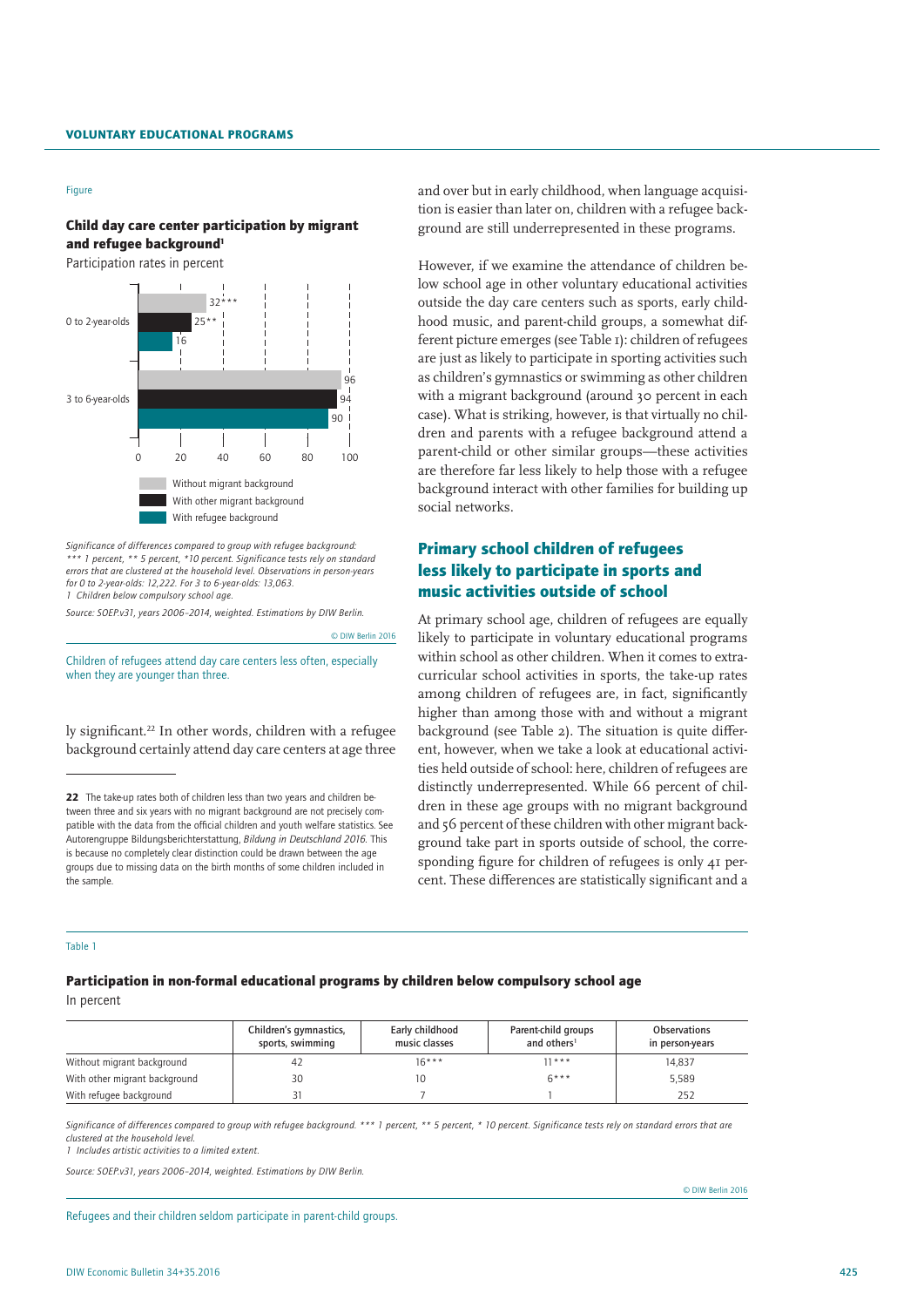#### Participation in voluntary educational programs by children of primary school age In percent

|                               | Extracurricular school activities |       |       |         | Non-formal educational<br>programs outside school |         |         | Total        | Observations |                 |
|-------------------------------|-----------------------------------|-------|-------|---------|---------------------------------------------------|---------|---------|--------------|--------------|-----------------|
|                               | Sports                            | Music | Other | Sports  | <b>Music</b>                                      | Other   | Sports  | <b>Music</b> | Other        | in person-years |
| Without migrant background    | $23***$                           |       | 23    | $66***$ | $77***$                                           | $12***$ | $73***$ | $37***$      | $32***$      | 9,159           |
| With other migrant background | 30                                | 15    | 22    | $56***$ | $17*$                                             | $0***$  | 66      |              | $29*$        | 2,652           |
| With refugee background       | 37                                | 16    | 19    | 41      | 10                                                |         | 58      |              | 19           | 207             |

*Significance of differences compared to group with refugee background. \*\*\* 1 percent, \*\* 5 percent, \* 10 percent. Significance tests rely on standard errors that are clustered at the household level.*

*1 Art classes, youth organizations, youth groups, and youth centers.*

*Source: SOEP.v31, years 2006–2014, weighted. Estimations by DIW Berlin.*

© DIW Berlin 2016

Primary school students with a refugee background are less often involved in sports and music classes outside school.

similar pattern can be observed for music and other educational activities outside of school. Even if we examine participation in area-specific voluntary educational activities as a whole, i.e., we combine programs organized within and outside of school in one specific field (such as sports, music, etc.), it is apparent that children with a refugee background are still underrepresented in sports, music, and other areas. The higher take-up levels of children with a refugee background in extracurricular sporting activities within school cannot offset the lower participation in sporting activities outside of school: while 73 percent of children with neither a refugee nor a migrant background take part in either extracurricular sporting activities or a sports club outside of school, the corresponding figure for children with a refugee background is only 58 percent.

Overall, these findings point to the important function of schools as an engine for integration, on the one hand,

going beyond the regular mandatory school curriculum. On the other hand, there are also clear indications that the potential of educational activities outside of school to support social integration is not yet being fully exhausted.

## Children of refugees more likely to participate in extracurricular sporting activities within school

The situation is similar among children of secondary school age: children of refugees are more likely to participate in extracurricular school activities with a sports and music focus (see Table 3). In this age group a total of 32 percent of children with a refugee background are enrolled in an extracurricular sporting activity while just 22 percent of children with no migrant or refugee background participate in these groups. When it comes to educational programs outside of school, however, children of refugees are less likely to participate than chil-

#### Table 3

#### Participation in voluntary educational programs by children of secondary school age In percent

|                               | Extracurricular school activities |              |       | Non-formal educational<br>programs outside school |              |                    | Total   |              |       | <b>Observations</b> |  |
|-------------------------------|-----------------------------------|--------------|-------|---------------------------------------------------|--------------|--------------------|---------|--------------|-------|---------------------|--|
|                               | Sports                            | <b>Music</b> | Other | <b>Sports</b>                                     | <b>Music</b> | Other <sup>1</sup> | Sports  | <b>Music</b> | Other | in person-years     |  |
| Without migrant background    | $22*$                             | 13           | 23    | $59***$                                           | 22           | $71***$            | $66***$ | 29           | 38    | 13.549              |  |
| With other migrant background | 30                                | 14           | 23    | $53*$                                             | 18           |                    | $64*$   | 26           | 31    | 3,114               |  |
| With refugee background       | 32                                | 19           | 20    | 40                                                | 16           | 8                  | 52      | 23           |       | 261                 |  |

*Significance of differences compared to group with refugee background. \*\*\*1 percent, \*\* 5 percent, \* 10 percent. Significance tests rely on standard errors that are clustered at the household level.*

*1 Art classes, youth organizations, youth groups, and youth centers.* 

*Source: SOEP.v31, years 2006–2014, weighted. Estimations by DIW Berlin.*

© DIW Berlin 2016

Children of refugees are more often active in extracurricular activities in sports.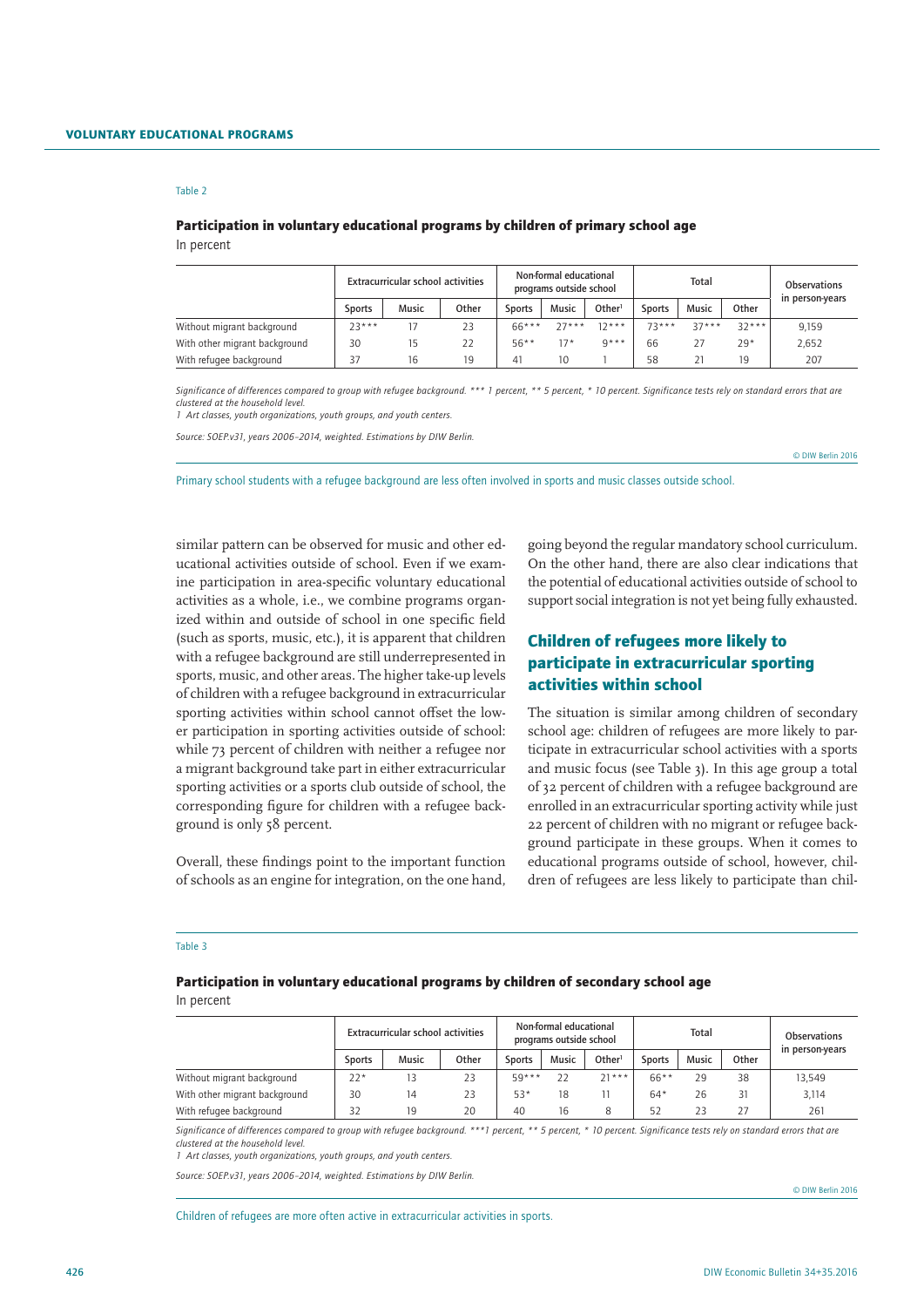### School engagement and participation in voluntary educational programs by adolescents In percent

|                               | School engagement throughout entire<br>school career      |                                       |                    |                                                               | Current participation in non-formal educational programs outside school |                                                                 |                   |                               |                                                       |              |  |  |
|-------------------------------|-----------------------------------------------------------|---------------------------------------|--------------------|---------------------------------------------------------------|-------------------------------------------------------------------------|-----------------------------------------------------------------|-------------------|-------------------------------|-------------------------------------------------------|--------------|--|--|
|                               | Extracurricular   Other extra-<br>activities<br>in sports | curricular<br>activities <sup>1</sup> | Class<br>president | Weekly sport practice<br>and participation<br>in competitions | Weekly<br>sports                                                        | Weekly playing<br>music/sinq<br>and music lessons music/singing | Weekly<br>playing | Weekly<br>dance/<br>theater . | Volunteer work<br>in clubs/social<br>services, weekly | Observations |  |  |
| Without migrant background    | $25**$                                                    | 50                                    | 33                 | 29                                                            | 68                                                                      | $15***$                                                         | 28                | 18                            |                                                       | 3,122-3,187  |  |  |
| With other migrant background | $23**$                                                    | 47                                    | $27**$             | 26                                                            | 64                                                                      | $11**$                                                          | $24*$             | 19                            | 14                                                    | 747-775      |  |  |
| With refugee background       | 39                                                        | 41                                    | 44                 | 32                                                            | 70                                                                      |                                                                 | 38                | 23                            |                                                       | 100-101      |  |  |

Significance of differences compared to group with refugee background. \*\*\* 1 percent, \*\* 5 percent, \*10 percent. Significance tests rely on standard errors that are clustered at the household level. *1 Includes the participation in school theater or dance groups, choir, orchestra, school band, school magazine or other extracurricular school activities.*

*Source: SOEP.v31, years 2000–2014, weighted. Estimations by DIW Berlin.*

© DIW Berlin 2016

Adolescents with a refugee background are more often elected class president than their peers.

dren with no migrant or refugee background. For this age group, too, the increased participation in voluntary activities within school cannot completely offset the lower levels of take-up in programs outside of school: if we combine sports activities within and outside of school, the take-up rate among children with a refugee background is significantly lower than among other children. However, when we look at music and other activities, children with a refugee background participate just as much as children with other migrant background.

Further, adolescents were also surveyed retrospectively about the extent to which they had participated in voluntary educational programs over their entire school life to date. Their responses confirm that children of refugees frequently take part in extracurricular school activities (see Table 4). Children of refugees did in fact significantly more often participate in extracurricular sporting activities within school (39 percent) than other children (23 to 25 percent). Just under half of those surveyed had already attended other extracurricular school activities despite sports; here, the differences in levels of take-up between the groups studied are not particularly great. One striking finding is that 44 percent of adolescents with a refugee background were elected class president at least once during their school time. The rate among adolescents with no refugee background was much lower.

At the time the survey was conducted, there were no major differences between the three groups with regard to take-up of sporting activities outside of school. However, only five percent of adolescents with a refugee background took a music class outside of school which means they were significantly underrepresented compared to children with no migrant background (15 percent). This is presumably not down to a lack of interest in music since the share of adolescents with a refugee background who are involved in a musical activity of some kind on a weekly basis is higher than among other groups. However, with regard to participation in weekly dance or acting activities and voluntary work, no major differences are evident. Roughly one in ten adolescents with a refugee background does voluntary work—at least in terms of a weekly and therefore very regular commitment.

## Socioeconomic characteristics only partially explain differences in levels of take-up

The question arises as to whether the differences in takeup rates between the three groups of children and adolescents outlined above can in fact be attributed to a refugee or migrant background. It is possible that other socioeconomic characteristics such as parental education and income also have an impact and that these other characteristics explain the association between refugee background and participation in voluntary educational activities. In order to determine whether this is the case, based on statistically significant differences in levels of take-up taken from previous analyses, the present study uses linear probability models to estimate the effect of a refugee and/or migrant background on participation in voluntary educational activities. Differences with regard to specific characteristics of the parents (such as education, the age, and employment status), of the household (such as household income, size of place of residence, single-parent status, region, and survey year), and of the child (such as age, sex, and number of siblings) are controlled for.

With respect to the attendance of a child day care center under the age of three, the findings show that there are no statistically significant differences between chil-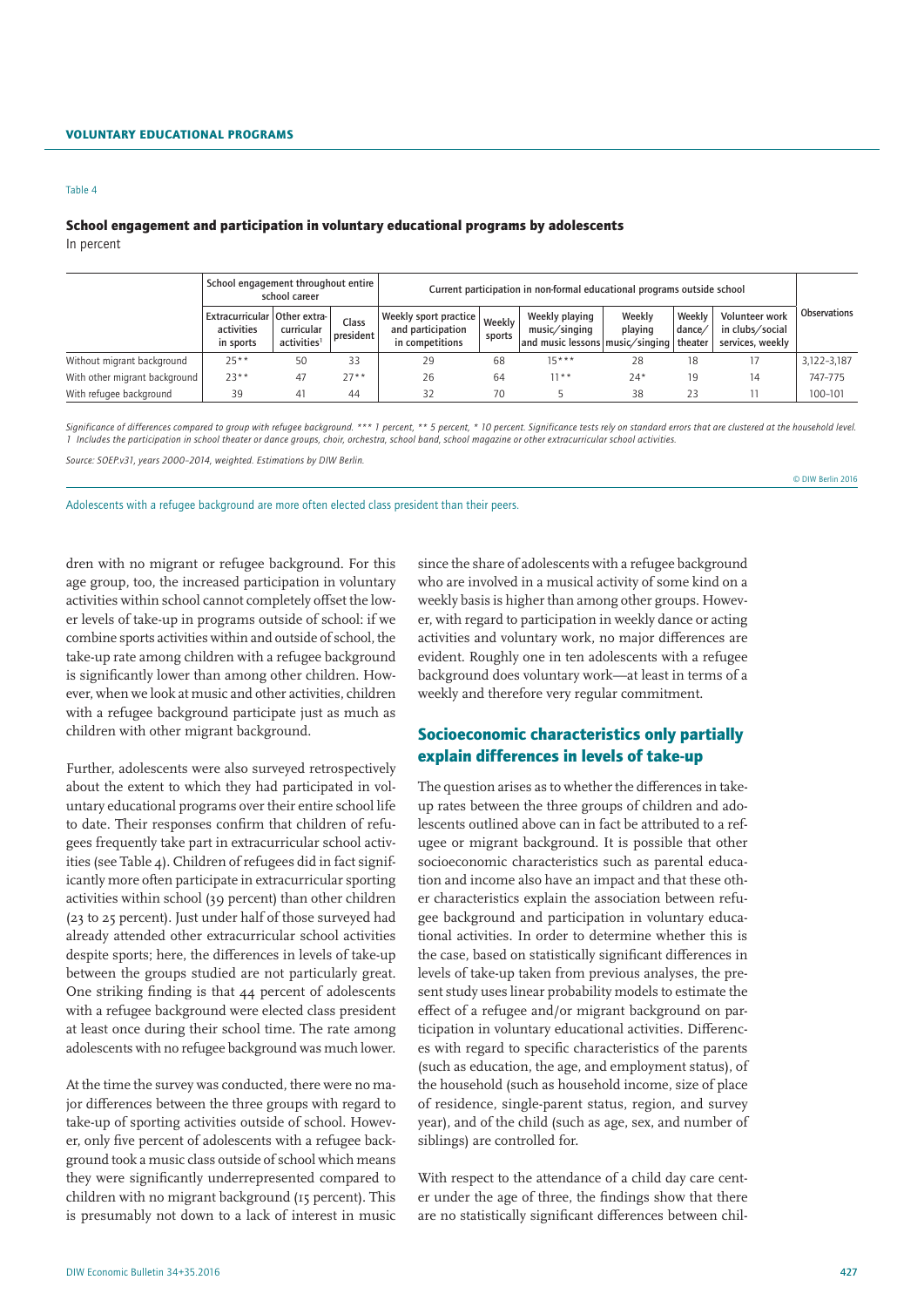#### Participation in voluntary educational programs by children, controlling for migrant and refugee background, child, mother, and household characteristics

Coefficients from linear probability models in percentage points<sup>1</sup>

|                                                                   |                                               |               |                                                       |               | Primary school age            |                   |            | Secondary school age |               |                       |
|-------------------------------------------------------------------|-----------------------------------------------|---------------|-------------------------------------------------------|---------------|-------------------------------|-------------------|------------|----------------------|---------------|-----------------------|
|                                                                   | Not yet school age                            |               |                                                       | In school     |                               | Outside school    |            | In school            |               | Outside school        |
|                                                                   | Child care center<br>for 0 to 2-year-<br>olds | music classes | Early childhood   Parent-child groups  <br>and others | <b>Sports</b> | <b>Sports</b>                 | Music             | Other      | <b>Sports</b>        | <b>Sports</b> | Other                 |
| Refugee background                                                | 1.40                                          | $-3.83**$     | $-4.84***$                                            |               | $11.78***$ -13.67*** -7.48*** |                   | $-8.50***$ | $10.25***$           |               | $-11.21***$ -16.86*** |
| Other migrant background                                          | 0.05                                          | $-2.12***$    | $-3.88***$                                            | $8.23***$     | $-7.13***$ $-2.80**$          |                   | $-3.88***$ | $6.40***$            |               | $-4.25*** -11.02***$  |
| Reference category:<br>no migrant or refugee background           |                                               |               |                                                       |               |                               |                   |            |                      |               |                       |
| At least one parent with medium level of<br>education (ISCED 3+4) | 1.50                                          | 0.96          | $3.00***$                                             | 2.04          | $9.98***$                     | $5.77***$         | $3.95***$  | $-0.46$              | $6.24***$     | $4.77***$             |
| At least one parent with higher level of<br>education (ISCED 5+6) | $5.69***$                                     | $8.04***$     | $5.45***$                                             | 2.18          |                               | 19.04*** 22.55*** | $7.19***$  | 0.57                 | $15.21***$    | $7.63***$             |
| Reference category: both parents<br>with lower level of education |                                               |               |                                                       |               |                               |                   |            |                      |               |                       |
| Observations in person-years                                      | 12,583                                        | 21,055        | 21,055                                                | 12,284        | 12,284                        | 12,284            | 12,284     | 16,621               | 16,621        | 16,621                |
| $R^2$                                                             | 0.36                                          | 0.11          | 0.09                                                  | 0.04          | 0.13                          | 0.16              | 0.03       | 0.02                 | 0.09          | 0.03                  |

*Significance level: \*\*\* 1 percent, \*\* 5 percent, \* 10 percent. Significance tests rely on standard errors that are clustered at the household level. 1 Also controlling for the variables: sex of child, single-parent household, number of siblings, age of mother, employment status of both parents, equivalised net household income, municipality size, East-West indicator, and indicator variables for all survey years and the child's age.*

*Source: SOEP. v31, years 2006–2014, weighted. Estimations by DIW Berlin.*

© DIW Berlin 2016

Socioeconomic characteristics do not explain the differences in participation in non-formal educational programs.

dren of refugees and children with no refugee or migrant background when maternal employment status, parental education, and other characteristics are taken into account (see Table 5). The association between refugee background and day care center attendance identified earlier is therefore due to these other factors. Nevertheless, the fact remains that children with a refugee background under the age of three are underrepresented in day care centers.

However, the picture that emerges with regard to nonformal educational programs is quite different: although taking parental education and employment history into account slightly reduces the differences, children with a refugee background are far less likely to participate in parent-child groups. The probability of them attending one of these groups is still five percentage points lower; once the other parental characteristics are controlled for, however, no differences to those with a migrant background are observed.

The differences in participation rates in voluntary educational programs among primary and secondary school children discussed above cannot be entirely explained by factors other than refugee background: children of refugees are still more likely to participate in extracurricu-

lar sporting activities but are significantly less likely to participate in educational activities outside of school (in sports and music, for instance)—even if socioeconomic characteristics are taken into account, meaning that we can exclude the possibility of, for example, household income explaining the aforementioned associations.

If socioeconomic characteristics are controlled for, takeup rates in extracurricular sporting activities among adolescents with a refugee background over the entire school life are no higher than among children with and without a migrant background (see Table 6). The increased probability of being class president at least once over the young person's entire schooling is also no longer statistically significant when socioeconomic characteristics are controlled for. Only the lower level of regular participation in music classes observed among adolescents with a refugee background continues to apply when socioeconomic characteristics are taken into account—the difference between this group and those without a migrant background is eight percentage points.

With regard to differences between children with and without a migrant background (and with no refugee background), our analysis confirms the findings of previous studies: participation in a range of voluntary educa-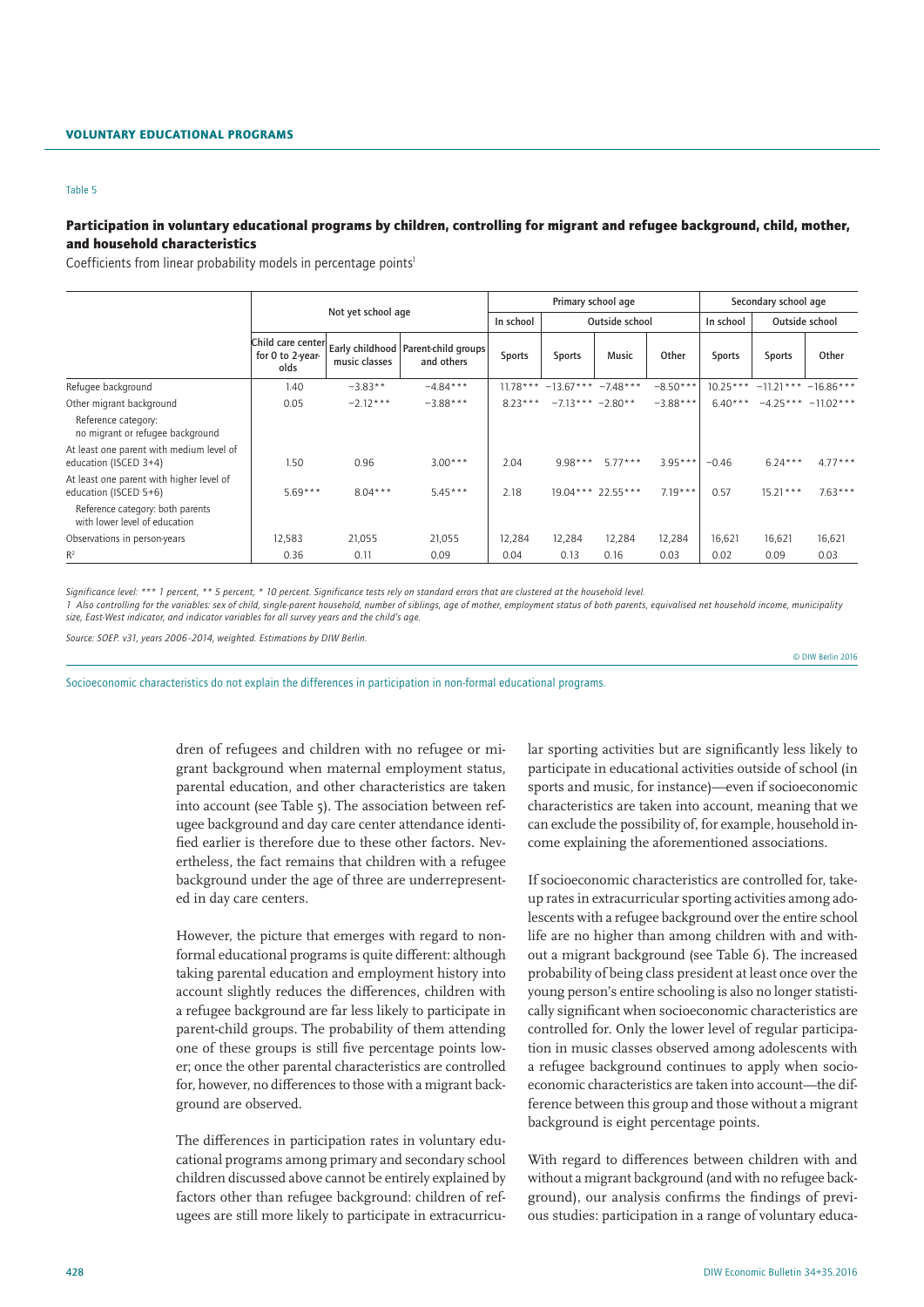## Participation in voluntary educational programs and school engagement by adolescents controlling for migrant and refugee background; child, mother and household characteristics

Coefficients from linear probability models in percentage points<sup>1</sup>

|                                                                | School engagement throughout<br>entire school career |                 | Current participation in non-formal<br>educational programs outside school |                                 |
|----------------------------------------------------------------|------------------------------------------------------|-----------------|----------------------------------------------------------------------------|---------------------------------|
|                                                                | Sports                                               | Class president | Weekly playing music/<br>singing and music lessons                         | Weekly playing<br>music/singing |
| Refugee background                                             | 4.77                                                 | 4.09            | $-7.55***$                                                                 | 3.20                            |
| Other Migrant background                                       | 0.03                                                 | $-1.59$         | $-4.92***$                                                                 | $-2.99$                         |
| Reference category: no migrant or refugee background           |                                                      |                 |                                                                            |                                 |
| At least one parent with medium level of education (ISCED 3+4) | 0.14                                                 | $-0.28$         | 2.72                                                                       | $6.05**$                        |
| At least one parent with higher level of education (ISCED 5+6) | $793***$                                             | $6.22*$         | $16.84***$                                                                 | $17.41***$                      |
| Reference category: both parents with lower level of education |                                                      |                 |                                                                            |                                 |
| Observations in person-years                                   | 4,192                                                | 4.192           | 4,117                                                                      | 4,117                           |
| $R^2$                                                          | 0.03                                                 | 0.02            | 0.10                                                                       | 0.09                            |

*Significance level: \*\*\* 1 percent, \*\* 5 percent, \* 10 percent. Significance tests rely on standard errors that are clustered at the household level. 1 Also controlling for the variables: sex of child, single-parent household, number of siblings, age of mother, employment status of both parents, equivalised net household income, municipality size, East-West indicator, and indicator variables for all survey years and the child's age.* 

*Source: SOEP.v31, years 2000–2014, weighted. Estimations by DIW Berlin.*

© DIW Berlin 2016

Children with a refugee background participate significantly less often in music classes outside school than children without any migrant background.

tional activities is directly correlated with migrant background—socioeconomic characteristics such as parental education and household income alone cannot explain the differences. In almost all of the areas analyzed, the take-up probability among children with another migrant background is somewhere between that of children with no migrant background and those with a refugee background. This is evident from the regression coefficients for children with an other migrant background, which are always lower than the coefficients for children with a refugee background but—in most cases—still have the same (plus or minus) sign (i.e., the deviation is in the same direction relative to the comparison group of children with neither a refugee or other migrant background).

The findings on the impact of parental education are also confirmed by previous analyses. The correlations in all calculations point in the expected direction: the higher the level of parental education, the greater the probability of a child attending day care center below the age of three. The same also applies to early childhood music and educational programs organized outside of school for different age groups. With regard to participation in extracurricular sporting activities, however, the impact of parental educational background is negligible. Maternal employment status (coefficients are not shown in the table) is significant particularly with regard to day care center attendance under the age of three. The figures clearly show that children in this age group whose mothers are in full-time employment in particular are more likely to attend child day care center.

#### Conclusion

The findings of the present report show that children with a refugee background are just as likely to participate in some voluntary educational programs as other children, if not more so in fact. This primarily applies to extracurricular school activities. However, children of refugees are less likely to participate in voluntary educational activities outside of school. During the very early years, these children are also underrepresented in child day care centers and particularly in parent-child groups: programs tackling this issue by directly and early addressing children with a refugee background and their families are therefore useful and necessary. These measures could help to exploit the potential of early child care centers and education programs far more fully than has been the case to date. In order to better reach out to and support children and families with a refugee background, programs should emphasize their intercultural focus both within the establishments themselves and also in terms of the advisory services provided. Further intercultural skills training or the explicit recruitment of voluntary and paid staff with a migrant or refugee background are possible steps that sports clubs and the suppliers of music pro